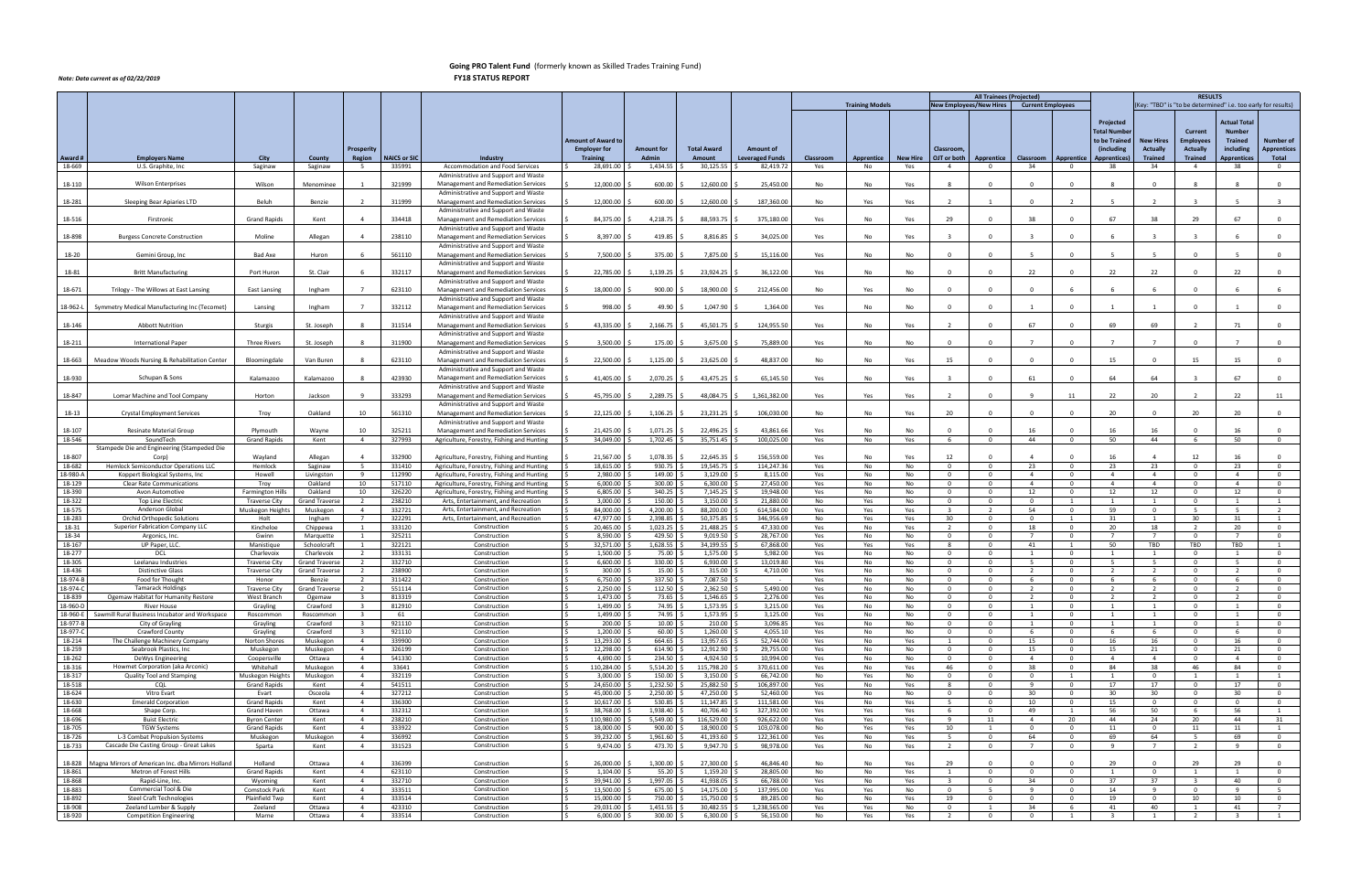| 18-954-G           | THK Rhythm Automotive Michigan Corporation        | Portland                | Ionia                 | $\overline{4}$          | 336330          |                                                                        | 750.00                 | 37.50             | 787.50                | 2,576.00               |           | No       | No        |                  | $\Omega$                                  |                             |                          |                  | $\Omega$                |                          |                                |
|--------------------|---------------------------------------------------|-------------------------|-----------------------|-------------------------|-----------------|------------------------------------------------------------------------|------------------------|-------------------|-----------------------|------------------------|-----------|----------|-----------|------------------|-------------------------------------------|-----------------------------|--------------------------|------------------|-------------------------|--------------------------|--------------------------------|
|                    |                                                   |                         |                       |                         |                 | Construction                                                           |                        |                   |                       |                        | Yes       |          |           |                  |                                           |                             |                          |                  |                         |                          |                                |
| 18-166             | The Delfield Company - A Division of Welbilt      | Mount Pleasant          | Isabella              |                         | 333318          | Construction                                                           | 55,400.00              | 2,770.00          | 58,170.00             | 88,592.3               | Yes       | No       | No        | $\Omega$         | 40<br>$\Omega$                            |                             | 40                       |                  | 50                      | 50                       |                                |
| 18-399             | Miller Mold Co                                    | Saginaw                 | Saginaw               | - 5                     | 333511          | Construction                                                           | 7,500.00               | 375.00            | 7,875.00              | 16,386.59              | Yes       | No       | No        | $\Omega$         | $\Omega$<br>-5                            | $\mathbf{0}$                | -5                       | -5.              | $\mathbf{O}$            | -5                       |                                |
| 18-498             | <b>GE</b> Insulation                              | Sanford                 | Midland               |                         | 238310          | Construction                                                           | 3,109.00               | 405.45            | 8,514.45              | 33,040.00              | Yes       | No       | No        | $\Omega$         | $\Omega$<br>47                            | $\Omega$                    | 47                       | 47               | $\Omega$                | 47                       |                                |
|                    |                                                   |                         |                       |                         |                 |                                                                        |                        |                   |                       |                        |           |          |           |                  |                                           |                             |                          |                  |                         |                          |                                |
| 18-901             | <b>Morley Companies</b>                           | Saginaw                 | Saginaw               | 5                       | 454390          | Construction                                                           | 107.928.00             | 5,396.40          | 113.324.40            | $\sim$                 | No        | No       | Yes       | 149              | $\overline{0}$<br>$\Omega$                | $\mathbf{0}$                | 149                      | $\overline{0}$   | 149                     | 149                      | $\Omega$                       |
| 18-979-A           | <b>Burford Plumbing and Heating</b>               | Ithaca                  | Gratiot               | -5                      | 238220          | Construction                                                           | 3,750.00               | 187.50            | 3,937.50              | 5,835.00               | Yes       | No       | No        | - 0              | $\Omega$                                  | $\Omega$                    |                          | -5.              | $\Omega$                | -5                       |                                |
| 18-37              | Tritec Seal, LLC                                  | Swartz Creek            | Genesee               |                         | 339900          | Construction                                                           | 27,137.00              | 1,356.85          | 28,493.8              | 22,692.8               | Yes       | No       | Yes       |                  | 14<br>$\Omega$                            | $\Omega$                    | 20                       | 14               | -6                      | 20                       | $^{\circ}$                     |
| 18-67              | <b>Tri-Mer Corporation</b>                        |                         |                       | - 6                     | 333411          |                                                                        | 7,445.00               | 372.25            | 7,817.25              | 8,140.00               |           |          |           | $\Omega$         | $\mathbf 0$<br>- 5                        | $\Omega$                    | - 5                      | -5.              |                         | -5                       | $\Omega$                       |
|                    |                                                   | Owosso                  | Shiawassee            |                         |                 | Construction                                                           |                        |                   |                       |                        | Yes       | No       | No        |                  |                                           |                             |                          |                  | $\mathbf{O}$            |                          |                                |
| 18-36              | <b>Granger Construction Company</b>               | Lansing                 | Ingham                |                         | 236220          | Construction                                                           | 19.237.00              | 961.85            | 20,198.85             | 34.488.58              | Yes       | No       | Yes       |                  | $\Omega$<br>21                            | $\Omega$                    | 24                       | 21               |                         | 24                       |                                |
| 18-221             | Aire Serv of Michigar                             | <b>Grand Ledge</b>      | Eaton                 | $\overline{7}$          | 238220          | Construction                                                           | 27,923.00              | 1,396.15          | 29,319.15             | 73,196.00              | Yes       | Yes      | Yes       | - 6              | $\overline{0}$                            | $\mathbf{R}$                | 16                       | 10               | -6                      | 16                       | $\mathbf{3}$                   |
| 18-953-A           | <b>Enprotech Industrial Technologies</b>          | Lansing                 | Clinton               | $\overline{7}$          | 33513           | Construction                                                           | 1,925.00               | 96.25             | 2,021.25              | 13,114.00              | Yes       | No       | No        | $\Omega$         | $\Omega$<br>-5                            | $\mathbf{0}$                | -5                       | -5.              | $\Omega$                | -5                       | $\Omega$                       |
|                    |                                                   |                         |                       |                         |                 |                                                                        |                        |                   |                       |                        |           |          |           |                  |                                           |                             |                          |                  |                         |                          |                                |
| 18-953-0           | Neogen Corporation                                | Lansing                 | Ingham                |                         | 32532           | Construction                                                           | 10,395.00              | 519.75            | 10,914.75             | 31,251.00              | Yes       | No       | No        | $\Omega$         | 27<br>$\Omega$                            | $\Omega$                    | 27                       | 27               | $\mathbf{0}$            | 27                       |                                |
| 18-954-A           | Alliance Interiors LLC                            | Lansing                 | Eaton                 | $\overline{7}$          | 33639006        | Construction                                                           | 2,250.00               | 112.50            | 2,362.50              | 5,716.00               | Yes       | No       | No        | $\Omega$         | $\Omega$<br>- 3                           | $\mathbf{0}$                | $\mathbf{3}$             | $\mathbf{3}$     | $\mathbf 0$             | $\overline{3}$           | $\Omega$                       |
|                    | Dakkota Integrated Systems                        |                         |                       |                         | 336360          | Construction                                                           |                        |                   |                       |                        |           |          |           | $\Omega$         | $\Omega$                                  |                             |                          |                  | $\Omega$                |                          | $\Omega$                       |
| 18-954-B           |                                                   | Lansing                 | Clinton               |                         |                 |                                                                        | 1,500.00               | 75.00             | 1,575.00              | 294.780.00             | Yes       | No       | No        |                  |                                           |                             |                          |                  |                         |                          |                                |
| 18-954-C           | Gestamp Mason                                     | Mason                   | Ingham                | $\overline{7}$          | 336370          | Construction                                                           | 750.00                 | 37.50             | 787.50                | 7.924.696.00           | Yes       | No       | No        | $\Omega$         | $\Omega$<br>$\overline{1}$                | $\Omega$                    | $\overline{1}$           | $\overline{1}$   | $\Omega$                | $\overline{1}$           | $\overline{0}$                 |
| 18-954-E           | Spartan Motors                                    | Charlotte               | Eaton                 | $\overline{7}$          | 551112          | Construction                                                           | 6,750.00               | 337.50            | 7.087.50              | 56,906.28              | Yes       | No       | No        | $\Omega$         | $\Omega$                                  | $\Omega$                    | - q                      | $\mathsf{q}$     | $\Omega$                | $\mathbf{q}$             |                                |
|                    |                                                   |                         |                       |                         |                 |                                                                        |                        |                   |                       |                        |           |          |           |                  |                                           |                             |                          |                  |                         |                          |                                |
| 18-954-F           | Symmetry Medical Manufacturing Inc (Tecomet)      | Lansing                 | Ingham                |                         | 332112          | Construction                                                           | 8,250.00               | 412.50            | 8,662.50              | 28,060.0               | Yes       | No       | No        | - 0              | 11<br>$\Omega$                            | $\Omega$                    | 11                       | 11               | $\mathbf{0}$            | 11                       | $^{\circ}$                     |
| 18-961-B           | Peckham, Inc-Capital City Blyd                    | Lansing                 | Ingham                | $\overline{7}$          | 3152            | Construction                                                           | 4,280.00               | 214.00            | 4,494.00              | 803,876.00             | Yes       | No       | No        | - 0              | $\Omega$<br>-8                            | $\mathbf{0}$                | -8                       | -8               | $\mathbf 0$             | -8                       | $\Omega$                       |
| 18-962-A           | <b>Alliance Interiors LLC</b>                     | Lansing                 | Eaton                 |                         | 33639006        | Construction                                                           | 998.00                 | 49.90             | 1.047.90              | 19.080.00              | Yes       | No       | No        |                  |                                           |                             |                          |                  | $\Omega$                |                          |                                |
|                    |                                                   |                         |                       |                         |                 |                                                                        |                        |                   |                       |                        |           |          |           |                  |                                           |                             |                          |                  |                         |                          |                                |
| 18-962-E           | Bekum America Corporation                         | Williamston             | Ingham                | $\overline{7}$          | 333220          | Construction                                                           | 998.00                 | 49.90             | 1.047.90              | 2.128.00               | Yes       | No       | No        | $\Omega$         | $\Omega$<br>$\overline{1}$                | $\Omega$                    | $\overline{1}$           | 1                | $\Omega$                | $\overline{1}$           | $\Omega$                       |
| 18-962-D           | DexSys (Magna)                                    | Lansing                 | Eaton                 | - 7                     | 336390          | Construction                                                           | 1,996.00               | 99.80             | 2,095.80              | 4,005.44               | Yes       | No       | No        | $\Omega$         | $\Omega$<br>$\overline{2}$                | $\Omega$                    | $\overline{\phantom{a}}$ | $\overline{2}$   | $\Omega$                | $\overline{2}$           | $\Omega$                       |
| 18-973-E           | <b>ETM Enterprises</b>                            |                         | Eaton                 |                         | 336339          |                                                                        | 998.00                 | 49.90             | 1,047.90              |                        | Yes       | No       | No        | $\Omega$         | $\mathbf{0}$                              | $\Omega$                    |                          |                  | $^{\circ}$              |                          |                                |
|                    |                                                   | Grand Ledge             |                       |                         |                 | Construction                                                           |                        |                   |                       |                        |           |          |           |                  |                                           |                             |                          |                  |                         |                          |                                |
|                    | Global Orange Development, LLC (aka Biggby Coffee |                         |                       |                         |                 |                                                                        |                        |                   |                       |                        |           |          |           |                  |                                           |                             |                          |                  |                         |                          |                                |
| 18-973-R           | Home Office)                                      | East Lansing            | Ingham                |                         | 722515          | Construction                                                           | 998.00                 | 49.90             | 1.047.90              | 15,000.00              | Yes       | No.      | No        |                  | $\Omega$                                  |                             |                          |                  | $\Omega$                |                          |                                |
|                    | Ingham County                                     |                         |                       | $\overline{7}$          |                 |                                                                        |                        | 149.70            |                       | 9.832.76               |           |          | <b>No</b> | $\Omega$         | $\Omega$<br>$\overline{\mathbf{3}}$       | $\Omega$                    | $\mathbf{R}$             | $\mathbf{R}$     | $\Omega$                | $\mathbf{R}$             | $\Omega$                       |
| 18-973-H           |                                                   | Lansing                 | Ingham                |                         | 921120          | Construction                                                           | 2,994.00               |                   | 3,143.70              |                        | Yes       | No       |           |                  |                                           |                             |                          |                  |                         |                          |                                |
| 18-271             | XL MACHINE COMPANY, INC                           | <b>Three Rivers</b>     | St. Joseph            | -8                      | 332710          | Construction                                                           | 18,000.00              | 900.00            | 18,900.00             | 186,922.07             | Yes       | Yes      | No        | - 0              | $\Omega$                                  |                             | <b>Q</b>                 | $\alpha$         | $\Omega$                | q                        |                                |
| 18-477             | Mall City Mechanica                               | Kalamazoo               | Kalamazoo             |                         | 238220          | Construction                                                           | 83,320.00              | 4,166.00          | 87,486.00             | 374,749.83             | Yes       | No       | Yes       | 46               | $\mathbf{0}$<br>45                        | $\Omega$                    | 91                       | 45               | 46                      | 91                       | $^{\circ}$                     |
|                    |                                                   |                         |                       |                         |                 |                                                                        |                        |                   |                       |                        |           |          |           |                  |                                           |                             |                          |                  |                         |                          |                                |
| 18-488             | <b>Singh Automation</b>                           | Portage                 | Kalamazoo             | - 8                     | 23812           | Construction                                                           | 2,350.00               | 117.50            | 2,467.50              | 3,755.00               | Yes       | No       | No        | $\Omega$         | $\mathbf 0$<br>- 3                        | $\Omega$                    | $\mathbf{3}$             | $\mathbf{3}$     | $\mathbf 0$             | $\overline{3}$           | $\Omega$                       |
| 18-618             | <b>Tri-Mation Industries</b>                      | Mattawan                | Van Buren             | -8                      | 336413          | Construction                                                           | 8.700.00               | 435.00            | 9,135.00              | 16,629.00              | Yes       | No       | Yes       |                  | $\Omega$<br>$\overline{4}$                | . റ                         | -6                       | $\overline{4}$   |                         | -6                       |                                |
| 18-719             | II Stanley                                        | <b>Battle Creek</b>     | Calhoun               | $\mathbf{R}$            | 3714            | Construction                                                           | 24,054.00              | 1,202.70          | 25,256.70             | 25,172.69              | Yes       | No       | Yes       | $\mathbf{q}$     | $\Omega$<br>18                            | $\Omega$                    | 27                       | 19               | $\overline{9}$          | 28                       | $\overline{0}$                 |
|                    |                                                   |                         |                       |                         |                 |                                                                        |                        |                   |                       |                        |           |          |           |                  |                                           |                             |                          |                  |                         |                          |                                |
| 18-800             | Pfizer Inc                                        | Kalamazoo               | Kalamazoo             | - 8                     | 325412          | Construction                                                           | 265,296.00             | 13,264.80         | 278,560.80            | 2,416,835.59           | Yes       | Yes      | Yes       | 122              | 125<br>-9                                 | $\Omega$                    | 256                      | 125              | 131                     | 256                      | q                              |
| 18-921             | Panel Processing of Coldwate                      | Coldwater               | Branch                |                         | 321211          | Construction                                                           | 6,000.00               | 300.00            | 6,300.00              | 21,719.0               | Yes       | No       | No        | - 0              | $\mathbf{0}$<br>12                        | $\Omega$                    | 12                       | 12               | $^{\circ}$              | 12                       |                                |
| 18-383             | L&W Engineering- Axis Plant                       | Dundee                  | Monroe                | -9                      | 336370          | Construction                                                           | 1,933.00               | 96.65             | 2,029.65              | 71,082.00              |           | No       | No        | $\Omega$         | $\Omega$<br>$\overline{2}$                | $\mathbf{0}$                | $\overline{2}$           | $\overline{2}$   | $\mathbf 0$             |                          | $\Omega$                       |
|                    |                                                   |                         |                       |                         |                 |                                                                        |                        |                   |                       |                        | Yes       |          |           |                  |                                           |                             |                          |                  |                         | 2                        |                                |
| 18-387             | Jaytec                                            | Milan                   | Washtenaw             | - 9                     | 336370          | Construction                                                           | 9.600.00               | 480.00            | 10,080.00             | 225.448.00             | Yes       | No       | No        | $\Omega$         | $\Omega$                                  | . റ                         |                          |                  | $\Omega$                | -7                       | $\Omega$                       |
| 18-743             | Megan Torrance, Inc dba Torrance Learning         | Chelsea                 | Washtenaw             | - 9                     | 611710          | Construction                                                           | 5,624.00               | 281.20            | 5,905.20              | 95,890.00              | Yes       | No       | Yes       | -3               | $\Omega$<br>-8                            | $\Omega$                    | 11                       | -8               | $\overline{\mathbf{3}}$ | 11                       | $\Omega$                       |
|                    |                                                   |                         |                       |                         |                 |                                                                        |                        |                   |                       |                        |           |          |           |                  |                                           |                             |                          |                  |                         |                          |                                |
| 18-962-C           | Centurion Medical Products Corporation            | Howell                  | Livingston            | -9                      | 339113          | Construction                                                           | 998.00                 | 49.90             | 1.047.90              | 2.590.00               | Yes       | No       | No        | $\Omega$         | $\Omega$                                  | $\Omega$                    | -1                       | - 1              | $\Omega$                | -1                       |                                |
| 18-69              | Fufikura Automotive America, LL                   | <b>Farmington Hill</b>  | Oakland               | 10                      | 336320          | Construction                                                           | 9,000.00               | 450.00            | 9,450.00              | 16,827.88              | Yes       | No       | No        | $\Omega$         | $\Omega$                                  | $\Omega$                    |                          |                  | $\mathbf{0}$            |                          | $^{\circ}$                     |
| 18-71              | LGE VC Business Center, N.A. - Hazel Park         | Hazel Park              | Oakland               | 10                      | 336390          | Construction                                                           | 70,000.00              | 3.500.00          | 73,500.00             | 706,376.00             | No        | No       | Yes       | 70               | $\Omega$<br>$\Omega$                      | $\Omega$                    | 70                       | TBD              | TBD                     | TBD                      | $\Omega$                       |
|                    |                                                   |                         |                       |                         |                 |                                                                        |                        |                   |                       |                        |           |          |           |                  |                                           |                             |                          |                  |                         |                          |                                |
| 18-74              | Magna Powertrain Sterling Height (MPTSH)          | <b>Sterling Heights</b> | Macomb                | 10                      | 336350          | Construction                                                           | 40.245.00              | 2,012.25          | 42,257.25             | 92,773.25              | Yes       | No       | Yes       | 14               | $\Omega$<br>24                            | <u>__</u>                   | 38                       | 24               | 14                      | 38                       |                                |
| 18-78              | Katech INC                                        | <b>Clinton Twp</b>      | Macomb                | 10                      | 38-3925570      | Construction                                                           | 8.820.00               | 441.00            | 9,261.00              | 21,923.00              | Yes       | No       | Yes       | -3               | $\Omega$<br>$\overline{\mathbf{3}}$       | $\Omega$                    | - 6                      | TBD              | TBD                     | TBD                      | $\mathbf 0$                    |
|                    |                                                   |                         |                       |                         |                 |                                                                        |                        |                   |                       |                        |           |          |           |                  |                                           |                             |                          |                  |                         |                          |                                |
| 18-93              | Talent Ind. Inc.                                  | Redford                 | Wayne                 | 10                      | 332710          | Construction                                                           | 4,500.00               | 225.00            | 4,725.00              | 13.564.00              | Yes       | No       | No        | - 0              | $\Omega$                                  | $\Omega$                    |                          |                  | $\Omega$                | -3                       | $\Omega$                       |
| 18-103             | <b>AK Steel Corporation</b>                       | Dearborn                | Wayne                 | 10                      | 331110          | Construction                                                           | 113,883.00             | 5,694.15          | 119,577.15            | 1,191,986.0            | Yes       | Yes      | No        | - 0              | $\Omega$<br>37                            | 26                          | 63                       | TBD              | TBD                     | TBD                      | 26                             |
| 18-140             | T A Systems, Inc.                                 | Rochester Hills         | Oakland               | 10                      | 333999          | Construction                                                           | 11,060.00              | 553.00            | 11,613.00             | 27,501.00              | Yes       | No       | Yes       | - 5              | $\Omega$<br>- 3                           | $\Omega$                    | -8                       | $\mathbf{3}$     | - 5                     | - 8                      | $\Omega$                       |
|                    |                                                   |                         |                       |                         |                 |                                                                        |                        |                   |                       |                        |           |          |           |                  |                                           |                             |                          |                  |                         |                          |                                |
| 18-143             | EDAG Inc.                                         | Troy                    | Oakland               | 10                      | 541330          | Construction                                                           | 7.500.00               | 375.00            | 7,875.00              | 19.180.00              | Yes       | No       | No        | - 0              | $\Omega$                                  | <u>__</u>                   |                          |                  | $\Omega$                |                          | $\Omega$                       |
| 18-243             | Northern Tool                                     | Farmington Hills        | Oakland               | 10                      | 333515          | Construction                                                           | 3,000.00               | 150.00            | 3,150.00              | 8.560.00               | Yes       | No       | <b>No</b> | $\Omega$         | $\Omega$                                  | $\Omega$                    | $\overline{\phantom{a}}$ | $\overline{2}$   | $\Omega$                | $\overline{2}$           | $\Omega$                       |
| 18-248             | Walbridge                                         | Detroit                 |                       | 10                      | 236220          | Construction                                                           | 7.500.00               | 375.00            | 7,875.00              | 40.916.60              |           |          | No        | $\Omega$         | $\Omega$<br>-5                            | $\Omega$                    | -5                       | -5.              | $\Omega$                | -5.                      | $\Omega$                       |
|                    |                                                   |                         | Wayne                 |                         |                 |                                                                        |                        |                   |                       |                        | Yes       | No       |           |                  |                                           |                             |                          |                  |                         |                          |                                |
| 18-265             | Ultraform Industries                              | Romeo                   | Macomb                | 10                      | 336370          | Construction                                                           | 14,752.00              | 737.60            | 15,489.60             | 54,897.4               | Yes       | Yes      | Yes       |                  | ٠Q                                        | $\Omega$                    | 12                       | 12               | -3                      | 15                       |                                |
| 18-469             | <b>New Electric</b>                               | <b>Sterling Heights</b> | Macomb                | 10                      | 238210          | Construction                                                           | 22,410.00              | 1,120.50          | 23,530.50             | 61.538.00              | Yes       | Yes      | No        | $\Omega$         | $\Omega$<br>- 8                           | -5                          | 13                       | 13               | $\mathbf 0$             | 13                       |                                |
|                    |                                                   |                         |                       |                         |                 |                                                                        |                        |                   |                       |                        |           |          |           |                  |                                           |                             |                          |                  |                         |                          |                                |
| 18-512             | Lee Contracting                                   | Pontiac                 | Oakland               | 10                      | 238210          | Construction                                                           | 43.207.00              | 2,160.35          | 45.367.35             | 154.845.00             | Yes       | No       | No        | $\Omega$         | $\Omega$<br>61                            | $\mathbf{0}$                | 61                       | 61               | $\Omega$                | 61                       | $\Omega$                       |
| 18-656             | Edw. C. Levy Co                                   | Dearborn                | Wayne                 | 10                      | 331110          | Construction                                                           | 68,795.00              | 3,439.7           | 72,234.75             | 161,782.00             | Yes       | Yes      | Yes       | 25               | $\Omega$<br>60                            | $\overline{2}$              | 87                       | 58               | 50                      | 108                      | $\overline{2}$                 |
| 18-848             | HTI Cybernetics Inc                               | <b>Sterling Heights</b> | Macomb                | 10                      | 332710          | Construction                                                           | 24,234.00              | 1,211.70          | 25,445.70             |                        | Yes       | No       | No        | $\Omega$         | $\Omega$<br>32                            | $\Omega$                    | 32                       | TBD              | TBD                     | TBD                      | $\Omega$                       |
|                    |                                                   |                         |                       |                         |                 |                                                                        |                        |                   |                       |                        |           |          |           |                  |                                           |                             |                          |                  |                         |                          |                                |
| 18-267             | Fab-Lite                                          | Manistee                | Manistee              |                         | 337214          | <b>Educational Services</b>                                            | 52,250.00              | 2,612.50          | 54,862.50             | 215,165.00             | Yes       | No       | Yes       | -4               | $\Omega$<br>34                            | $\Omega$                    | 38                       | 34               | $\overline{a}$          | 38                       |                                |
| 18-965-E           | Mercy Health Grand Rapids                         | <b>Grand Rapids</b>     | Kent                  | $\overline{4}$          | 622110          | <b>Educational Services</b>                                            | 6,000.00               | 300.00            | 6,300.00              | 56,706.00              | No        | Yes      | No        | $\Omega$         | $\Omega$<br>$\Omega$                      | $\overline{2}$              | 2                        | $\overline{2}$   | $\mathbf{O}$            | 2                        | 2                              |
| 18-966-A           | Andy J Egan Company, Inc                          | <b>Grand Rapids</b>     | Kent                  | $\overline{4}$          | 238220          | <b>Educational Services</b>                                            | 4.350.00               | 217.50            | 4,567.50              |                        | Yes       | No       | No        | $\Omega$         | $\Omega$                                  | $\mathbf{0}$                | -3                       | -3               | $\Omega$                | -3                       | $\overline{0}$                 |
|                    |                                                   |                         |                       |                         |                 |                                                                        |                        |                   |                       |                        |           |          |           |                  |                                           |                             |                          |                  |                         |                          |                                |
| 18-954-D           | Lectronix, Inc                                    | Lansing                 | Ingham                | $\overline{7}$          | 334418          | <b>Educational Services</b>                                            | 1,500.00               | 75.00             | 1,575.00              | 5,769.00               | Yes       | No       | No        | $\Omega$         | $\Omega$                                  | $\Omega$                    |                          | $\overline{2}$   | $\Omega$                | $\overline{\phantom{a}}$ | $\Omega$                       |
| 18-755             | Dusty's Collision Inc                             | Ann Arbor               | Washtenaw             | - 9                     | 811121          | <b>Educational Services</b>                                            | 58,916.00              | 2,945.80          | 61.861.80             | 546.661.00             | Yes       | No       | Yes       |                  | $\Omega$<br>70                            | $\Omega$                    | 71                       | 70               |                         | 71                       |                                |
| 18-115             | Wm. Molnar Roofing, Inc.                          | Riverview               | Wayne                 | 10                      | 238160          | Finance and Insurance                                                  | 21,000.00              | 1,050.00          | 22,050.00             | 175,058.00             | Yes       | Yes      | No        | $\Omega$         | $\Omega$                                  | $\overline{a}$              | 10                       | 10               | $\Omega$                | 10                       |                                |
|                    |                                                   |                         |                       |                         |                 |                                                                        |                        |                   |                       |                        |           |          |           |                  |                                           |                             |                          |                  |                         |                          |                                |
| 18-642             | Christian Park Health Care Center                 | Escanaba                | Delta                 |                         | 623110          | Health Care and Social Assistance                                      | 20,156.00 \$           | $1,007.80$ S      | 21,163.80             | 23,528.00              | Yes       | No       | Yes       | 10               | $\Omega$<br>19                            |                             | 29                       | 19               | 10                      | 29                       |                                |
| 18-792             | Race-Driven                                       | Escanaba                | Delta                 | 1                       | 441300          | Health Care and Social Assistance                                      | 7,410.00 \$            | 370.50            | 7,780.50              | 44.560.00              | Yes       | No       | Yes       | $\overline{4}$   | $\overline{0}$<br>$\overline{4}$          | $\mathbf{0}$                | -8                       | -5               | $\overline{4}$          | 9                        | $\overline{0}$                 |
| 18-266             | Northwest Design Group, LLC                       | Petoskey                | Emmet                 | $\overline{2}$          | 541330          | Health Care and Social Assistance                                      | 4,738.00 \$            | 236.90            | 4,974.90              | 43,699.00              | Yes       | No       | No        | $\Omega$         | $\overline{0}$<br>- 6                     | $\mathbf{0}$                | - 6                      | 6                | $\Omega$                | 6                        | $\mathbf 0$                    |
|                    |                                                   |                         |                       |                         |                 |                                                                        |                        |                   |                       |                        |           |          |           |                  |                                           |                             |                          |                  |                         |                          |                                |
| 18-328             | Interlochen Center for the Arts                   | Interlochen             | <b>Grand Traverse</b> | 2                       | 611610          | Health Care and Social Assistance                                      | $6,195.00$ 9           | 309.75            | 6,504.75              | 14,610.97              | Yes       | No       | No        | $\Omega$         | $\mathbf{0}$<br>- 5                       | $\mathbf{0}$                | - 5                      | 5                | $\mathbf{O}$            | -5                       | $\mathbf 0$                    |
| 18-971-B           | Great Lakes Trim                                  | Williamsburg            | <b>Grand Traverse</b> | 2                       | 336360          | Health Care and Social Assistance                                      | 3,750.00               | 187.50            | 3,937.50              | 410,139.00             | Yes       | No       | No        | $^{\circ}$       | $\mathbf{0}$<br>-3                        | $\mathbf 0$                 | -3                       | $\mathbf{3}$     | $\mathbf{0}$            | $\overline{3}$           | $\mathbf 0$                    |
| 18-670             | Griffin Beverage                                  | West Branch             | Ogemaw                | $\overline{\mathbf{3}}$ | 424810          | Health Care and Social Assistance                                      | 17,975.00 \$           | 898.75            | 18,873.75             | 79,377.00              | Yes       | No       | No        | $\mathbf{0}$     | $\overline{0}$<br>16                      | $\mathbf 0$                 | 16                       | 24               | $\overline{0}$          | 24                       | $\overline{0}$                 |
|                    |                                                   |                         |                       |                         |                 |                                                                        |                        |                   |                       |                        |           |          |           |                  |                                           |                             |                          |                  |                         |                          |                                |
| 18-365             | General Die & Engineering                         | Grand Rapids            | Kent                  | $\overline{4}$          | 333511          | Health Care and Social Assistance                                      | 3,740.00 \$            | 187.00            | 3,927.00              | 20.060.00              | No        | No       | Yes       | $\overline{4}$   | $\overline{0}$<br>$\overline{0}$          | $\overline{0}$              | $\overline{4}$           | $\overline{0}$   | $\overline{\mathbf{3}}$ | $\overline{\mathbf{3}}$  | $\overline{0}$                 |
| 18-482             | Ely Manor Nursing & Rehabilitation Center         | Allegan                 | Allegan               | $\overline{4}$          | 623110          | Health Care and Social Assistance                                      | 16,875.00              | 843.75            | 17,718.75             | 91,264.00              | No        | No       | Yes       | 12               | $\overline{0}$<br>$\overline{\mathbf{0}}$ | $\mathbf{0}$                | 12                       | $\mathbf 0$      | 12                      | 12                       | $\mathbf 0$                    |
| 18-576             | <b>Micron Manufacturing</b>                       | <b>Grand Rapids</b>     | Kent                  | $\overline{4}$          | 332721          | Health Care and Social Assistance                                      | 33,112.00              | 1,655.60          | 34,767.60             | 152,599.00             | Yes       | Yes      | Yes       |                  | 27<br>$\mathbf{O}$                        | $\mathbf{3}$                | 37                       | 27               | $\overline{4}$          | 31                       | $\mathbf{B}$                   |
|                    |                                                   |                         |                       |                         |                 |                                                                        |                        |                   |                       |                        |           |          |           |                  |                                           |                             |                          |                  |                         |                          |                                |
| 18-641             | <b>Grand Rapids Chair Company</b>                 | <b>Byron Center</b>     | Kent                  | $\overline{4}$          | 337127          | Health Care and Social Assistance                                      | 26,396.00              | 1,319.80          | 27,715.80             | 77,659.00              | Yes       | No       | Yes       |                  | $\overline{0}$<br>29                      | $\mathbf 0$                 | 36                       | 33               | $\overline{7}$          | 40                       | $\mathbf 0$                    |
| 18-645             | Spectrum Health                                   | <b>Grand Rapids</b>     | Kent                  | $\overline{4}$          | 622110          | Health Care and Social Assistance                                      | 146,200.00             | 7,310.00          | 153,510.00            | 649,519.00             | Yes       | Yes      | Yes       | 80               | $\overline{0}$<br>34                      | 12                          | 126                      | 46               | 80                      | 126                      | 12                             |
| 18-647             | Middleville Tool & Die                            | Middleville             | Barry                 | $\overline{4}$          | 333514          | Health Care and Social Assistance                                      | 44,029.00 \$           | 2,201.45          | 46.230.45             | 385.800.00             | Yes       | Yes      | Yes       | 31               | $\overline{0}$<br>12                      | 2                           | 45                       | 14               | 31                      | 45                       | 2                              |
|                    |                                                   |                         |                       |                         |                 |                                                                        |                        |                   |                       |                        |           |          |           |                  |                                           |                             |                          |                  |                         |                          |                                |
| 18-650             | DeWys Manufacturing Inc                           | Marne                   | Ottawa                | $\overline{4}$          | 332321          | Health Care and Social Assistance                                      | 23,152.00              | 1,157.60          | 24,309.60             | 233,285.00             | Yes       | No       | Yes       | - 6              | $\overline{0}$<br>24                      | $\mathbf{0}$                | 30                       | 24               | -6                      | 30 <sup>°</sup>          | $\mathbf 0$                    |
| 18-678             | Seminole Shores Living Center                     | <b>Norton Shores</b>    | Muskegon              | $\overline{4}$          | 623311          | Health Care and Social Assistance                                      | 3,000.00               | 150.00            | 3,150.00              | 14,431.00              | No        | No       | Yes       |                  | $\mathbf{O}$<br>$^{\circ}$                | $\mathbf{O}$                | 2                        | $\mathbf{0}$     | - 2                     | 2                        | $\mathbf{O}$                   |
| 18-679             | Eclipse Tool & Die, Inc.                          | Wayland                 | Allegan               | $\overline{4}$          | 333511          | Health Care and Social Assistance                                      | 6,303.00               | 315.15            | 6,618.15              | 72,311.00              | Yes       | Yes      | Yes       | $\overline{2}$   | $\mathbf{0}$<br>$\overline{2}$            | $\overline{1}$              | - 5                      | $\mathbf{3}$     | $\overline{2}$          | - 5                      | $\overline{1}$                 |
|                    |                                                   |                         |                       |                         |                 |                                                                        |                        |                   |                       |                        |           |          |           |                  |                                           |                             |                          |                  |                         |                          |                                |
| 18-685             | <b>Specialty Tooling Systems</b>                  | <b>Grand Rapids</b>     | Kent                  | $\overline{4}$          | 333518          | Health Care and Social Assistance                                      | 37,890.00 \$           | 1,894.50          | 39,784.50             | 94,220.00              | No        | No       | Yes       | 26               | $\overline{0}$<br>$\overline{0}$          | $\mathbf 0$                 | 26                       | $\mathbf 0$      | - 26                    | 26                       | $\overline{0}$                 |
| 18-691             | <b>High Point Electric</b>                        | Belmont                 | Kent                  | $\overline{4}$          | 335999          | Health Care and Social Assistance                                      | 12,000.00 \$           | 600.00            | 12,600.00             | 196,180.00             | No        | Yes      | No        | $\mathbf{0}$     | $\overline{0}$<br>$\overline{0}$          | $\overline{4}$              | $\overline{4}$           | $\overline{4}$   | $\overline{0}$          | $\overline{4}$           | $\overline{4}$                 |
|                    |                                                   |                         |                       |                         |                 |                                                                        |                        |                   |                       |                        |           |          |           | $\Omega$         |                                           |                             |                          |                  |                         |                          |                                |
| 18-739             | WPI, LLC                                          | Spring Lake             | Ottawa                | $\overline{4}$          | 326199          | Health Care and Social Assistance                                      | 15,955.00              | 797.75            | 16,752.75             | 50,199.00              | Yes       | No       | No        |                  | 13<br>$\overline{0}$                      | $\mathbf 0$                 | 13                       | 13               | $\mathbf 0$             | 13                       | $\mathbf 0$                    |
| 18-837             | Mercy Health Muskegon                             | Muskegon                | Muskegon              | $\overline{4}$          | 622110          | Health Care and Social Assistance                                      | 30,000.00              | 1,500.00          | 31,500.00             | 234,095.00             | No        | Yes      | No        | $\mathbf{0}$     | -9<br>$^{\circ}$                          | 1                           | 10                       | 1                | -9                      | 10                       | 10                             |
| 18-842             | Guo Ji Tooling Systems                            | <b>Grand Rapids</b>     | Kent                  | $\overline{4}$          | 333514          | Health Care and Social Assistance                                      | 1,500.00               | 75.00             | 1,575.00              | 11,320.00              | No        | No       | Yes       |                  | $\overline{0}$<br>$^{\circ}$              | $\mathbf 0$                 | 1                        | $\mathbf 0$      | 1                       | 1                        | $\mathbf 0$                    |
|                    |                                                   |                         |                       |                         |                 |                                                                        |                        |                   |                       |                        |           |          |           |                  |                                           |                             |                          |                  |                         |                          |                                |
| 18-845             | <b>AMG Operations LLC</b>                         | Reed City               | Osceola               | $\overline{4}$          | 332710          | Health Care and Social Assistance                                      | 2,500.00 \$            | 125.00            | 2,625.00              | 2,089.00               | Yes       | No       | No        | $\overline{0}$   | $\overline{0}$<br>$\overline{2}$          | $\mathbf{O}$                | $\overline{2}$           | 2                | $\overline{0}$          | $\overline{2}$           | $\mathbf 0$                    |
| 18-846             | Federal Mogul, LLC                                | Greenville              | Montcalm              | $\overline{4}$          | 336310          | Health Care and Social Assistance                                      | 38,000.00 \$           | 1,900.00          | 39.900.00             | 185.807.00             | Yes       | Yes      | Yes       | 11               | $\overline{0}$<br>14                      | 1                           | 26                       | 15               | 11                      | 26                       | 1                              |
| 18-852             | Safety Decals                                     | Ludington               | Mason                 | $\overline{4}$          | 323111          | Health Care and Social Assistance                                      | 19,950.00              | 997.50            | 20,947.50             | 59,350.00              | Yes       | No       | Yes       | $\overline{4}$   | $\overline{0}$<br>10                      | $\mathbf{0}$                | 14                       | 10               | $\overline{4}$          | 14                       | $\mathbf 0$                    |
|                    |                                                   |                         |                       |                         |                 |                                                                        |                        |                   |                       |                        |           |          |           |                  |                                           |                             |                          |                  |                         |                          |                                |
| 18-869             | Metron of Belding                                 | Belding                 | Ionia                 | $\overline{4}$          | 623110          | Health Care and Social Assistance                                      | 1,500.00               | 75.00             | 1,575.00              | 24,081.00              | No        | No       | Yes       |                  | $^{\circ}$<br>$^{\circ}$                  | $\mathbf{O}$                | -1                       | $\mathbf{0}$     | -1                      | 1                        | $\mathbf{O}$                   |
| 18-870             | River City Mechanical                             | Comstock Park           | Kent                  | $\overline{4}$          | 238220          | Health Care and Social Assistance                                      | 9,000.00               | 450.00            | 9,450.00              | \$170,302.00           | No        | Yes      | No        | $^{\circ}$       | $\overline{2}$<br>$^{\circ}$              | 1                           | -3                       | 1                | $\overline{2}$          | $\overline{\mathbf{3}}$  | $\overline{\mathbf{3}}$        |
|                    |                                                   | <b>Grand Rapids</b>     | Kent                  | $\overline{4}$          | 311615          | Health Care and Social Assistance                                      | 23,248.00 \$           | 1,162.40          | 24,410.40             | 158,311.00             | Yes       | No       | Yes       | 10               | $\overline{0}$<br>10                      | $\mathbf 0$                 | 20                       | 10               | 10                      | 20                       | $\overline{0}$                 |
|                    |                                                   |                         |                       |                         |                 |                                                                        |                        |                   |                       |                        |           |          |           |                  |                                           |                             |                          |                  |                         |                          |                                |
| 18-879             | Michigan Turkey Producers, Inc.                   |                         |                       |                         |                 |                                                                        |                        |                   |                       |                        |           |          |           |                  |                                           |                             |                          |                  |                         |                          |                                |
| 18-881             | Van Haren Electric                                | <b>Byron Center</b>     | Kent                  | $\overline{4}$          | 238210          | Health Care and Social Assistance                                      | 3,000.00 \$            | 150.00            | 3,150.00              | 24,781.00              | No        | Yes      | No        | $\mathbf{0}$     | $\overline{0}$<br>$\overline{0}$          | 1                           | $\overline{1}$           | 1                | $\overline{0}$          | 1                        | $\mathbf{1}$                   |
| 18-910             | Elzinga & Volkers Construction Prof               | Holland                 | Ottawa                | $\overline{4}$          | 236220          | Health Care and Social Assistance                                      | 21,420.00              | 1,071.00          | 22,491.00             | 65,200.00              | Yes       | Yes      | Yes       | 10               | $\overline{0}$<br>$\overline{\mathbf{3}}$ | 1                           | 14                       | $\overline{4}$   | 10                      | 14                       | $\mathbf{1}$                   |
|                    |                                                   |                         |                       |                         |                 |                                                                        |                        |                   |                       |                        |           |          |           |                  |                                           |                             |                          |                  |                         |                          |                                |
| 18-973-E<br>18-495 | APEC<br>Mobile Medical Response Inc               | Lake Odessa<br>Saginaw  | Ionia<br>Saginaw      | $\overline{4}$<br>5     | 33290<br>621910 | Health Care and Social Assistance<br>Health Care and Social Assistance | 998.00<br>48,000.00 \$ | 49.90<br>2,400.00 | 1,047.90<br>50,400.00 | 3,400.00<br>250,670.00 | Yes<br>No | No<br>No | No<br>Yes | $^{\circ}$<br>53 | $\mathbf 0$<br>$\mathbf{0}$<br>$^{\circ}$ | $\mathbf{O}$<br>$\mathbf 0$ | -1<br>53                 | 1<br>$\mathbf 0$ | $\mathbf{0}$<br>53      | 1<br>53                  | $\mathbf{O}$<br>$\overline{0}$ |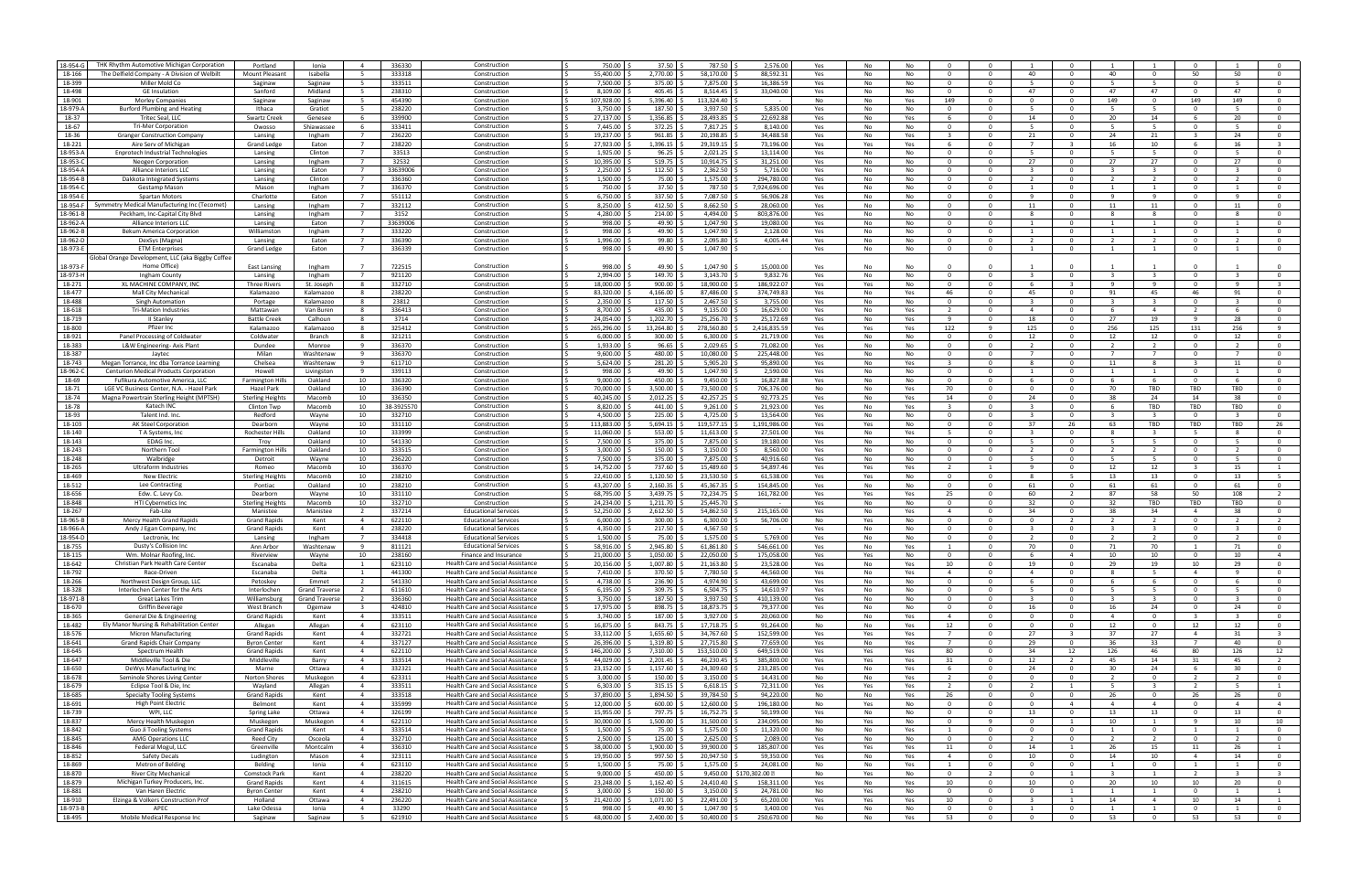| 18-240           | <b>Automation Movers Engineering</b>                       | Flint                               | Genesee                             | - 6                              | 514330           | Health Care and Social Assistance        | 15,000.00                           | 750.00                  | 15,750.00                 | 20,233.32                    | Yes        | No       | No        |                                  |                            | 11                       |                                  |                         | 11                      |                                |                         |                                  |
|------------------|------------------------------------------------------------|-------------------------------------|-------------------------------------|----------------------------------|------------------|------------------------------------------|-------------------------------------|-------------------------|---------------------------|------------------------------|------------|----------|-----------|----------------------------------|----------------------------|--------------------------|----------------------------------|-------------------------|-------------------------|--------------------------------|-------------------------|----------------------------------|
| 18-972-A         | Gemini Group, Inc                                          | Bad Axe                             | Huron                               | 6                                | 561110           | <b>Health Care and Social Assistance</b> | 1,267.00                            | 63.35                   | 1,330.35                  | 1.500.00                     | Yes        | No       | No        | - 0                              | $\Omega$                   |                          |                                  |                         |                         | $\Omega$                       |                         | $\Omega$                         |
| 18-972-B         | Pepro Enterprises dba Gemini Plastics, Inc.                | Ubly                                | Huron                               | -6                               | 326199           | Health Care and Social Assistance        | 423.00                              | 21.15                   | 444.15                    | 560.40                       | Yes        | No       | No        | $\Omega$                         | $\Omega$                   | $\overline{1}$           | $\Omega$                         | $\overline{1}$          | 1                       | $\Omega$                       | $\mathbf{1}$            | $\mathbf{0}$                     |
|                  |                                                            |                                     |                                     |                                  |                  |                                          |                                     |                         |                           |                              |            |          |           |                                  |                            |                          |                                  |                         |                         |                                |                         |                                  |
| 18-80            | <b>Workhorse Staffing Company</b>                          | Lansing                             | Ingham                              | $\overline{7}$                   | 561320           | Health Care and Social Assistance        | 1,100.00                            | 55.00                   | 1,155.00                  | 2.947.78                     | Yes        | No       | No        | $\Omega$                         | $\Omega$                   |                          | $\Omega$                         | $\mathbf{1}$            | $\overline{1}$          | $\Omega$                       | $\mathbf{1}$            | $\mathbf{0}$                     |
| 18-640           | Capital Internal Medicine Associates, PC                   | Lansing                             | Ingham                              | $\overline{7}$                   | 621111           | Health Care and Social Assistance        | 16,084.00                           | 804.20                  | 16,888.20                 | 25,191.00                    | Yes        | No       | No        | $\Omega$                         | $\Omega$                   | 15                       | $\Omega$                         | 15                      | 15                      | $\Omega$                       | 15                      | $\mathbf{0}$                     |
| 18-962-          |                                                            |                                     |                                     |                                  |                  |                                          | 1,996.00                            | 99.80                   | 2,095.80                  |                              |            |          |           |                                  | $\Omega$                   |                          |                                  |                         |                         | $\Omega$                       |                         |                                  |
|                  | Jones Lang LaSalle (JLL)                                   | Lansing                             | Ingham                              | - 7                              | 531390           | Health Care and Social Assistance        |                                     |                         |                           | 2,872.00                     | Yes        | No       | No        | - 0                              |                            |                          | - 0                              |                         | 2                       |                                |                         | $\mathbf{O}$                     |
| 18-962-0         | Meridian Magnesium Products of America                     | Eaton Rapids                        | Eaton                               | $\overline{7}$                   | 331523           | <b>Health Care and Social Assistance</b> | 1,996.00                            | 99.80                   | 2,095.80                  | 4,558.40                     | Yes        | No       | No        | $\Omega$                         | $\Omega$                   | $\overline{2}$           | $\Omega$                         | $\overline{2}$          | $\overline{2}$          | $\Omega$                       | $\overline{2}$          | $\mathbf 0$                      |
| 18-973-A         | Air Lift Company                                           | Lansing                             | Eaton                               | $\overline{7}$                   | 33633            | <b>Health Care and Social Assistance</b> | 998.00                              | 49.90                   | 1,047.90                  | 1.584.64                     | Yes        | No       | No        | $\Omega$                         | $\Omega$                   | $\overline{1}$           | $\Omega$                         | $\overline{1}$          | 1                       | $\Omega$                       |                         | $\mathbf{0}$                     |
|                  | Capital Internal Medicine Associates, PC                   |                                     |                                     | $\overline{7}$                   |                  |                                          |                                     |                         |                           |                              |            |          |           | $\Omega$                         | $\Omega$                   |                          | $\Omega$                         |                         | $\overline{1}$          | $\Omega$                       |                         | $\Omega$                         |
| 18-973-C         |                                                            | Lansing                             | Ingham                              |                                  | 621111           | <b>Health Care and Social Assistance</b> | 998.00                              | 49.90                   | 1,047.90                  | 13.585.44                    | Yes        | No       | No        |                                  |                            |                          |                                  |                         |                         |                                |                         |                                  |
| 18-973-D         | Dewpoint, Inc.                                             | Lansing                             | Ingham                              | $\overline{7}$                   | 511210           | Health Care and Social Assistance        | 1,996.00                            | 99.80                   | 2,095.80                  | 5,760.00                     | Yes        | No       | No        | $\Omega$                         | $\Omega$                   | $\overline{\phantom{a}}$ | $\Omega$                         | $\overline{2}$          | $\overline{2}$          | $\Omega$                       | $\overline{2}$          | $\mathbf{0}$                     |
| 18-637           | Parker Hannifin Corporation                                | Richland                            | Kalamazoo                           | 8                                | 332912           | Health Care and Social Assistance        | 3,000.00                            | 150.00                  | 3,150.00                  | 193,661.8                    | No         | Yes      | No        | - 0                              | $\Omega$                   | $\Omega$                 | -1                               |                         | 1                       | $\mathbf{0}$                   |                         | -1                               |
|                  |                                                            |                                     |                                     |                                  |                  |                                          |                                     |                         |                           |                              |            |          |           |                                  |                            |                          |                                  |                         |                         |                                |                         |                                  |
| 18-652           | Richard L. Beckermeyer DDS PC                              | Niles                               | Berrien                             | - 8                              | 62121            | <b>Health Care and Social Assistance</b> | 492.00                              | 24.60                   | 516.60                    | 14.184.00                    | Yes        | No       | No        | $\Omega$                         | $\Omega$                   |                          | $\Omega$                         |                         | 1                       | $\Omega$                       |                         | $\mathbf 0$                      |
| 18-894           | <b>Gast Manufacturing</b>                                  | <b>Benton Harbor</b>                | Berrien                             | 8                                | 333912           | <b>Health Care and Social Assistance</b> | 20.404.00                           | 1,020.20                | 21,424.20                 | 45,795.0                     | Yes        | No       | No        | $\Omega$                         | $\Omega$                   | 33                       | $\Omega$                         | 33                      | 33                      | $\Omega$                       | 33                      | $\mathbf{0}$                     |
| 18-897           | Graphic Packaging International                            | Kalamazoo                           |                                     | $\mathbf{R}$                     | 322212           | Health Care and Social Assistance        | 96,389.00                           | 4,819.45                | 101,208.45                | 3,962,252.10                 |            | No       |           | 33                               | $\Omega$                   | 109                      | $\Omega$                         | 142                     | 109                     | 33                             | 142                     | $\mathbf{0}$                     |
|                  |                                                            |                                     | Kalamazoo                           |                                  |                  |                                          |                                     |                         |                           |                              | Yes        |          | Yes       |                                  |                            |                          |                                  |                         |                         |                                |                         |                                  |
| 18-655           | <b>Fortech Products</b>                                    | Brighton                            | Livingston                          | 9                                | 325510           | Health Care and Social Assistance        | 2,645.00                            | 132.25                  | 2,777.25                  | 21,502.00                    | Yes        | No       | No        | $\Omega$                         | $\Omega$                   | $\mathbf{R}$             | $\Omega$                         | $\overline{\mathbf{3}}$ | $\overline{3}$          | $\Omega$                       | $\mathbf{R}$            | $\mathbf{0}$                     |
| 18-762           | ePack, Inc                                                 | Ann Arbor                           | Washtenaw                           | - 9                              | 334413           | Health Care and Social Assistance        | 9,985.00                            | 499.25                  | 10,484.25                 | 8,820.8                      | Yes        | No       | No        | 0                                | $^{\circ}$                 |                          | - 0                              | -8                      | 8                       | - 0                            | -8                      | $\mathbf{O}$                     |
|                  |                                                            |                                     |                                     |                                  |                  |                                          |                                     |                         |                           |                              |            |          |           |                                  |                            |                          |                                  |                         |                         |                                |                         |                                  |
| 18-770           | Advanced Industries, Inc                                   | Chelsea                             | Washtenaw                           | - 9                              | 332710           | <b>Health Care and Social Assistance</b> | 26,300.00                           | 1,315.00                | 27,615.00                 | 209,649.00                   | Yes        | No       | Yes       |                                  | $\Omega$                   | 19                       | $\Omega$                         | 20                      | 19                      | $\overline{1}$                 | 20                      | $\mathbf 0$                      |
|                  | DePierre Industries Inc. dba AGET Manufacturing            |                                     |                                     |                                  |                  |                                          |                                     |                         |                           |                              |            |          |           |                                  |                            |                          |                                  |                         |                         |                                |                         |                                  |
| 18-782           | Company                                                    | Adrian                              | Lenawee                             | $\mathbf{q}$                     | 333413           | <b>Health Care and Social Assistance</b> | 12,295.00                           | 614.75                  | 12.909.75                 | 15.149.00                    | Yes        | No       | No        |                                  |                            | 15                       |                                  | 15                      | 15                      |                                | 15                      |                                  |
|                  |                                                            |                                     |                                     |                                  |                  |                                          |                                     |                         |                           |                              |            |          |           |                                  |                            |                          |                                  |                         |                         |                                |                         |                                  |
| 18-785           | Doctor Flue, Inc                                           | Tecumseh                            | Lenawee                             | - 9                              | 238140           | Health Care and Social Assistance        | 1,500.00                            | 75.00                   | 1,575.00                  | 4,465.0                      | Yes        | No       | No        | - 0                              | $\Omega$                   |                          |                                  |                         |                         | $\Omega$                       |                         | $\mathbf 0$                      |
| 18-798           | Brighton NC Machine Corporation (BNC)                      | Brighton                            | Livingston                          | - 9                              | 336312           | Health Care and Social Assistance        | 50,771.00                           | 2,538.55                | 53.309.55                 | 75,572.0                     | Yes        | No       | Yes       |                                  | $\Omega$                   | -44                      |                                  | 50                      | 44                      | - 6                            | 50                      | $\Omega$                         |
| 18-843           | Elm Plating Company                                        | Jackson                             | Jackson                             | -9                               | 3328             | <b>Health Care and Social Assistance</b> | 59,471.00                           | 2,973.55                | 62.444.55                 | 1,029,289.00                 | Yes        | No       | Yes       | 52                               | $\Omega$                   | 12                       | $\Omega$                         | 64                      | 12                      | 52                             | 64                      | $\Omega$                         |
|                  |                                                            |                                     |                                     |                                  |                  |                                          |                                     |                         |                           |                              |            |          |           |                                  |                            |                          |                                  |                         |                         |                                |                         |                                  |
| 18-857           | Consumers Energy                                           | Jackson                             | Jackson                             | 9                                | 221112           | <b>Health Care and Social Assistance</b> | 606.000.00                          | 30,300.00               | 636,300.00                | 18,829,696.0                 | Yes        | Yes      | Yes       | 200                              | $\Omega$                   | 352                      | 96                               | 648                     | 448                     | 200                            | 648                     | 96                               |
| 18-888           | Venchurs, Inc                                              | Adrian                              | Lenawee                             | - 9                              | 561910           | <b>Health Care and Social Assistance</b> | 5,870.00                            | 293.50                  | 6,163.50                  | 4.584.00                     | Yes        | No       | No        | $\Omega$                         | $\Omega$                   |                          | $\Omega$                         |                         | $\overline{7}$          | $\Omega$                       |                         | $\mathbf{0}$                     |
| 18-90            | 4M Industries, Inc                                         |                                     |                                     | 10                               | 332710           | Health Care and Social Assistance        | 38,834.00                           | 1,941.70                | 40,775.70                 | 139,019.0                    |            | No       |           |                                  | $\Omega$                   | 29                       |                                  | 30                      | 29                      |                                | 30                      | $\Omega$                         |
|                  |                                                            | Livonia                             | Wayne                               |                                  |                  |                                          |                                     |                         |                           |                              | Yes        |          | Yes       |                                  |                            |                          |                                  |                         |                         |                                |                         |                                  |
| 18-565           | Marada Industries - Magna                                  | New Hudson                          | Oakland                             | 10                               | 336370           | Health Care and Social Assistance        | 51,163.00                           | 2,558.15                | 53,721.15                 | 183.335.8                    | Yes        | No       | Yes       | 47                               | $\Omega$                   | 11                       |                                  | 58                      | 11                      | 47                             | 58                      | $\mathbf{0}$                     |
| 18-644           | Cadillac Products Automotive Company - Roseville           | Roseville                           | Macomb                              | 10                               | 371433           | <b>Health Care and Social Assistance</b> | 16,620.00                           | 831.00                  | 17,451.00                 | 44,222.1                     | Yes        | No       | No        | $\Omega$                         | $\Omega$                   | 13                       | $\Omega$                         | 13                      | 15                      | $\Omega$                       | 15                      | $\mathbf 0$                      |
|                  |                                                            |                                     |                                     |                                  |                  |                                          |                                     |                         |                           | 66.336.0                     |            |          |           | $\Omega$                         | $\Omega$                   | $\overline{4}$           | $\Omega$                         | $\overline{4}$          |                         | $\Omega$                       | $\overline{4}$          |                                  |
| 18-727           | <b>IFM Americas Inc.</b>                                   | Plymouth                            | Wayne                               | 10                               | 541519           | <b>Health Care and Social Assistance</b> | 4,795.00                            | 239.75                  | 5,034.75                  |                              | Yes        | No       | No        |                                  |                            |                          |                                  |                         | $\overline{4}$          |                                |                         | $\mathbf{0}$                     |
| 18-748           | Trilogy - The Lakes of Novi                                | Novi                                | Oakland                             | 10                               | 623110           | <b>Health Care and Social Assistance</b> | 15,000.00                           | 750.00                  | 15,750.00                 | 140.839.00                   | No         | Yes      | No        | $\Omega$                         | $\Omega$                   | $\Omega$                 | -5                               | -5                      | -5                      | $\Omega$                       | -5                      | -5                               |
| 18-871           | Proper Group Internationa                                  | Warren                              | Macomb                              | 10                               | 333511           | <b>Health Care and Social Assistance</b> | 24,215.00                           | 1,210.75                | 25,425.75                 | 80,461.2                     | Yes        | No       | No        | - 0                              | $\Omega$                   | 25                       | $\Omega$                         | 25                      | 26                      | $\Omega$                       | 26                      | $\mathbf 0$                      |
|                  |                                                            |                                     |                                     |                                  |                  |                                          |                                     |                         |                           |                              |            |          |           |                                  |                            |                          |                                  |                         |                         |                                |                         |                                  |
| 18-873           | Detroit Edge Tool Company                                  | Detroit                             | Wayne                               | 10                               | 333515           | <b>Health Care and Social Assistance</b> | 4,896.00                            | 244.80                  | 5,140.80                  |                              | Yes        | No       | No        |                                  |                            | $\overline{4}$           |                                  | $\overline{4}$          | TBD                     | TBD                            | TBD                     | $\Omega$                         |
|                  | Northern Michigan Review dba Petoskey News                 |                                     |                                     |                                  |                  |                                          |                                     |                         |                           |                              |            |          |           |                                  |                            |                          |                                  |                         |                         |                                |                         |                                  |
| 18-433           | Review                                                     | Petoskey                            | Emmet                               |                                  | 511              | Information                              | 7,060.00                            | 353.00                  | 7,413.00                  | 178,859.8                    | Yes        | No       | No        |                                  |                            |                          |                                  |                         |                         |                                |                         |                                  |
|                  |                                                            |                                     |                                     |                                  |                  |                                          |                                     |                         |                           |                              |            |          |           |                                  |                            |                          |                                  |                         |                         |                                |                         |                                  |
| 18-401           | Doyle Roofing                                              | Cheboygan                           | Cheboygan                           | $\overline{\mathbf{3}}$          | 238160           | Information                              | 7,443.00                            | 372.15                  | 7,815.15                  | 21,666.00                    | Yes        | No       | No        | - 0                              |                            |                          |                                  | -5                      | -5                      | $\Omega$                       |                         | $\mathbf{0}$                     |
|                  | <b>North East Michigan Rehabilitation and Opportunity</b>  |                                     |                                     |                                  |                  |                                          |                                     |                         |                           |                              |            |          |           |                                  |                            |                          |                                  |                         |                         |                                |                         |                                  |
|                  |                                                            |                                     |                                     |                                  |                  |                                          |                                     |                         |                           | 10.349.00                    |            |          |           |                                  |                            | 19                       |                                  |                         |                         | 19                             |                         |                                  |
| 18-417           | Center                                                     | Alpena                              | Alpena                              |                                  | 321113           | Information                              | 7,903.00                            | 395.15                  | 8,298.15                  |                              | Yes        | No       | No        |                                  |                            |                          |                                  | 1 <sup>c</sup>          |                         |                                | 19                      |                                  |
| 18-588           | <b>Gentex Corporation</b>                                  | Zeeland                             | Ottawa                              | $\overline{a}$                   | 335310           | Information                              | 49.500.00                           | 2,475.00                | 51,975.00                 | 4.581.682.00                 | Yes        | Yes      | Yes       | 10                               | $\Omega$                   |                          | $\overline{7}$                   | 26                      | 16                      | 10                             | 26                      | $\overline{7}$                   |
| 18-232           | Erie Marking, Inc. DBA: Erie Custom Signs                  | Saginaw                             | Saginaw                             | - 5                              | 339950           | Information                              | 17,520.00                           | 876.00                  | 18,396.00                 | 71,281.0                     | Yes        | No       | No        | $\Omega$                         | $\Omega$                   | 12                       | $\Omega$                         | 12                      | 12                      | $\Omega$                       | 12                      | $\Omega$                         |
|                  |                                                            |                                     |                                     |                                  |                  |                                          |                                     |                         |                           |                              |            |          |           |                                  |                            |                          |                                  |                         |                         |                                |                         |                                  |
| 18-951-C         | The Vintage Type                                           | Clare                               | Clare                               | - 5                              | 442110           | Information                              | 1,300.00                            | 65.00                   | 1,365.00                  | 1,590.00                     | Yes        | No       | No        | $\Omega$                         | $\Omega$                   |                          | $\Omega$                         |                         | 1                       | $\Omega$                       |                         | $\Omega$                         |
|                  | Physician Coverage Services, DBA Michigan Health           |                                     |                                     |                                  |                  |                                          |                                     |                         |                           |                              |            |          |           |                                  |                            |                          |                                  |                         |                         |                                |                         |                                  |
| 18-246           | Specialists                                                | Flint                               | Genesee                             |                                  | 621111           | Information                              | 6.000.00                            | 300.00                  | 6.300.00                  | 32.528.00                    | Yes        | No       | No        |                                  |                            |                          |                                  |                         |                         |                                |                         |                                  |
|                  |                                                            |                                     |                                     |                                  |                  |                                          |                                     |                         |                           |                              |            |          |           |                                  |                            |                          |                                  |                         |                         |                                |                         |                                  |
| 18-59            | RSDC of Michigan, LLC                                      | Holt                                | Ingham                              | $\overline{7}$                   | 3465             | Information                              | 56.471.00                           | 2.823.55                | 59.294.55                 | 232.459.37                   | Yes        | No       | Yes       | 20                               | $\Omega$                   | 29                       | $\Omega$                         | 49                      | 31                      | 20                             | 51                      | $\mathbf{0}$                     |
| 18-962-          | RSDC of Michigan, LLO                                      | Holt                                | Ingham                              | $\overline{7}$                   | 3465             | Information                              | 1,996.00                            | 99.80                   | 2,095.80                  | 2,774.3                      | Yes        | No       | No        | $\Omega$                         | $\Omega$                   |                          | $\Omega$                         |                         | $\overline{2}$          | $\Omega$                       |                         | $\mathbf{0}$                     |
| 18-874           | Rima Manufacturing Company                                 | Hudson                              | Lenawee                             | 9                                | 332721           | Information                              | 66,365.00                           | 3,318.25                | 69,683.25                 | 177,912.0                    | Yes        | No       | Yes       | -5                               | $\Omega$                   | 65                       | $\Omega$                         | 70                      | 65                      | - 5                            | 70                      | $\mathbf 0$                      |
|                  |                                                            |                                     |                                     |                                  |                  |                                          |                                     |                         |                           |                              |            |          |           |                                  |                            |                          |                                  |                         |                         |                                |                         |                                  |
| 18-55            | Chassix, Inc.                                              | Southfield                          | Oakland                             | 10                               | 336330           | Information                              | 12,000.00                           | 600.00                  | 12,600.00                 | 25,651.00                    | Yes        | No       | No        | $\Omega$                         | $\Omega$                   | 8                        | $\Omega$                         | -8                      | 8                       | $\Omega$                       | -8                      | $\mathbf 0$                      |
| 18-122           | Globe Tech LLC                                             | Plymouth                            | Wavne                               | 10                               | 333514           | Information                              | 5.770.00                            | 288.50                  | 6.058.50                  | 12.143.00                    | Yes        | No       | No        | $\Omega$                         | $\Omega$                   | 13                       | $\Omega$                         | 13                      | 11                      | $\Omega$                       | 11                      | $\mathbf{0}$                     |
|                  | Big Dipper Dough Co., LLC                                  |                                     | <b>Grand Travers</b>                | $\overline{2}$                   | 445299           | Management of Companies and Enterprises  | 2,250.00                            | 112.50                  | 2,362.50                  | 2.464.00                     | Yes        | No       | No        | $\Omega$                         | $\Omega$                   | $\overline{2}$           | $\Omega$                         | $\overline{2}$          | 2                       | $\Omega$                       | $\overline{2}$          | $\mathbf{0}$                     |
|                  |                                                            |                                     |                                     |                                  |                  |                                          |                                     |                         |                           |                              |            |          |           |                                  |                            |                          |                                  |                         |                         |                                |                         |                                  |
| 18-970-C         |                                                            | <b>Traverse City</b>                |                                     |                                  |                  |                                          |                                     |                         |                           |                              |            |          |           |                                  |                            |                          |                                  |                         |                         |                                |                         |                                  |
| 18-89            | <b>ASCO Numatics</b>                                       | Sandusky                            | Sanilac                             | - 6                              | 3492             | Management of Companies and Enterprises  | 12,365.00                           | 618.25                  | 12,983.25                 | 63,941.0                     | Yes        | No       | No        | $\Omega$                         | $\Omega$                   | 38                       | $\Omega$                         | 38                      | 38                      | $\Omega$                       | 38                      | $\mathbf{0}$                     |
| 18-959-0         | S&K Tool & Die Co., Inc.                                   | Portage                             | Kalamazoo                           | - 8                              | 333511           |                                          | 7,140.00                            | 357.00                  | 7,497.00                  | 9,189.0                      | Yes        | No       | No        | $\Omega$                         | $\Omega$                   | q                        | $\Omega$                         | -9                      | 9                       | $\mathbf{0}$                   | -9                      | $\mathbf 0$                      |
|                  |                                                            |                                     |                                     |                                  |                  | Management of Companies and Enterprises  |                                     |                         |                           |                              |            |          |           |                                  |                            |                          |                                  |                         |                         |                                |                         |                                  |
| 18-1             | <b>Engineered Machined Products</b>                        | Escanaba                            | Delta                               |                                  | 332900           | Manufacturing                            | 3,000.00                            | 150.00                  | 3,150.00                  | 46,711.00                    | No         | Yes      | No        | $\Omega$                         | $\Omega$                   | $\Omega$                 |                                  |                         | TBD                     | TBD                            | TBD                     | 1                                |
| 18-2             | <b>Crystal Steel House</b>                                 | Crystal Falls                       | Iron                                | $\overline{1}$                   | 313312           | Manufacturing                            | 1.500.00                            | 75.00                   | 1.575.00                  | 14.990.00                    | No         | No       | Yes       | $\overline{1}$                   | $\Omega$                   | $\Omega$                 | $\Omega$                         | $\overline{1}$          | $\Omega$                | $\overline{1}$                 |                         | $\mathbf{0}$                     |
| 18-7             | Northern Hardwoods Lumber, LLC                             | South Range                         | Houghton                            | $\overline{1}$                   | 321113           | Manufacturing                            | 1.882.00                            | 94.10                   | 1,976.10                  | 5.521.00                     | Yes        | No       | No        | $\Omega$                         | $\Omega$                   | $\overline{2}$           | $\Omega$                         | $\overline{2}$          | 2                       | $\Omega$                       | $\overline{2}$          | $\mathbf{0}$                     |
|                  |                                                            |                                     |                                     |                                  |                  |                                          |                                     |                         |                           |                              |            |          |           |                                  |                            |                          |                                  |                         |                         |                                |                         |                                  |
| 18-9             | Neenah Paper                                               | Munising                            | Alger                               |                                  | 322121           | Manufacturing                            | 51,000.00                           | 2,550.00                | 53,550.00                 | 79,914.0                     | Yes        | No       | Yes       | 10                               | $\Omega$                   | 24                       | $\Omega$                         | 34                      | 24                      | 10                             | 34                      | $\mathbf 0$                      |
| 18-14            | Louisiana Pacific Corporation                              | Newberry                            | Luce                                | $\mathbf{1}$                     | 249332121        | Manufacturing                            | 2,001.00                            | 100.05                  | 2,101.05                  | 4,340.0                      | Yes        | No       | No        | $\mathbf 0$                      | $\Omega$                   |                          | $\Omega$                         | - 7                     | 7                       | $\mathbf{0}$                   | 7                       | $\mathbf 0$                      |
| 18-15            | L'Anse Manufacturing & Technology, Inc.                    | L'Anse                              | Baraga                              |                                  | 336412           | Manufacturing                            | 4,500.00                            | 225.00                  | 4,725.00                  | 27,252.0                     | Yes        | Yes      | No        | - 0                              | $\Omega$                   |                          |                                  |                         | $\overline{2}$          | $\Omega$                       |                         |                                  |
|                  |                                                            |                                     |                                     |                                  |                  |                                          |                                     |                         |                           |                              |            |          |           |                                  |                            |                          |                                  |                         |                         |                                |                         |                                  |
| 18-30            | CCI Systems, Inc.                                          | Iron Mountain                       | Dickinson                           |                                  | 237130           | Manufacturing                            | 16.500.00                           | 825.00                  | 17.325.00                 | 290.912.0                    | No         | No       | Yes       | 11                               | $\Omega$                   | $\Omega$                 | $\Omega$                         | 11                      | $\Omega$                | 11                             | 11                      | $\mathbf{0}$                     |
| 18-32            | <b>Stewart Manufacturing LLC</b>                           | Hermansville                        | Menominee                           | 1                                | 332710           | Manufacturing                            | 27,595.00                           | 1,379.75                | 28,974.75                 | 116.066.00                   | Yes        | No       | Yes       | 15                               | $\Omega$                   | 10                       | $\Omega$                         | 25                      | 10                      | 15                             | 25                      | $\overline{0}$                   |
| 18-33            | Erico Electric Inc.                                        | Hancock                             | Houghton                            |                                  | 23810            | Manufacturing                            | 3,000.00                            | 150.00                  | 3,150.00                  | 42,358.00                    | No         | Yes      | No        | $\Omega$                         |                            |                          |                                  |                         |                         | $\Omega$                       |                         |                                  |
|                  |                                                            |                                     |                                     |                                  |                  |                                          |                                     |                         |                           |                              |            |          |           |                                  |                            |                          |                                  |                         |                         |                                |                         |                                  |
| 18-43            | Verso Corporation -- Verso Quinnesec LLC                   | Quinnesec                           | Dickinson                           | <sup>1</sup>                     | 322100           | Manufacturing                            | 6,000.00                            | 300.00                  | 6,300.00                  | 53,918.00                    | No         | No       | Yes       | 4                                | $\Omega$                   | $\Omega$                 | $\mathbf{0}$                     | -4                      | $\mathbf 0$             | 4                              | -4                      | $\mathbf 0$                      |
| 18-48            | Marble's Gun Sights, Inc                                   | Gladstone                           | Delta                               | $\mathbf{1}$                     | 332210           | Manufacturing                            | 24,016.00 \$                        | 1,200.80                | 25,216.80                 | 201,650.00                   | Yes        | No       | Yes       | $\overline{4}$                   | $\overline{\mathbf{0}}$    | 22                       | $\mathbf{O}$                     | 26                      | 22                      | $\overline{4}$                 | 26                      | $\overline{0}$                   |
| 18-49            | Anderson Welding & Mfg., Inc.                              | Chassell                            | Houghton                            | 1                                | 332312           | Manufacturing                            | 2,850.00<br>1 S                     | 142.50                  | 2,992.50                  | 4.870.00                     | Yes        | No       | No        | $\overline{0}$                   | $\overline{0}$             | $\overline{\mathbf{3}}$  | $\overline{0}$                   | $\overline{\mathbf{3}}$ | $\overline{\mathbf{3}}$ | $\overline{0}$                 | $\overline{\mathbf{3}}$ | $\mathbf{0}$                     |
| 18-76            |                                                            | Luce                                | Newberry                            | $\mathbf{1}$                     | 336413           |                                          |                                     |                         |                           | 8.866.00                     |            | No       | No        | $\overline{0}$                   | $\overline{0}$             | $\overline{2}$           | $\overline{0}$                   | $\overline{2}$          | $\overline{2}$          | $\overline{0}$                 | $\overline{2}$          | $\overline{0}$                   |
|                  | Northern Wings Repair                                      |                                     |                                     |                                  |                  | Manufacturing                            | 2,400.00 \$                         | 120.00                  | 2,520.00 \$               |                              | Yes        |          |           |                                  |                            |                          |                                  |                         |                         |                                |                         |                                  |
| 18-113           | <b>Systems Control</b>                                     | Iron Mountain                       | Dickinson                           | $\overline{1}$                   | 335313           | Manufacturing                            | 81,474.00                           | 4,073.70                | 85,547.70                 | 647,208.00                   | Yes        | No       | Yes       | 47                               | $\overline{0}$             | 13                       | $\mathbf{0}$                     | 60                      | 13                      | 47                             | 60                      | $\mathbf 0$                      |
| 18-121           | <b>Advanced Blending Solutions</b>                         | Wallace                             | Menominee                           | <sup>1</sup>                     | 333249           | Manufacturing                            | 7,500.00                            | 375.00                  | 7,875.00                  | 61,380.00                    | No         | No       | Yes       | - 5                              | $^{\circ}$                 | $\mathbf{0}$             | $\mathbf{O}$                     | - 5                     | $\mathbf 0$             | - 5                            | - 5                     | $\overline{0}$                   |
|                  |                                                            |                                     |                                     |                                  |                  | Manufacturing                            |                                     |                         |                           |                              |            |          |           |                                  |                            |                          |                                  |                         |                         |                                |                         |                                  |
| 18-194           | <b>Verso Corporation</b>                                   | Escanaba                            | Delta                               | <sup>1</sup>                     | 322121           |                                          | 110,637.00                          | 5,531.85                | 116,168.85                | 274,373.00                   | Yes        | No       | Yes       | 23                               | $\overline{0}$             | 93                       | $\mathbf{O}$                     | 116                     | 93                      | 23                             | 116                     | $\overline{0}$                   |
| 18-227           | Extreme Tool & Engineering                                 | Wakefield                           | Gogebic                             | $\mathbf{1}$                     | 333514           | Manufacturing                            | 7,150.00<br>1 S                     | 357.50                  | 7,507.50                  | 24,688.00                    | Yes        | No       | No        | $\overline{0}$                   | $\overline{0}$             | - 6                      | $\overline{0}$                   | -6                      | 6                       | $\overline{0}$                 | 6                       | $\overline{0}$                   |
| 18-376           | CertainTeed Corporation                                    | L'anse                              | Baraga                              | $\overline{1}$                   | 327993           | Manufacturing                            | 21,000.00 \$                        | 1,050.00                | 22,050.00                 | 125,400.00                   | Yes        | Yes      | Yes       | 9                                | $\overline{2}$             | $\mathbf{1}$             | $\overline{0}$                   | 12                      | $\overline{0}$          | $\overline{0}$                 | $\overline{0}$          | $\overline{2}$                   |
| 18-643           |                                                            | Escanaba                            | Delta                               | <sup>1</sup>                     |                  |                                          | 12,300.00<br>1 S                    |                         |                           | 16,687.00                    |            |          | Yes       | $\overline{7}$                   | $\Omega$                   |                          | $\mathbf{0}$                     | 17                      | 10                      | $\overline{7}$                 | 17                      | $\overline{0}$                   |
|                  | Christian Park Village                                     |                                     |                                     |                                  | 623110           | Manufacturing                            |                                     | 615.00                  | 12,915.00                 |                              | Yes        | No       |           |                                  |                            | 10                       |                                  |                         |                         |                                |                         |                                  |
| 18-661           | Sikora Sheet Metal Inc                                     | Iron Mountain                       | Dickinson                           | $\mathbf{1}$                     | 238220           | Manufacturing                            | $3,000.00$ \$                       | 150.00                  | 3,150.00                  | 33,102.00                    | No         | Yes      | No        | $^{\circ}$                       | $\mathbf 0$                | $^{\circ}$               | 1                                | $\mathbf{1}$            | TBD                     | TBD                            | TBD                     | 1                                |
| 18-981-0         | Maples Sawmill                                             | Hessel                              | Mackinac                            | $\mathbf{1}$                     | 321113           | Manufacturing                            | $3,000.00$ \$                       | 150.00                  | 3,150.00                  | 20,340.00                    | Yes        | No       | No        | $\overline{\mathbf{0}}$          | $\mathbf 0$                | 2                        | $\Omega$                         | $\overline{2}$          | $\overline{2}$          | $\overline{\mathbf{0}}$        | 2                       | $\overline{0}$                   |
|                  | <b>Consolidated Electrical Contractors - Traverse City</b> |                                     |                                     |                                  |                  |                                          | 1 S                                 |                         |                           |                              |            |          |           |                                  | $\overline{1}$             |                          |                                  |                         |                         |                                |                         |                                  |
| 18-70            |                                                            | <b>Traverse City</b>                | <b>Grand Travers</b>                | $\overline{2}$                   | 238210           | Manufacturing                            | 3,709.00 \$                         | 185.45                  | 3,894.45                  | 5,303.00                     | Yes        | Yes      | No        | $\overline{0}$                   |                            | $\overline{2}$           | $\overline{0}$                   | $\overline{\mathbf{3}}$ | $\overline{\mathbf{3}}$ | $\mathbf{1}$                   | $\overline{4}$          | $\mathbf{1}$                     |
| 18-275           | SEEDS                                                      | <b>Traverse City</b>                | <b>Grand Traverse</b>               | $\overline{2}$                   | 61               | Manufacturing                            | $1,618.00$ \$<br>ΙŚ                 | 80.90                   | 1,698.90                  | 23.798.34                    | No         | Yes      | Yes       | $\overline{1}$                   | $\overline{0}$             | $\overline{0}$           | 2                                | $\overline{\mathbf{3}}$ | $\overline{\mathbf{3}}$ | $\overline{0}$                 | $\overline{\mathbf{3}}$ | $\overline{2}$                   |
| 18-280           | <b>Spencer Plastics</b>                                    | Cadillac                            | Wexford                             | $\overline{2}$                   | 326199           | Manufacturing                            | 44,175.00 \$<br>1 <                 | 2,208.75                | 46,383.75                 | 248,259.2                    | Yes        | No       | No        | $\overline{0}$                   | $\overline{0}$             | 31                       | $\overline{0}$                   | 31                      | 31                      | $\overline{0}$                 | 31                      | $\overline{0}$                   |
|                  |                                                            |                                     |                                     |                                  |                  |                                          |                                     |                         |                           |                              |            |          |           |                                  |                            |                          |                                  |                         |                         |                                |                         |                                  |
| 18-282           | A.L.P. Lighting Componets                                  | Charlevoix                          | Charlevoix                          | $\overline{2}$                   | 326199           | Manufacturing                            | 17,130.00                           | 856.50                  | 17,986.50                 | 23,328.7                     | Yes        | No       | Yes       | -1                               | $\overline{\mathbf{0}}$    | 17                       | $\mathbf{O}$                     | 18                      | 21                      | $\mathbf{0}$                   | 21                      | $\overline{0}$                   |
| 18-284           | <b>AAR Mobility Systems</b>                                | Cadillac                            | Wexford                             | $\overline{2}$                   | 332439           | Manufacturing                            | 14,223.00                           | 711.15                  | 14,934.15                 | 110,424.00                   | Yes        | No       | Yes       |                                  | $\Omega$                   | 19                       | $\Omega$                         | 20                      | 30                      |                                | 31                      | $\overline{0}$                   |
| 18-286           | <b>B&amp;P Manufacturing</b>                               | Cadillac                            | Wexford                             | $\overline{2}$                   | 332999           | Manufacturing                            | 10,500.00 \$<br>1 S                 | 525.00                  | 11,025.00                 | 33,384.00                    | Yes        | No       | Yes       | $\overline{1}$                   | $\overline{0}$             | 21                       | $\overline{0}$                   | 22                      | 24                      | $\overline{0}$                 | 24                      | $\overline{0}$                   |
|                  |                                                            |                                     |                                     |                                  |                  |                                          |                                     |                         |                           |                              |            |          |           |                                  |                            |                          |                                  |                         |                         |                                |                         |                                  |
| 18-290           | <b>Petoskey Plastics</b>                                   | Petoskey                            | Emmet                               | $\overline{2}$                   | 332710           | Manufacturing                            | 31,970.00 \$                        | 1,598.50                | 33,568.50                 | 827,810.00                   | Yes        | No       | Yes       | 1                                | $\overline{0}$             | 23                       | $\overline{0}$                   | 24                      | 23                      | $\overline{1}$                 | 24                      | $\overline{0}$                   |
| 18-293           | Rec Boat Holdings                                          | Cadillac                            | Wexford                             | $\overline{2}$                   | 336612           | Manufacturing                            | 80,835.00                           | 4,041.75                | 84,876.75                 | 385,076.00                   | Yes        | Yes      | Yes       | 35                               | $\overline{0}$             | 55                       | 2                                | 92                      | 57                      | 35                             | 92                      | $\overline{2}$                   |
| 18-295           | <b>FIAMM Technologies LLC</b>                              | Cadillac                            | Wexford                             | $\overline{2}$                   | 33299            | Manufacturing                            | 34,545.00                           | 1,727.25                | 36,272.25                 | 248,627.00                   | Yes        | Yes      | No        | $\mathbf{0}$                     | 1                          | 34                       | $\mathbf{O}$                     | 35                      | 34                      | 1                              | 35                      | $\mathbf{1}$                     |
|                  |                                                            |                                     |                                     |                                  |                  |                                          |                                     |                         |                           |                              |            |          |           |                                  |                            |                          |                                  |                         |                         |                                |                         |                                  |
| 18-296           | Saint-Gobain                                               | Williamsburg                        | Antrim                              | $\overline{2}$                   | 326199           | Manufacturing                            | 3,000.00                            | 150.00                  | 3,150.00                  | 10,905.00                    | Yes        | No       | No        | $\overline{\mathbf{0}}$          | $\Omega$                   | 2                        | $\mathbf{0}$                     | $\overline{2}$          | $\overline{2}$          | $\overline{0}$                 | <sup>2</sup>            | $\overline{0}$                   |
| 18-297           | L. Mawby Winery                                            | Suttons Bay                         | Leelanau                            | $\overline{2}$                   | 424820           | Manufacturing                            | 3,000.00                            | 150.00                  | 3,150.00                  | 51,980.00                    | No         | Yes      | No        | $\overline{0}$                   | $\overline{0}$             | $\overline{0}$           | $\overline{1}$                   | $\mathbf{1}$            | 1                       | $\overline{0}$                 | $\overline{1}$          | $\mathbf{1}$                     |
| 18-299           | Century Sun                                                | <b>Traverse City</b>                | <b>Grand Traverse</b>               | $\overline{2}$                   | 332811           | Manufacturing                            | 130,000.00 \$<br>ΙŚ                 | 6,500.00                | 136,500.00                | 422,707.00                   | Yes        | No       | Yes       | $\overline{4}$                   | $\overline{0}$             | 96                       | $\overline{0}$                   | 100                     | 107                     | $\overline{1}$                 | 108                     | $\overline{0}$                   |
|                  |                                                            |                                     |                                     |                                  |                  |                                          |                                     |                         |                           |                              |            |          |           |                                  |                            |                          |                                  |                         |                         |                                |                         |                                  |
| 18-300           | Master Craft Extrusion Tools                               | Northport                           | Leelanau                            | $\overline{2}$                   | 333514           | Manufacturing                            | 2,800.00                            | 140.00                  | 2,940.00                  | 5,496.00                     | Yes        | No       | No        | $\overline{0}$                   | $\overline{0}$             | $\overline{2}$           | $\overline{0}$                   | $\overline{2}$          | $\overline{2}$          | $\overline{0}$                 | $\overline{2}$          | $\overline{0}$                   |
| 18-302           | M R Products                                               | Copemish                            | Manistee                            | $\overline{2}$                   | 3261699          | Manufacturing                            | 15,000.00                           | 750.00                  | 15,750.00                 | 88,312.00                    | No         | Yes      | Yes       | -8                               | $^{\circ}$                 | $\mathbf{0}$             | 1                                | - 9                     | 1                       | - 8                            | -9                      | $\mathbf{1}$                     |
| 18-306           | Lear Corporation                                           | <b>Traverse City</b>                | <b>Grand Traverse</b>               | $\overline{2}$                   | 335931           | Manufacturing                            | 9,221.00                            | 461.05                  | 9,682.05                  | 241,789.00                   | Yes        | Yes      | No        | $\Omega$                         | $\overline{2}$             |                          | $\mathbf{0}$                     | -5                      | $\overline{\mathbf{3}}$ | $\overline{2}$                 | -5                      | $\overline{2}$                   |
|                  |                                                            |                                     |                                     |                                  |                  |                                          |                                     |                         |                           |                              |            |          |           |                                  |                            |                          |                                  |                         |                         |                                |                         |                                  |
| 18-307<br>18-308 | -EJ<br>Cone Drive Operations                               | East Jordan<br><b>Traverse City</b> | Charlevoix<br><b>Grand Traverse</b> | $\overline{2}$<br>$\overline{2}$ | 331111<br>333612 | Manufacturing<br>Manufacturing           | 42.934.00 S<br>67,514.00 \$<br>I \$ | 2,146.70<br>3,375.70 \$ | 45.080.70<br>70,889.70 \$ | 4,231,797.00<br>1,114,181.00 | Yes<br>Yes | No<br>No | Yes<br>No | $\overline{4}$<br>$\overline{0}$ | $\Omega$<br>$\overline{0}$ | 26<br>69                 | $\overline{0}$<br>$\overline{0}$ | 30<br>69                | 26<br>69                | - 6<br>$\overline{\mathbf{0}}$ | 32<br>69                | $\overline{0}$<br>$\overline{0}$ |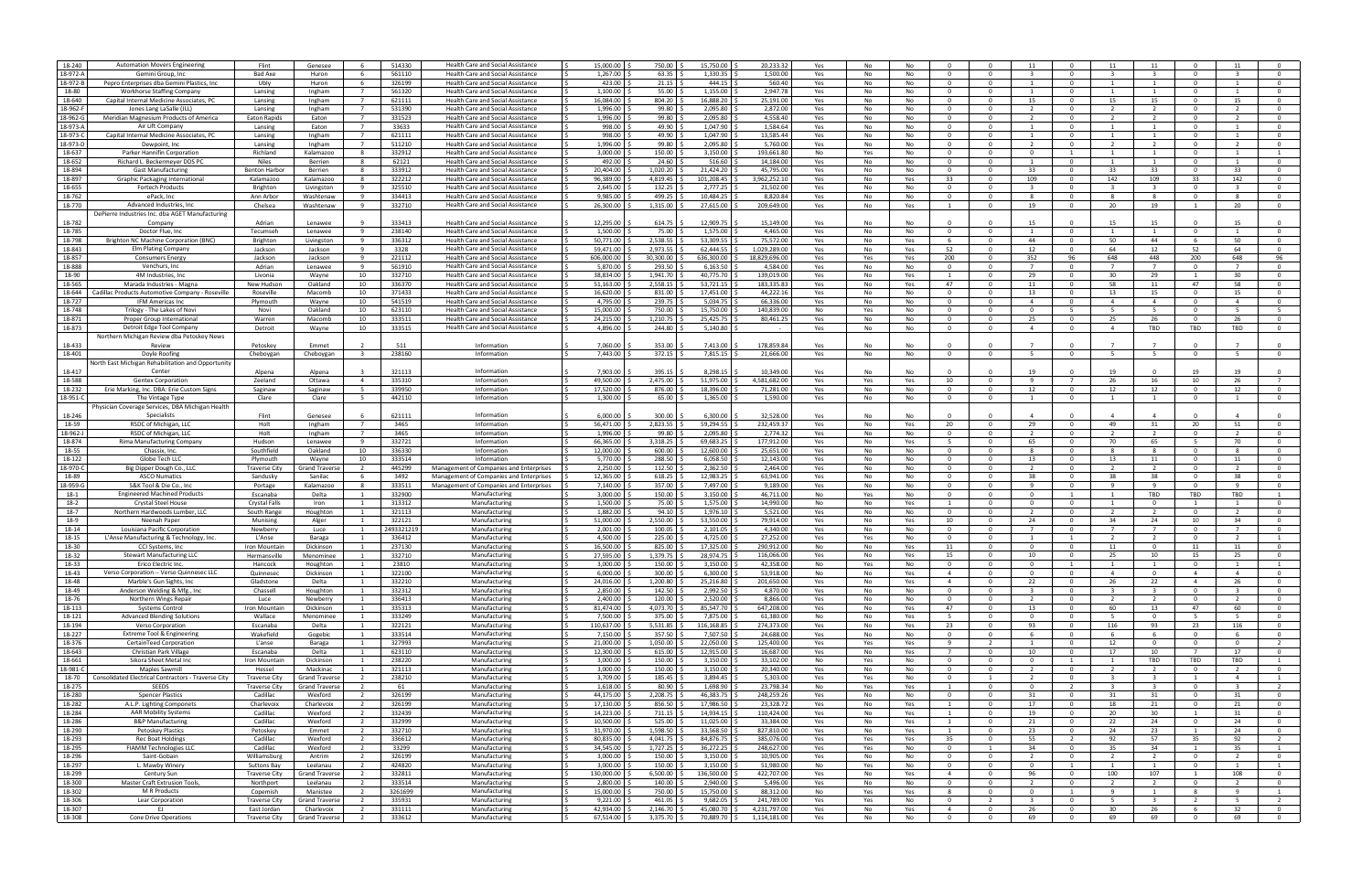| 18-309   | Great Lakes Energy Cooperative                 | <b>Boyne City</b>     | Charlevoix            | $\overline{2}$          | 221122  | Manufacturing | 31,500.00           | 1,575.00 | 33,075.00  | 85,041.2      | No  | Yes | No  | - 0             |                         | $\Omega$                 | 10             | 11                       | 10                      |                         |                         |                         |
|----------|------------------------------------------------|-----------------------|-----------------------|-------------------------|---------|---------------|---------------------|----------|------------|---------------|-----|-----|-----|-----------------|-------------------------|--------------------------|----------------|--------------------------|-------------------------|-------------------------|-------------------------|-------------------------|
| 18-310   | Cherryland Electric Cooperative                | Grawn                 | <b>Grand Travers</b>  | $\overline{2}$          | 221100  | Manufacturing | 16,500.00           | 825.00   | 17,325.00  | 342,228.00    | Yes | Yes | No  | $\Omega$        |                         |                          | $\overline{4}$ | -6                       | -5                      |                         | -6                      |                         |
| 18-330   | Precision Edge Surgical Products Company       | <b>Boyne City</b>     | Charlevoix            | $\overline{2}$          | 339112  | Manufacturing | 11,157.00           | 557.85   | 11,714.85  | 24,614.00     | Yes | Yes | No  | $\Omega$        | $\Omega$                | -6                       | $\overline{1}$ | $\overline{7}$           | $\overline{7}$          | $\Omega$                | $\overline{7}$          |                         |
| 18-331   | Wojan Window & Door Corp.                      | Charlevoix            | Charlevoix            |                         | 332321  | Manufacturing | 31,330.00           | 1,566.50 | 32,896.50  | 616,736.5     | Yes | No  | No  | $\cap$          | $\Omega$                | 45                       | - 0            | 45                       | 46                      | $\Omega$                | 46                      | $\Omega$                |
| 18-333   | Bear River Health at Waloon Lake               | <b>Boyne Falls</b>    | Charlevoix            |                         | 621420  | Manufacturing | 8,038.00            | 401.90   | 8,439.90   | 113,200.00    | Yes | No  | Yes |                 | $\Omega$                | -35                      | $\Omega$       | 41                       | 35                      | -6                      | 41                      |                         |
|          |                                                |                       |                       |                         |         |               |                     |          |            |               |     |     |     |                 |                         |                          |                |                          |                         |                         |                         |                         |
| 18-335   | <b>Bay Motor Products</b>                      | <b>Traverse City</b>  | <b>Grand Travers</b>  | $\overline{2}$          | 335312  | Manufacturing | 10,125.00           | 506.25   | 10,631.25  | 20,374.8      | Yes | No  | No  | $\Omega$        | $\Omega$                | -8                       | $\Omega$       | -8                       | 8                       | $\Omega$                | -8                      | $\mathbf 0$             |
| 18-336   | Central Industrial Manufacturing               | <b>Harbor Springs</b> | Emmet                 | $\overline{2}$          | 3336    | Manufacturing | 2,594.00            | 129.70   | 2,723.70   | 145,721.45    | Yes | No  | No  | $\Omega$        | $\Omega$                |                          | $\Omega$       |                          | $\overline{7}$          | $\Omega$                |                         | $\mathbf{0}$            |
| 18-337   | Rexair LLC                                     | Cadillac              | Wexford               | $\overline{2}$          | 335212  | Manufacturing | 13,295.00           | 664.75   | 13,959.75  | 118,212.00    | Yes | No  | Yes |                 | $\Omega$                | 11                       | $\Omega$       | 12                       | 11                      | $\overline{1}$          | 12                      | $\mathbf{0}$            |
|          | Wolverine Power Supply Cooperative- Grand      |                       |                       |                         |         |               |                     |          |            |               |     |     |     |                 |                         |                          |                |                          |                         |                         |                         |                         |
| 18-345   | Traverse                                       | Grawn                 | <b>Grand Travers</b>  |                         | 22      | Manufacturing | 3,000.00            | 150.00   | 3,150.00   | 10,151.80     | No  | Yes | No  |                 |                         |                          |                |                          |                         |                         |                         |                         |
|          |                                                |                       |                       |                         |         |               |                     |          |            |               |     |     |     |                 |                         |                          |                |                          |                         |                         |                         |                         |
| 18-348   | Van Dam Enterprises                            | <b>Bovne City</b>     | Charlevoix            | $\overline{2}$          | 336612  | Manufacturing | 4.155.00            | 207.75   | 4.362.75   | 54.252.24     | Yes | Yes | No  | $\Omega$        |                         |                          | $\Omega$       | $\overline{4}$           |                         |                         | $\overline{a}$          |                         |
| 18-349   | Manthei Venee                                  | Petoskey              | Emmet                 | $\overline{2}$          | 321211  | Manufacturing | 40,665.00           | 2,033.25 | 42,698.25  | 357,220.00    | Yes | No  | Yes |                 | $\Omega$                | 36                       | $\Omega$       | 41                       | 36                      | -5                      | 41                      | $\Omega$                |
| 18-350   | <b>MDC Contracting</b>                         | Charlevoix            | Charlevoix            | $\overline{2}$          | 327331  | Manufacturing | 40,815.00           | 2,040.75 | 42,855.75  | 84,230.0      | Yes | No  | Yes |                 | $\Omega$                | 36                       | $\Omega$       | 39                       | 36                      | $\overline{\mathbf{3}}$ | 39                      | $\mathbf 0$             |
| 18-351   | Redi-Rock Internationa                         | Charlevoix            | Charlevoix            | - 2                     | 333511  | Manufacturing | 17,575.00           | 878.75   | 18,453.75  | 40,780.0      | Yes | No  | No  | - 0             | $\Omega$                | 21                       | - 0            | 21                       | 21                      | $\mathbf{0}$            | 21                      | $^{\circ}$              |
| 18-649   | Cadillac Family Physicians PO                  | Cadillac              | Wexford               | $\overline{2}$          | 62111   | Manufacturing | 5,090.00            | 254.50   | 5,344.50   | 18,001.00     | Yes | No  | No  | $\Omega$        | $\Omega$                | 13                       | $\Omega$       | 13                       | 13                      | $\Omega$                | 13                      | $\mathbf 0$             |
| 18-917   | Oneupweb                                       |                       | <b>Grand Travers</b>  | $\overline{2}$          | 541810  | Manufacturing | 1.998.00            | 99.90    | 2,097.90   | 14.061.00     | Yes | No  | No  | $\Omega$        | $\Omega$                | $\overline{2}$           | $\Omega$       | $\overline{\phantom{a}}$ | 2                       | $\Omega$                | $\overline{z}$          | $\mathbf{0}$            |
|          |                                                | <b>Traverse City</b>  |                       |                         |         |               |                     |          |            |               |     |     |     |                 |                         |                          |                |                          |                         |                         |                         |                         |
| 18-968-A | Great Lakes Stainless, Inc.                    | <b>Traverse City</b>  | <b>Grand Travers</b>  | $\overline{2}$          | 332312  | Manufacturing | 6,750.00            | 337.50   | 7,087.50   | 12,191.00     | Yes | No  | No  | $\Omega$        | $\Omega$                | -6                       | $\Omega$       | -6                       | -6                      | $\Omega$                | -6                      | $\mathbf{0}$            |
| 18-969-A | Kalkaska Screw Products, Inc                   | Kalkaska              | Kalkaska              | $\overline{2}$          | 332721  | Manufacturing | 8,250.00            | 412.50   | 8,662.50   | 52,805.0      | Yes | No  | No  | $\Omega$        | $\Omega$                |                          | $\Omega$       | $\overline{7}$           | $\overline{7}$          | $\Omega$                | $\overline{7}$          | $\mathbf{0}$            |
| 18-969-B | Shoreline Fruit LLC                            | <b>Traverse City</b>  | <b>Grand Travers</b>  | - 2                     | 311423  | Manufacturing | 8,250.00            | 412.50   | 8,662.50   | 64,929.0      | Yes | No  | No  | 0               | $\Omega$                |                          | - 0            |                          | 7                       | $\Omega$                |                         | $\mathbf{0}$            |
| 18-970-A | <b>Armor Express</b>                           | Central Lake          | Antrim                | 2                       | 315990  | Manufacturing | 6,750.00            | 337.50   | 7,087.50   | 17,045.00     | Yes | No  | No  | $\Omega$        | $\Omega$                |                          | $\Omega$       | -6                       | 6                       | $\Omega$                | -6                      | $\mathbf 0$             |
| 18-970-B | <b>Bay Motor Products</b>                      | <b>Traverse City</b>  | <b>Grand Travers</b>  | $\overline{2}$          | 335312  | Manufacturing | 2.250.00            | 112.50   | 2.362.50   | 3.004.00      | Yes | No  | No  | $\Omega$        | $\Omega$                | $\overline{\phantom{a}}$ | $\Omega$       | $\overline{\phantom{a}}$ | $\overline{2}$          | $\Omega$                |                         | $\mathbf{0}$            |
|          |                                                |                       |                       |                         |         |               |                     |          |            |               |     |     |     | $\Omega$        | $\Omega$                |                          |                |                          | ્વ                      |                         |                         | $\Omega$                |
| 18-970-D | Springfield, Inc.                              | Kingsley              | <b>Grand Traverse</b> | $\overline{2}$          | 238160  | Manufacturing | 3,600.00            | 180.00   | 3,780.00   | 11,110.00     | Yes | No  | No  |                 |                         |                          | - 0            |                          |                         | $\Omega$                |                         |                         |
| 18-971-A | Hayes Manufacturing, Inc                       | Fife Lake             | <b>Grand Traverse</b> | $\overline{2}$          | 333613  | Manufacturing | 10,500.00           | 525.00   | 11,025.00  | 64,897.0      | Yes | No  | No  | $\Omega$        | $\Omega$                | $\mathbf{q}$             | $\Omega$       | $\mathbf{q}$             | 9                       | $\Omega$                | $\mathbf{q}$            | $\mathbf 0$             |
| 18-974-A | Cherry Capital Foods                           | <b>Traverse City</b>  | Grand Travers         |                         | 424410  | Manufacturing | 3,750.00            | 187.50   | 3,937.50   | 5,949.00      | Yes | No  | No  | $\Omega$        | $\Omega$                |                          | - 0            |                          | -3                      | $\Omega$                |                         | $\mathbf{0}$            |
| 18-235   | Ossineke Industries                            | Ossineke              | Alpena                | -3                      | 333515  | Manufacturing | 1,500.00            | 75.00    | 1,575.00   | 3,560.00      | Yes | No  | No  | $\Omega$        | $\Omega$                |                          | $\Omega$       |                          | 1                       | $\Omega$                |                         | $\mathbf 0$             |
| 18-252   | Link Industries                                | <b>Indian River</b>   | Cheboygan             | $\overline{\mathbf{3}}$ | 333517  | Manufacturing | 18.050.00           | 902.50   | 18,952.50  | 71.678.04     | Yes | No  | No  | $\Omega$        | $\Omega$                | 13                       | $\Omega$       | 13                       | 13                      | $\Omega$                | 13                      | $\Omega$                |
|          |                                                |                       |                       |                         |         |               |                     |          |            |               |     |     |     |                 |                         |                          |                |                          |                         |                         |                         |                         |
|          |                                                |                       |                       |                         |         |               |                     |          |            |               |     |     |     |                 |                         |                          |                |                          |                         |                         |                         |                         |
| 18-346   | Wolverine Power Supply Cooperative- Montmorenc | Atlanta               | Montmorenc            |                         | - 22    | Manufacturing | 6,000.00            | 300.00   | 6,300.00   | 19.850.00     | No  | Yes | No  |                 |                         |                          |                |                          |                         |                         |                         |                         |
| 18-377   | Arauco                                         | Grayling              | Crawford              | $\overline{\mathbf{3}}$ | 3212    | Manufacturing | 178,250.00          | 8,912.50 | 187,162.50 | 27,470,934.00 | Yes | Yes | Yes | 137             | -8                      | -5                       | $\Omega$       | 150                      | -5                      | 153                     | 158                     | -8                      |
| 18-389   | <b>Bliss Painting</b>                          | Alpena                | Alpena                | $\overline{\mathbf{3}}$ | 238320  | Manufacturing | 12,245.00           | 612.25   | 12,857.25  | 2,748.0       | Yes | No  | Yes |                 | $\Omega$                |                          | $\Omega$       | 10                       |                         | -3                      | 10                      | $\mathbf 0$             |
| 18-396   | Carmeuse Lime & Stone                          | <b>Rogers City</b>    | Presque Isle          | - 3                     | 212312  | Manufacturing | 33.340.00           | 1,667.00 | 35,007.00  | 65,064.0      | Yes | No  | Yes | $\overline{4}$  | $\Omega$                | 22                       | $\Omega$       | 26                       | 23                      | $\overline{4}$          | 27                      | $\Omega$                |
| 18-423   | Weyerhaeuser                                   | Grayling              | Crawford              | $\overline{\mathbf{3}}$ | 321219  | Manufacturing | 47,800.00           | 2,390.00 | 50,190.00  | 1,100,236.00  | Yes | No  | Yes |                 | $\Omega$                | 33                       | $\Omega$       | 34                       | 45                      |                         | 46                      | $\Omega$                |
| 18-653   | Top Notch Electric, Ind                        | Prudenville           | Roscommon             |                         | 238210  | Manufacturing | 4,950.00            | 247.50   | 5,197.50   | 33,841.40     | Yes | Yes | No  | - 0             | $\Omega$                |                          |                | $\overline{4}$           | $\overline{4}$          | $\Omega$                | 4                       |                         |
|          |                                                |                       |                       |                         |         |               |                     |          |            |               |     |     |     |                 |                         |                          |                |                          |                         |                         |                         |                         |
| 18-958-D | Shine Cleaning Services, Inc.                  | Grayling              | Crawford              | - 3                     | 561720  | Manufacturing | 1,500.00            | 75.00    | 1,575.00   | 5,215.0       | Yes | No  | No  | $\Omega$        | $\Omega$                |                          | $\Omega$       |                          | 1                       | $\mathbf{0}$            |                         | $\mathbf{O}$            |
| 18-958-E | Springs Window Fashions                        | Grayling              | Crawford              | $\overline{\mathbf{3}}$ | 321113  | Manufacturing | 3,000.00            | 150.00   | 3,150.00   | 3,822.98      | Yes | No  | No  | $\Omega$        | $\Omega$                |                          | $\Omega$       | $\overline{2}$           | $\overline{2}$          | $\Omega$                |                         | $\mathbf 0$             |
| 18-958-F | Weyerhaeuser                                   | Grayling              | Crawford              | $\overline{\mathbf{3}}$ | 321219  | Manufacturing | 4.500.00            | 225.00   | 4,725.00   | 5,625.97      | Yes | No  | No  | $\Omega$        | $\Omega$                |                          | $\Omega$       | - 3                      | $\overline{\mathbf{3}}$ | $\Omega$                |                         | $\mathbf{0}$            |
| 18-960-A | AuSable Valley Animal Shelter                  | Grayling              | Crawford              | $_{\rm 3}$              | 812910  | Manufacturing | 1,499.00 \$         | 74.95    | 1,573.95   | 3,095.00      | Yes | No  | No  | $\Omega$        | $\Omega$                |                          | റ              |                          | -1                      | $\Omega$                |                         | $\mathbf{0}$            |
| 18-960-B | Children's Assessment Cente                    | Roscommon             | Roscommon             |                         | 832202  | Manufacturing | 1,499.00            | 74.95    | 1,573.95   | 3,576.0       | Yes | No  | No  | - 0             | $\Omega$                |                          |                |                          |                         | $\Omega$                |                         | $\Omega$                |
| 18-960-0 |                                                |                       | Crawford              | $\overline{\mathbf{3}}$ | 813910  | Manufacturing | 1,499.00            | 74.95    | 1,573.95   | 3,175.00      | Yes | No  | No  | $\Omega$        | $\Omega$                |                          | $\Omega$       |                          | 1                       | $\Omega$                |                         | $\mathbf 0$             |
|          | Grayling Regional Chamber of Commerce          | Grayling              |                       |                         |         |               |                     |          |            |               |     |     |     |                 |                         |                          |                |                          |                         |                         |                         |                         |
| 18-977-A | Airway Automotive                              | Grayling              | Crawford              | $\overline{\mathbf{3}}$ | 33249   | Manufacturing | 400.00              | 20.00    | 420.00     | 3,351.00      | Yes | No  | No  | $\Omega$        | $\Omega$                | $\overline{2}$           | - 0            | $\overline{2}$           | <sup>2</sup>            | $\Omega$                |                         | $\mathbf 0$             |
| 18-977-D | Springs Window Fashion                         | Grayling              | Crawford              | $\overline{\mathbf{3}}$ | 321113  | Manufacturing | 200.00              | 10.00    | 210.00     | 3,154.00      | Yes | No  | No  | $\Omega$        | $\Omega$                | $\overline{1}$           | $\Omega$       | $\overline{1}$           | 1                       | $\Omega$                |                         | $\mathbf{0}$            |
| 18-981-A | AJD Forest Products                            | Grayling              | Crawford              | - 3                     | 321113  | Manufacturing | 1,500.00            | 75.00    | 1,575.00   | 12,340.00     | Yes | No  | No  | $\Omega$        | $\Omega$                |                          |                |                          | -1                      | $\Omega$                |                         | $\Omega$                |
| 18-981-  | Silver Leaf Sawmill                            | Elmira                | Otsego                |                         | 321113  | Manufacturing | 1,500.00            | 75.00    | 1,575.00   | 12,315.0      | Yes | No  | No  | - 0             | $\Omega$                |                          |                |                          |                         | - 0                     |                         | $\Omega$                |
| 18-981-F | Springs Window Fashion                         | Grayling              | Crawford              | $\overline{\mathbf{3}}$ | 321113  | Manufacturing | 3,000.00            | 150.00   | 3,150.00   | 19,180.0      | Yes | No  | No  | $^{\circ}$      | $\Omega$                | $\overline{2}$           | $\Omega$       | $\overline{2}$           | <sup>2</sup>            | $\mathbf{0}$            | -2                      | $\mathbf 0$             |
| 18-66    | Consolidated Electrical Contractors - Wyoming  | Wyoming               | Kent                  | $\overline{4}$          | 238210  | Manufacturing | 4,105.00            | 205.25   | 4,310.25   | 23,700.0      | Yes | No  | No  | $\Omega$        | $\Omega$                |                          | $\Omega$       | -5                       | 5                       | $\Omega$                | -5                      | $\Omega$                |
| 18-156   | Peckham, Inc. - Grand Rapids                   | <b>Grand Rapids</b>   | Kent                  | $\overline{4}$          | 5614    | Manufacturing | 9.000.00            | 450.00   | 9,450.00   | 1,142,456.0   | No  | Yes | No  | $\Omega$        | $\Omega$                | $\Omega$                 | $\overline{3}$ | $_{\rm 3}$               | $\overline{\mathbf{3}}$ | $\Omega$                | $\mathbf{3}$            | $\overline{\mathbf{3}}$ |
|          |                                                |                       |                       |                         |         |               |                     |          |            |               |     |     |     |                 |                         |                          |                |                          |                         |                         |                         |                         |
| 18-163   | SandMold Systems Inc.                          | Newaygo               | Newaygo               | $\overline{4}$          | 811310  | Manufacturing | 3,000.00            | 150.00   | 3,150.00   | 46,071.0      | No  | No  | Yes |                 | <sup>n</sup>            | $\Omega$                 | - 0            |                          | $\mathbf 0$             |                         |                         | $\mathbf{0}$            |
| 18-204   | <b>ArtiFlex</b>                                | <b>Grand Rapids</b>   | Kent                  | $\overline{4}$          | 333514  | Manufacturing | 66,145.00           | 3,307.25 | 69,452.25  | 249,259.40    | Yes | Yes | Yes | 23              | $\Omega$                | 22                       | $\overline{4}$ | 49                       | 26                      | 23                      | 49                      |                         |
| 18-208   | Walker Tool & Die, Inc                         | <b>Grand Rapids</b>   | Kent                  | $\overline{4}$          | 333514  | Manufacturing | 10,500.00           | 525.00   | 11,025.00  | 103,657.0     | No  | Yes | Yes |                 | $\Omega$                | $\Omega$                 | $\mathbf{3}$   | $\overline{4}$           | $\overline{3}$          | -1                      | 4                       | -3                      |
| 18-213   | Camcar Plastics Inc                            | Muskegon              | Muskegon              | $\overline{4}$          | 333249  | Manufacturing | 10,500.00           | 525.00   | 11,025.00  | 32,575.0      | Yes | No  | No  | $\Omega$        | $\Omega$                |                          | $\Omega$       |                          | 7                       | $\overline{0}$          |                         | $\mathbf 0$             |
| 18-215   | Digital Tool & Die, Inc                        | Grandville            | Kent                  | $\overline{4}$          | 3335514 | Manufacturing | 112,250.00          | 5,612.50 | 117,862.50 | 601,330.0     | Yes | Yes | Yes | - 3             | $\Omega$                | 74                       | $\overline{2}$ | 79                       | 76                      | $\overline{\mathbf{3}}$ | 79                      | $\overline{2}$          |
| 18-260   | Metalworks                                     |                       | Mason                 | $\overline{4}$          | 337214  | Manufacturing | 88,000.00           | 4,400.00 | 92,400.00  | 358,530.00    |     |     | No  | $\Omega$        | $\Omega$                | 64                       | $\Omega$       | 64                       | 64                      | $\Omega$                | 64                      | $\Omega$                |
|          |                                                | Ludington             |                       |                         |         |               |                     |          |            |               | Yes | No  |     |                 |                         |                          |                |                          |                         |                         |                         |                         |
| 18-272   | Valley City Metal Products                     | Shelby                | Oceana                | $\overline{4}$          | 333514  | Manufacturing | 6,528.00            | 326.40   | 6,854.40   | 11,725.9      | Yes | No  | No  |                 |                         | 16                       |                | 16                       | 17                      | $\Omega$                | 17                      | $\Omega$                |
| 18-273   | DHE Plumbing and Mechanical                    | Hudsonville           | Ottawa                | 4                       | 238220  | Manufacturing | 19,500.00           | 975.00   | 20,475.00  | 154,945.0     | No  | Yes | Yes |                 | $\Omega$                | $\Omega$                 | - 5            | -8                       | - 5                     | -3                      | -8                      |                         |
| 18-294   | Occidental Chemical Corporation                | Ludington             | Mason                 | $\overline{4}$          | 325180  | Manufacturing | 48,578.00           | 2,428.90 | 51,006.90  | 699,779.0     | Yes | No  | No  | - 0             | $\Omega$                | 60                       | $\Omega$       | 60                       | 60                      | $\Omega$                | 60                      | $\Omega$                |
| 18-314   | House of Flavors                               | Ludington             | Mason                 | $\overline{4}$          | 311520  | Manufacturing | 3.890.00            | 194.50   | 4.084.50   | 8,935.0       | Yes | No  | No  | $\Omega$        | $\Omega$                | 11                       | $\Omega$       | 11                       | 14                      | $\Omega$                | 14                      | $\mathbf 0$             |
| 18-319   | Altron Automation                              | Hudsonville           | Ottawa                | $\overline{4}$          | 333999  | Manufacturing | 44,742.00           | 2,237.10 | 46,979.10  | 294,826.00    | Yes | Yes | Yes | 10 <sup>1</sup> |                         | 25                       |                | 37                       | 27                      | 10                      | 37                      |                         |
| 18-320   | EIKENHOUT INC                                  | <b>Grand Rapids</b>   | Kent                  | $\overline{a}$          | 423330  | Manufacturing | 9,000.00            | 450.00   | 9,450.00   | 24,460.00     | No  | No  | Yes |                 |                         |                          |                |                          | $\Omega$                |                         |                         |                         |
| 18-321   |                                                |                       |                       |                         |         |               |                     |          |            |               |     |     |     |                 |                         |                          |                |                          |                         |                         |                         |                         |
|          | Multi-Lab                                      | Spring Lake           | Ottawa                | $\overline{4}$          | 337127  | Manufacturing | 13,219.00           | 660.95   | 13,879.95  | 52,128.00     | Yes | No  | Yes | $\overline{z}$  | $\Omega$                | -9                       | $\mathbf{0}$   | 11                       | 9                       | <sup>2</sup>            | 11                      | $\mathbf 0$             |
| 18-324   | <b>MFP Automation Engineering</b>              | Hudsonville           | Ottawa                | $\overline{4}$          | 423830  | Manufacturing | 17,010.00           | 850.50   | 17,860.50  | 93,597.00     | Yes | No  | Yes | $\overline{2}$  | $\overline{\mathbf{0}}$ | 13                       | $\mathbf{O}$   | 15                       | 13                      | $\overline{2}$          | 15                      | $\overline{0}$          |
| 18-325   | Port City Group                                | Muskegon              | Muskegon              | $\overline{4}$          | 331523  | Manufacturing | 58.368.00<br>I S    | 2,918.40 | 61,286.40  | 1,551,854.00  | Yes | No  | Yes | 24              | $\overline{0}$          | 55                       | $\overline{0}$ | 79                       | 55                      | 24                      | 79                      | $\mathbf{0}$            |
| 18-326   | Tiara Yachts                                   | Holland               | Allegan               | $\overline{4}$          | 336612  | Manufacturing | 47,000.00           | 2,350.00 | 49,350.00  | 377,930.00    | No  | No  | Yes | 49              | $\Omega$                | $\Omega$                 | $\Omega$       | 49                       | $\mathbf{0}$            | 49                      | 49                      | $\overline{0}$          |
| 18-327   | Greenville Tool & Die                          | Greenville            | Montcalm              | $\overline{4}$          | 333514  | Manufacturing | 34,500.00           | 1,725.00 | 36,225.00  | 267,453.00    | No  | Yes | Yes |                 | $\Omega$                | $\Omega$                 | 10             | 13                       | 10                      |                         | 13                      | 10                      |
| 18-329   | The Goodies Factory                            | Holland               | Allegan               | $\overline{4}$          | 311919  | Manufacturing | 2,685.00            | 134.25   | 2,819.25   | 9,580.00      | Yes | No  | No  | $\mathbf{0}$    | $^{\circ}$              | $\overline{\mathbf{3}}$  | $\mathbf{O}$   | - 3                      | $\overline{\mathbf{3}}$ | $\mathbf{0}$            | -3                      | $\overline{0}$          |
| 18-332   | Koops, Inc.                                    | Holland               | Allegan               | $\overline{4}$          | 333200  | Manufacturing | 32,680.00           | 1,634.00 | 34,314.00  | 179,009.00    | Yes | Yes | Yes | 12              | $\mathbf 0$             | -5                       | $\mathbf{3}$   | 20                       | 8                       | 12                      | 20                      | $\overline{\mathbf{3}}$ |
|          |                                                |                       |                       |                         |         |               |                     |          |            |               |     |     |     |                 |                         |                          |                |                          |                         |                         |                         |                         |
| 18-334   | Freedom Tool and Manufacturing                 | Muskegon              | Muskegon              | $\overline{4}$          | 333514  | Manufacturing | $4.932.00$ \$<br>ΙŚ | 246.60   | 5,178.60   | 30,807.00     | Yes | Yes | No  | $\overline{0}$  | $\overline{0}$          | $\overline{2}$           | 1              | $\overline{\mathbf{3}}$  | $\overline{\mathbf{3}}$ | $\overline{0}$          | $\overline{\mathbf{3}}$ | $\mathbf{1}$            |
| 18-347   | Wolverine Power Supply Cooperative-Osceola     | Hersey                | Osceola               | $\overline{4}$          | 22      | Manufacturing | $3,000.00$ $\mid$ 3 | 150.00   | 3,150.00   | 10,451.00     | No  | Yes | No  | $\Omega$        | $\Omega$                | $\Omega$                 | $\overline{1}$ | -1                       | $\mathbf{0}$            | - 1                     | -1                      | $\mathbf{1}$            |
| 18-368   | Mary Free Bed Rehabilitation Hospital          | <b>Grand Rapids</b>   | Kent                  | $\overline{4}$          | 622310  | Manufacturing | 69,670.00           | 3,483.50 | 73,153.50  | 275,682.0     | Yes | No  | Yes | 50              | $\Omega$                | 19                       | $\Omega$       | 69                       | 19                      | 50                      | 69                      | $\mathbf{0}$            |
| 18-373   | Flexfab                                        | Hastings              | Barry                 | $\overline{4}$          | 32622   | Manufacturing | 15,000.00           | 750.00   | 15,750.00  | 34,350.00     | No  | No  | Yes | 10              | $\overline{0}$          | $\overline{\mathbf{0}}$  | $\mathbf{0}$   | 10                       | $\mathbf 0$             | 10                      | 10                      | $\overline{0}$          |
|          | THK RHYTHM AUTOMOTIVE MICHIGAN                 |                       |                       |                         |         |               |                     |          |            |               |     |     |     |                 |                         |                          |                |                          |                         |                         |                         |                         |
| 18-397   | CORPORATION                                    | Portland              | Ionia                 | $\overline{4}$          | 336330  | Manufacturing | 74.285.00           | 3,714.25 | 77,999.25  | 173,831.00    | Yes | No  | Yes | $\mathbf{A}$    | $\Omega$                | 124                      | $\Omega$       | 128                      | 124                     | $\overline{a}$          | 128                     | $\mathbf{0}$            |
|          |                                                |                       |                       |                         |         |               |                     |          |            |               |     |     |     |                 |                         |                          |                |                          |                         |                         |                         |                         |
| 18-400   | Star Crane & Hoist                             | Allendale             | Ottawa                | $\overline{4}$          | 333923  | Manufacturing | 23,500.00           | 1,175.00 | 24,675.00  | 270,039.00    | Yes | Yes | Yes | $\mathbf{1}$    | $\mathbf{R}$            | 27                       | $\Omega$       | 31                       | 26                      | 5                       | 31                      | $\overline{\mathbf{3}}$ |
| 18-408   | Crystal Flash                                  | <b>Grand Rapids</b>   | Kent                  | $\overline{4}$          | 424700  | Manufacturing | 37,375.00           | 1,868.75 | 39,243.75  | 294,535.00    | Yes | No  | Yes | 22              | $\Omega$                | 55                       | $\mathbf{0}$   | 77                       | 55                      | 22                      | 77                      | $\overline{0}$          |
| 18-412   | Fogg Filler                                    | Holland               | Ottawa                | $\overline{4}$          | 333993  | Manufacturing | 104,967.00          | 5,248.35 | 110,215.35 | 223,185.83    | Yes | No  | Yes | 14              | $\Omega$                | 144                      | $\Omega$       | 158                      | 144                     | 14                      | 158                     | $\overline{0}$          |
|          | Holland Plastics Corporation d/b/a Anderson    |                       |                       |                         |         |               |                     |          |            |               |     |     |     |                 |                         |                          |                |                          |                         |                         |                         |                         |
| 18-413   | Technologies, Inc.                             | Grand haven           | Ottawa                | $\overline{a}$          | 326199  | Manufacturing | 10,790.00           | 539.50   | 11,329.50  | 33,545.00     | Yes | No  | No  | - 0             | $\Omega$                | 11                       | $\Omega$       | 11                       | 11                      | $\Omega$                | 11                      | $\Omega$                |
| 18-418   | <b>NVINT</b>                                   | Kentwood              | Kent                  | $\overline{4}$          | 518210  | Manufacturing | 9,000.00            | 450.00   | 9,450.00   | 58,712.00     | Yes | No  | Yes | $\overline{1}$  | $\Omega$                | - 5                      | $\Omega$       | -6                       | - 5                     | $\overline{1}$          | -6                      | $\mathbf{0}$            |
|          |                                                |                       |                       |                         |         |               |                     |          |            |               |     |     |     |                 |                         |                          |                |                          |                         |                         |                         |                         |
| 18-419   | Ranir                                          | <b>Grand Rapids</b>   | Kent                  | $\overline{4}$          | 339994  | Manufacturing | 39,309.00           | 1,965.45 | 41,274.45  | 98,032.00     | Yes | No  | Yes | 10              | $\Omega$                | 20                       | $\mathbf{0}$   | 30                       | 20                      | 10                      | 30                      | $\mathbf 0$             |
| 18-429   | Cargill Protein                                | Lake Odessa           | Ionia                 | $\overline{4}$          | 311999  | Manufacturing | 39,000.00           | 1,950.00 | 40,950.00  | 602,451.00    | Yes | No  | Yes | 30              | $\overline{0}$          | $\overline{2}$           | $\overline{0}$ | 32                       | $\overline{2}$          | 30                      | 32                      | $\overline{0}$          |
| 18-440   | Fairlife                                       | Coopersville          | Ottawa                | $\overline{4}$          | 311511  | Manufacturing | 34,875.00 \$        | 1,743.75 | 36,618.75  | 300,250.00    | No  | No  | Yes | 24              | $\overline{0}$          | $\overline{0}$           | $\overline{0}$ | 24                       | $\mathbf{0}$            | 24                      | 24                      | $\mathbf{0}$            |
| 18-449   | K&W Tool and Machine                           | Greenville            | Montcalm              | $\overline{4}$          | 332710  | Manufacturing | 9,750.00            | 487.50   | 10,237.50  | 74,817.00     | No  | Yes | Yes | $\mathbf{R}$    | $\Omega$                | $\overline{0}$           | $\overline{2}$ | $-5$                     | $\overline{2}$          | $\overline{3}$          | 5                       | $\overline{2}$          |
| 18-457   | Nuvar                                          | Holland               | Allegan               | $\overline{4}$          | 337214  | Manufacturing | 22,500.00           | 1,125.00 | 23,625.00  | 101,397.00    | Yes | No  | Yes | 15              | $\overline{0}$          | $\overline{4}$           | $\overline{0}$ | 19                       | $\overline{4}$          | 15                      | 19                      | $\mathbf{O}$            |
| 18-468   | <b>Ropes Courses</b>                           | Allegan               | Allegan               | $\overline{4}$          | 332312  | Manufacturing | 34,195.00           | 1,709.75 | 35,904.75  | 90,743.00     | Yes | No  | Yes | 14              | $\Omega$                | 10                       | $\mathbf 0$    | 24                       | 10                      | 14                      | 24                      | $\mathbf 0$             |
|          |                                                |                       |                       |                         |         |               |                     |          |            |               |     |     |     |                 |                         |                          |                |                          |                         |                         |                         |                         |
| 18-475   | Trans-Matic Mfg Co                             | Holland               | Allegan               | $\overline{4}$          | 336370  | Manufacturing | 26,920.00           | 1,346.00 | 28,266.00  | 101,502.68    | Yes | No  | Yes | 6               | $\overline{0}$          | 16                       | $\mathbf{0}$   | 22                       | 22                      | $\overline{0}$          | 22                      | $\overline{0}$          |
| 18-479   | JSK Specialties, Inc.                          | Zeeland               | Ottawa                | $\overline{4}$          | 332710  | Manufacturing | 4,500.00            | 225.00   | 4,725.00   | 14,508.00     | Yes | No  | Yes | 1               | $\Omega$                | $\mathbf{B}$             | $\mathbf{0}$   | $\overline{4}$           | $\overline{\mathbf{3}}$ | -1                      | $\overline{4}$          | $\mathbf{0}$            |
| 18-486   | <b>ADAC Automotive</b>                         | Muskegon              | Muskegon              | $\overline{4}$          | 336399  | Manufacturing | 31,085.00           | 1,554.25 | 32,639.25  | 110,410.00    | Yes | Yes | Yes | $\mathbf{R}$    | $\Omega$                | 26                       | $\overline{2}$ | 31                       | 33                      | $\overline{\mathbf{3}}$ | 36                      | $\overline{2}$          |
| 18-487   | Nestle - Gerber Products                       | Fremont               | Newaygo               | $\overline{4}$          | 311422  | Manufacturing | 67,749.00 \$        | 3,387.45 | 71,136.45  | 825,516.00    | Yes | Yes | No  | $\overline{0}$  | $\Omega$                | 39                       | $\overline{4}$ | 43                       | 43                      | $\overline{0}$          | 43                      | $\overline{4}$          |
|          |                                                |                       |                       |                         |         |               |                     |          |            |               |     |     |     |                 |                         |                          |                |                          |                         |                         |                         |                         |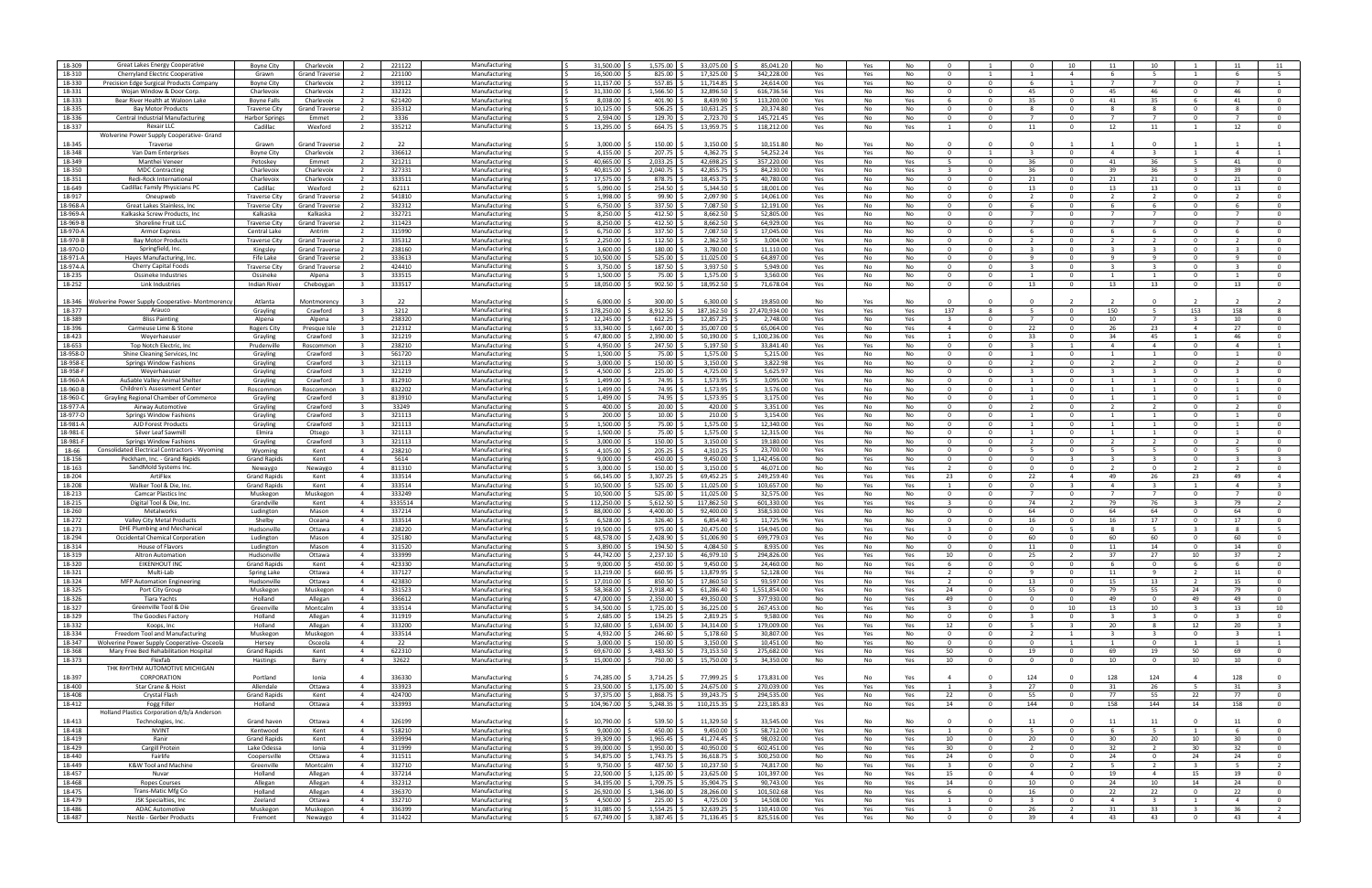| 18-491           | UACJ Automotive Group/Whitehall Industries    | Ludington             | Mason              | 336390<br>$\overline{4}$                             | Manufacturing                  | 60,000.00              | 3,000.00                | 63,000.00              | 782,567.00               | Yes        | Yes<br>No              |                |                                | 64                      |                              | 65                      | 65                      | $\Omega$                | 65.                     |                                  |
|------------------|-----------------------------------------------|-----------------------|--------------------|------------------------------------------------------|--------------------------------|------------------------|-------------------------|------------------------|--------------------------|------------|------------------------|----------------|--------------------------------|-------------------------|------------------------------|-------------------------|-------------------------|-------------------------|-------------------------|----------------------------------|
|                  |                                               |                       |                    |                                                      |                                |                        |                         |                        |                          |            |                        |                |                                |                         |                              |                         |                         |                         |                         |                                  |
| 18-493           | MEC                                           | <b>Byron Center</b>   | Kent               | 3531<br>$\overline{a}$                               | Manufacturing                  | 38,759.00              | 1,937.95                | 40,696.95              | 112,869.0                | Yes        | Yes<br>Yes             | 19             | $\Omega$                       | 22                      |                              | 42                      | 23                      | 19                      | 42                      |                                  |
| 18-506           | Peacock Industries                            | Baldwin               | Lake               | 332999<br>$\overline{4}$                             | Manufacturing                  | 13,500.00              | 675.00                  | 14,175.00              | 36,053.0                 | Yes        | No<br>No               | $\Omega$       | $\Omega$                       | 10                      | $\Omega$                     | 10                      | 10                      | $\mathbf{0}$            | 10                      |                                  |
| 18-507           | Koppel Industries                             | Norton Shores         | Muskegon           | $\overline{4}$<br>332710                             | Manufacturing                  | 6,663.50               | 333.18                  | 6,996.68               | 22,079.00                | Yes        | No<br>No               | - 0            | $\Omega$                       | $\overline{a}$          | $\Omega$                     | $\overline{a}$          | $\overline{a}$          | $\Omega$                | $\overline{a}$          | $\Omega$                         |
| 18-511           |                                               | Middleville           |                    | 335228<br>$\overline{4}$                             | Manufacturing                  | 86,250.00              | 4,312.50                | 90,562.50              | 306.600.00               |            | No<br>Yes              | 68             | $\Omega$                       | $\Omega$                | $\mathbf{0}$                 | 68                      | $\overline{0}$          | 68                      | 68                      | $\Omega$                         |
|                  | <b>Bradford White</b>                         |                       | Barry              |                                                      |                                |                        |                         |                        |                          | No         |                        |                |                                |                         |                              |                         |                         |                         |                         |                                  |
| 18-520           | <b>Metal Flow</b>                             | Holland               | Ottawa             | 332111<br>$\overline{4}$                             | Manufacturing                  | 16,380.00              | 819.00                  | 17,199.00              | 107,408.00               | Yes        | No<br>Yes              | $\Omega$       | $\Omega$                       | 25                      |                              | 28                      | 28                      | $\Omega$                | 28                      |                                  |
| 18-522           | <b>Williams Distributin</b>                   | <b>Grand Rapids</b>   | Kent               | 423730<br>$\overline{4}$                             | Manufacturing                  | 21,875.00              | 1,093.75                | 22,968.75              | 69,063.0                 | Yes        | No<br>Yes              | 15             | $\Omega$                       |                         |                              | 16                      |                         | 15                      | 16                      | $^{\circ}$                       |
| 18-527           | <b>TNR Machine</b>                            |                       |                    | 332312                                               | Manufacturing                  | 10,538.00              | 526.90                  | 11,064.90              | 91,122.0                 |            |                        |                | $\Omega$                       | -8                      | $\Omega$                     | - 9                     | 8                       | -1                      | -9                      | $\Omega$                         |
|                  |                                               | Dowling               | Barry              | $\overline{4}$                                       |                                |                        |                         |                        |                          | Yes        | No<br>Yes              |                |                                |                         |                              |                         |                         |                         |                         |                                  |
| 18-528           | FloraCraft                                    | Ludington             | Mason              | $\overline{4}$<br>326150                             | Manufacturing                  | 32,125.00              | 1,606.25                | 33,731.25              | 167,151.00               | Yes        | Yes<br>No              | $\Omega$       | $\Omega$                       | 19                      |                              | 21                      | 21                      | $\Omega$                | 21                      |                                  |
| 18-536           | Michigan Freeze Pack                          | Hart                  | Oceana             | 424420<br>$\overline{4}$                             | Manufacturing                  | 3.600.00               | 180.00                  | 3,780.00               | 7,094.00                 | Yes        | No<br>No               | $\Omega$       | $\Omega$                       | - 5                     | $\Omega$                     | - 5                     | - 5                     | $\overline{0}$          | -5                      | $\Omega$                         |
|                  |                                               |                       |                    | 332420<br>$\overline{4}$                             |                                | 11,370.00              |                         | 11,938.50              | 37,230.0                 |            |                        |                | $\Omega$                       |                         | . റ                          |                         | 7                       |                         |                         |                                  |
| 18-537           | The Eagle Group                               | Greenville            | Montcalm           |                                                      | Manufacturing                  |                        | 568.50                  |                        |                          | Yes        | No<br>Yes              |                |                                |                         |                              | 12                      |                         | - 5                     | 12                      |                                  |
| 18-539           | Material Transfer & Storag                    | Allegan               | Allegan            | 3339222<br>$\overline{4}$                            | Manufacturing                  | 28,500.00              | 1,425.00                | 29,925.00              | 157,812.0                | Yes        | No<br>Yes              | $\overline{a}$ | $\Omega$                       | 15                      |                              | 19                      | 15                      | $\overline{4}$          | 19                      |                                  |
| 18-540           | Elevator Up                                   | <b>Grand Rapids</b>   | Kent               | 541511<br>$\overline{4}$                             | Manufacturin                   | 4,198.00               | 209.90                  | 4,407.90               | 55,497.0                 | Yes        | No<br>Yes              |                | $\Omega$                       |                         | $\Omega$                     | -3                      | -1                      | <sup>2</sup>            | $\overline{3}$          |                                  |
|                  |                                               |                       |                    |                                                      |                                |                        |                         |                        |                          |            |                        |                |                                |                         |                              |                         |                         |                         |                         |                                  |
| 18-541           | Die-Tech + Engineerin                         | <b>Grand Rapids</b>   | Kent               | $\overline{4}$<br>333514                             | Manufacturing                  | 22,500.00              | 1,125.00                | 23,625.00              | 272.375.00               | No         | Yes<br>Yes             |                |                                | $\Omega$                |                              | -8                      | -6                      | - 2                     | 8                       |                                  |
| 18-543           | Titan Tool + Die                              | Norton Shores         | Muskegon           | 333514<br>$\overline{4}$                             | Manufacturing                  | 9.000.00               | 450.00                  | 9,450.00               | 101,286.00               | No         | Yes<br>No              | $\Omega$       | 1                              | $\Omega$                | $\overline{2}$               | $\overline{\mathbf{3}}$ | $\overline{2}$          | 1                       | $\overline{3}$          |                                  |
| 18-544           | Peterson Farms                                | Shelby                | Oceana             | 2037<br>$\overline{4}$                               | Manufacturing                  | 24.886.00              | 1,244.30                | 26,130.30              | 124,763.00               | Yes        | No<br>No               | $\Omega$       | $\Omega$                       | 30                      | $\Omega$                     | 30                      | 28                      | $\Omega$                | 28                      |                                  |
|                  |                                               |                       |                    |                                                      |                                |                        |                         |                        |                          |            |                        |                |                                |                         |                              |                         |                         |                         |                         |                                  |
| 18-545           | Mark-Maker                                    | Wyoming               | Kent               | 323122<br>4                                          | Manufacturing                  | 33,000.00              | 1,650.00                | 34,650.00              | 134,565.0                | Yes        | Yes<br>Yes             |                | $\Omega$                       | 17                      |                              | 21                      | 18                      | - 3                     | 21                      |                                  |
| 18-548           | Lauren Manufacturing                          | Spring Lake           | Ottawa             | 32619<br>$\overline{4}$                              | Manufacturing                  | 9,338.00               | 466.90                  | 9,804.90               | 239,294.0                | Yes        | No<br>Yes              | -5             | $\Omega$                       | 23                      | $\Omega$                     | 28                      | 23                      | 5                       | 28                      | $\Omega$                         |
| 18-550           | Reliance Finishi                              | <b>Grand Rapids</b>   | Kent               | 332812<br>$\overline{4}$                             | Manufacturing                  | 4.826.00               | 241.30                  | 5.067.30               | 27.265.00                | Yes        | No<br>No               | - 0            | $\Omega$                       |                         | $\Omega$                     |                         | $\overline{7}$          | $\Omega$                |                         |                                  |
| 18-555           |                                               |                       | Montcalm           | $\overline{4}$                                       | Manufacturing                  | 4,200.00               | 210.00                  | 4,410.00               | 15,132.00                |            | No<br>No               | $\Omega$       | $\Omega$                       |                         | $\mathbf{0}$                 | 11                      |                         | $\overline{0}$          |                         | $\overline{0}$                   |
|                  | Wright Plastic Products Co, LLC               | Sheridan              |                    | 32166                                                |                                |                        |                         |                        |                          | Yes        |                        |                |                                | 11                      |                              |                         | 11                      |                         | 11                      |                                  |
| 18-557           | Royal Technologies                            | Hudsonville           | Ottawa             | 326199<br>$\overline{4}$                             | Manufacturing                  | 29,250.00              | 1,462.50                | 30,712.50              | 88,593.0                 | No         | No<br>Yes              | 20             | $\Omega$                       |                         |                              | 20                      | $\Omega$                | 20                      | 20                      |                                  |
| 18-560           | Vista IT Group                                | <b>Grand Rapids</b>   | Kent               | 423430<br>$\overline{4}$                             | Manufacturing                  | 21,000.00              | 1,050.00                | 22,050.00              | 76,410.0                 | Yes        | No<br>Yes              |                | $\Omega$                       |                         |                              | 14                      |                         | -8                      | 14                      |                                  |
| 18-561           | Fleetwood Group                               | Holland               | Ottawa             | 337127<br>$\overline{4}$                             | Manufacturing                  | 8,495.00               | 424.75                  | 8,919.75               | 29,060.0                 | Yes        | No<br>No               | $\Omega$       | $\Omega$                       | -6                      | $\Omega$                     | - 6                     | -6                      | $\mathbf{0}$            | -6                      | $\Omega$                         |
|                  |                                               |                       |                    |                                                      |                                |                        |                         |                        |                          |            |                        |                |                                |                         |                              |                         |                         |                         |                         |                                  |
| 18-563           | Hulst Jepsen Physical Therapy                 | <b>Grand Rapids</b>   | Kent               | $\overline{4}$<br>62134                              | Manufacturing                  | 35.613.00              | 1.780.65                | 37.393.65              | 103.857.00               | Yes        | No<br>Yes              |                | $\Omega$                       | 30                      | $\Omega$                     | 35                      | 30                      | - 5                     | 35                      | $\Omega$                         |
| 18-568           | Swoboda                                       | Kentwood              | Kent               | 336310<br>$\overline{4}$                             | Manufacturing                  | 22.590.00              | 1,129.50                | 23.719.50              | 176.408.00               | Yes        | Yes<br>Yes             | $\overline{4}$ | $\Omega$                       | 16                      | 2                            | 22                      | 18                      | $\overline{4}$          | 22                      | $\overline{2}$                   |
| 18-570           | Pridgeon and Clay                             | <b>Grand Rapids</b>   | Kent               | 336370<br>$\overline{4}$                             | Manufacturing                  | 67,875.00              | 3,393.75                | 71,268.75              | 261,575.00               | No         | No<br>Yes              | 47             | $\Omega$                       |                         | $\Omega$                     | 47                      | $\Omega$                | 47                      | 47                      |                                  |
|                  |                                               |                       |                    |                                                      |                                |                        |                         |                        |                          |            |                        |                |                                |                         |                              |                         |                         |                         |                         |                                  |
| 18-572           | John Ball Zoo                                 | <b>Grand Rapids</b>   | Kent               | 712130<br>$\overline{4}$                             | Manufacturing                  | 17,790.00              | 889.50                  | 18,679.50              | 37,860.0                 | Yes        | No<br>Yes              | ٩              | $\Omega$                       |                         |                              | 13                      | $\overline{a}$          | - 9                     | 13                      | $\Omega$                         |
| 18-577           | Open Systems Technologies DE                  | <b>Grand Rapids</b>   | Kent               | 54519<br>$\overline{4}$                              | Manufacturing                  | 27,495.00              | 1,374.75                | 28,869.75              | 87,383.0                 | Yes        | No<br>Yes              | 16             | $\Omega$                       | 10                      | $\Omega$                     | 26                      | 10                      | 16                      | 26                      | $\Omega$                         |
| 18-578           | Real IT Solution:                             | Comstock Park         | Kent               | 541512<br>$\overline{4}$                             | Manufacturing                  | 4.488.00               | 224.40                  | 4.712.40               | 15.301.00                | Yes        | No<br>No               | - 0            | $\Omega$                       |                         | $\Omega$                     |                         | $\mathbf{R}$            | $\Omega$                | -3                      | $\Omega$                         |
| 18-581           | <b>Aspen Surgical Products</b>                | Caledonia             | Kent               | $\overline{4}$<br>3391                               | Manufacturing                  | 72,915.00              | 3,645.75                | 76,560.75              | 247.937.00               | Yes        | No<br>Yes              | 29             | $\Omega$                       | - 26                    | $\overline{0}$               | 55                      | 26                      | 29                      | 55                      | $\overline{0}$                   |
|                  |                                               |                       |                    |                                                      |                                |                        |                         |                        |                          |            |                        |                |                                |                         |                              |                         |                         |                         |                         |                                  |
| 18-582           | Metal Technologies-Ravenna Ductile Iron Plant | Ravenna               | Muskegon           | 331511<br>$\overline{4}$                             | Manufacturing                  | 18,000.00              | 900.00                  | 18,900.00              | 47,814.0                 | No         | Yes<br>Yes             | 10             | $\Omega$                       |                         |                              | 11                      |                         | 10                      | 11                      |                                  |
| 18-583           | K-Line Industries                             | Holland               | Ottawa             | 332999<br>$\overline{4}$                             | Manufacturing                  | 14,946.00              | 747.30                  | 15,693.30              | 44,724.0                 | Yes        | No<br>No               | $\Omega$       | $\Omega$                       | 12                      | $\Omega$                     | 12                      | 12                      | $\Omega$                | 12                      |                                  |
| 18-584           | Sales Pad                                     | <b>Grand Rapids</b>   | Kent               | 511210<br>$\overline{4}$                             | Manufacturing                  | 24,326.00              | 1,216.30                | 25,542.30              | 123,751.0                | Yes        | Yes<br>Yes             | -8             | $\Omega$                       | 44                      | $\mathbf{1}$                 | 53                      | 45                      | - 8                     | 53                      |                                  |
|                  |                                               |                       |                    |                                                      |                                |                        |                         |                        |                          |            |                        |                |                                |                         |                              |                         |                         |                         |                         |                                  |
| 18-586           | Johnson Technology                            | Muskegon              | Muskegon           | 336412<br>$\overline{4}$                             | Manufacturing                  | 56.040.00              | 2,802.00                | 58.842.00              | 323.796.00               | Yes        | Yes<br>Yes             | 20             | $\Omega$                       | 26                      | $\overline{a}$               | 50                      | 30                      | 20                      | 50                      | $\overline{4}$                   |
| 18-589           | Jireh Metal Products                          | Grandville            | Kent               | 332119<br>$\overline{4}$                             | Manufacturing                  | 11.000.00              | 550.00                  | 11.550.00              | 33,206.00                | Yes        | Yes<br>No              | $\Omega$       | 1                              | - 8                     | $\overline{0}$               | -9                      | 8                       | 1                       | -9                      |                                  |
| 18-590           | Hutt Trucking Co                              | Hudsonville           | Ottawa             | 494121<br>$\overline{4}$                             | Manufacturing                  | 23,625.00              | 1,181.25                | 24,806.25              | 1,474,405.00             | No         | No<br>Yes              | 18             | $\Omega$                       |                         |                              | 18                      | 18                      | $\Omega$                | 18                      |                                  |
|                  |                                               |                       |                    |                                                      |                                |                        |                         |                        |                          |            |                        |                |                                |                         |                              |                         |                         |                         |                         |                                  |
| 18-591           | Hastings Fiber Glass Products, Inc.           | Hastings              | Barry              | 326199<br>$\overline{4}$                             | Manufacturing                  | 1,293.00               | 64.65                   | 1,357.65               | 44,169.0                 | Yes        | No<br>No               | - 0            | $\Omega$                       |                         | $\Omega$                     |                         |                         | $\Omega$                |                         | $^{\circ}$                       |
| 18-593           | i3 Business Solutions                         | <b>Grand Rapids</b>   | Kent               | 541512<br>$\overline{4}$                             | Manufacturing                  | 1,500.00               | 75.00                   | 1,575.00               | 86,902.0                 | No         | No<br>Yes              |                | $\Omega$                       | - 0                     | $\Omega$                     | $\overline{1}$          | $^{\circ}$              | -1                      | -1                      | $\Omega$                         |
| 18-602           | <b>GM Wood Products</b>                       | Newaygo               | Newaygo            | $\overline{4}$<br>321911                             | Manufacturing                  | 12.000.00              | 600.00                  | 12.600.00              | 340.793.00               | Yes        | No<br>No               | $\Omega$       | $\Omega$                       | R                       | $\Omega$                     | -8                      | -8                      | $\Omega$                | -8                      | $\Omega$                         |
| 18-603           | Crandall Office Furniture                     | Greenville            | Montcalm           | $\overline{4}$<br>337214                             | Manufacturing                  | 5,405.00               | 270.25                  | 5,675.25               | 71,497.00                | Yes        | No<br>No               | $\Omega$       | $\Omega$                       | - 5                     | $\overline{0}$               | - 5                     | - 5                     | $\overline{0}$          | - 5                     | $\overline{0}$                   |
|                  |                                               |                       |                    |                                                      |                                |                        |                         |                        |                          |            |                        | $\Omega$       | $\Omega$                       |                         |                              |                         |                         | $\Omega$                |                         |                                  |
| 18-604           | Next Level Manufacturing                      | Jenison               | Ottawa             | 333517<br>$\overline{4}$                             | Manufacturing                  | 12,607.00              | 630.35                  | 13,237.35              | 164,212.0                | Yes        | No<br>Yes              |                |                                | 13                      |                              | 14                      | 14                      |                         | 14                      |                                  |
| 18-605           | Magna Mirrors of America (Newaygo             | Newaygo               | Newaygo            | 336390<br>$\overline{4}$                             | Manufacturin                   | 71,600.00              | 3,580.00                | 75,180.00              | 615,119.0                | Yes        | Yes<br>Yes             | 44             | $\Omega$                       |                         | $\mathbf{R}$                 | 61                      | 17                      | 44                      | 61                      |                                  |
| 18-606           | Leprino Foods                                 | Remus                 | Mecosta            | 311513<br>$\overline{4}$                             | Manufacturing                  | 16,576.00              | 828.80                  | 17,404.80              | 372,482.0                | Yes        | No<br>Yes              |                | $\Omega$                       | 16                      | $\Omega$                     | 17                      | 16                      | 1                       | 17                      |                                  |
| 18-607           | <b>H&amp;R Screw Machine Products</b>         | <b>Reed City</b>      | Osceola            | 332721<br>$\overline{4}$                             | Manufacturing                  | 22.070.00              | 1.103.50                | 23.173.50              | 50.934.00                | Yes        | No<br>No               | $\Omega$       | $\Omega$                       | 39                      | $\Omega$                     | 39                      | 39                      | $\Omega$                | 39                      | $\overline{0}$                   |
|                  |                                               |                       |                    |                                                      |                                |                        |                         |                        |                          |            |                        |                |                                |                         |                              |                         |                         |                         |                         |                                  |
| 18-610           | Logic Plus                                    | <b>Reed City</b>      | Osceola            | $\overline{4}$<br>339999                             | Manufacturing                  | 7,500.00               | 375.00                  | 7,875.00               | 32.781.0                 | Yes        | No<br>No               | $\Omega$       | $\Omega$                       | -5                      | $\overline{0}$               | - 5                     | -5                      | $\Omega$                | -5                      | $\Omega$                         |
| 18-612           | Reed City Tool                                | <b>Reed City</b>      | Osceola            | 333511<br>$\overline{4}$                             | Manufacturing                  | 58,375.00              | 2,918.75                | 61,293.75              | 428,500.00               | Yes        | No<br>Yes              | $\Omega$       | $\Omega$                       | 31                      | - 5                          | 36                      | 36                      | $\Omega$                | 36                      |                                  |
| 18-617           | Scherdel Sales & Technology                   | Muskegon              | Muskegon           | 332613<br>$\overline{4}$                             | Manufacturin                   | 30,776.00              | 1,538.80                | 32,314.80              | 180,725.0                | Yes        | No<br>Yes              |                | $\Omega$                       | 45                      | $\Omega$                     | 53                      | 45                      | -8                      | 53                      | $\Omega$                         |
|                  |                                               |                       |                    |                                                      |                                |                        |                         |                        |                          |            |                        |                |                                |                         |                              |                         |                         |                         |                         |                                  |
| 18-620           | Ventra Evart LLC                              | Evart                 | Osceola            | 336399<br>$\overline{4}$                             | Manufacturing                  | 23,506.00              | 1,175.30                | 24,681.30              | 278,291.0                | No         | No<br>Yes              | $\Omega$       | $\Omega$                       | - 0                     | -8                           | -8                      | 8                       | $\mathbf{0}$            | -8                      |                                  |
| 18-622           | Feyen Zylstra                                 | <b>Grand Rapids</b>   | Kent               | 238210<br>$\overline{4}$                             | Manufacturing                  | 40.500.00              | 2,025.00                | 42.525.00              | 271.335.00               | No         | Yes<br>Yes             | 11             | $\Omega$                       | $\Omega$                | $\mathbf{R}$                 | 19                      | 8                       | 11                      | 19                      |                                  |
| 18-627           | Welch Tile & Marble Company                   | Kent                  | Kent               | 238340<br>$\overline{4}$                             | Manufacturing                  | 18,450.00              | 922.50                  | 19,372.50              | 85.849.00                | Yes        | Yes<br>No              | $\Omega$       | $\mathbf{R}$                   | $\overline{7}$          | $\overline{0}$               | 10                      | $\overline{7}$          | - 3                     | 10                      |                                  |
| 18-629           | <b>K&amp;R Truck Sales</b>                    | Holland               | Allegan            | 441228<br>$\overline{4}$                             | Manufacturing                  | 13,065.00              | 653.25                  | 13,718.25              | 154,108.00               | Yes        | No<br>Yes              | -8             | $\Omega$                       |                         | $\Omega$                     | - q                     |                         | -8                      | q                       |                                  |
|                  |                                               |                       |                    |                                                      |                                |                        |                         |                        |                          |            |                        |                |                                |                         |                              |                         |                         |                         |                         |                                  |
| 18-633           | Stone Fox Staffing                            | <b>Grand Rapids</b>   | Kent               | 333515<br>$\overline{4}$                             | Manufacturin                   | 14,510.00              | 725.50                  | 15,235.50              | 98,093.0                 | Yes        | Yes<br>No              |                | $\Omega$                       |                         | $\Omega$                     | 11                      | $\overline{a}$          | - 7                     | 11                      |                                  |
| 18-635           | Appledorn Assisted Living Center - North      | Holland               | Ottawa             | 623311<br>$\overline{4}$                             | Manufacturing                  | 4,500.00               | 225.00                  | 4,725.00               | 14,431.0                 | No         | No<br>Yes              |                | $\Omega$                       | $\Omega$                | $\Omega$                     | -3                      | $\mathbf 0$             | - 3                     | $\overline{3}$          | $\Omega$                         |
| 18-636           | Parker Hannifin Corporation                   | Otsego                | Allegan            | 332912<br>$\overline{4}$                             | Manufacturing                  | 3.000.00               | 150.00                  | 3.150.00               | 183.806.50               | No         | Yes<br>No              | $\Omega$       |                                | $\Omega$                | $\Omega$                     | $\overline{1}$          | $\overline{0}$          | $\overline{1}$          | $\mathbf{1}$            | $\overline{1}$                   |
|                  |                                               |                       |                    |                                                      |                                |                        |                         |                        |                          |            |                        |                |                                |                         |                              |                         |                         |                         |                         |                                  |
| 18-638           | Appledorn Assisted Living Center - South      | Holland               | Ottawa             | $\overline{4}$<br>623311                             | Manufacturing                  | 3,375.00               | 168.75                  | 3,543.75               | 14.431.0                 | No         | No<br>Yes              |                | $\Omega$                       | $\Omega$                | $\Omega$                     | -3                      | $\overline{0}$          | - 3                     |                         |                                  |
| 18-639           | <b>Grand Pines Assisted Living Center</b>     | Grand haven           | Ottawa             | 623311<br>$\overline{4}$                             | Manufacturing                  | 4,500.00               | 225.00                  | 4,725.00               | 14,431.00                | No         | Yes<br>No              |                | $\Omega$                       |                         |                              |                         | $\Omega$                |                         | -3                      |                                  |
| 18-646           | Action Mold and Machining Ind                 | <b>Grand Rapids</b>   | Kent               | 333514<br>$\overline{a}$                             | Manufacturing                  | 22,300.00              | 1,115.00                | 23,415.00              | 279,465.0                | Yes        | No<br>Yes              |                |                                | 17                      |                              | 19                      | 17                      |                         | 19                      |                                  |
|                  |                                               |                       |                    | $\overline{4}$                                       |                                |                        |                         | 4,331.25               |                          |            |                        |                |                                |                         |                              |                         | $\Omega$                | $\mathbf{3}$            |                         |                                  |
| 18-648           | Railside Assisted Living Center               | <b>Byron Center</b>   | Kent               | 623311                                               | Manufacturing                  | 4,125.00               | 206.25                  |                        |                          |            |                        |                |                                |                         |                              |                         |                         |                         |                         |                                  |
| 18-673           | <b>Bucher Hydraulics</b>                      | <b>Grand Rapids</b>   | Kent               | $\overline{4}$<br>333996                             | Manufacturing                  | 22.520.00              |                         |                        | 14,431.00                | No         | No<br>Yes              | $\mathbf{3}$   |                                |                         |                              |                         |                         | $\overline{7}$          | 22                      | $\overline{0}$                   |
| 18-675           | Michigan Spring and Stamping                  | Muskegon              | Muskegon           |                                                      |                                |                        | 1,126.00                | 23.646.00              | 162.350.00               | Yes        | No<br>Yes              | $\overline{7}$ | $\Omega$                       | 15                      | $\overline{0}$               | 22                      | 15                      |                         |                         |                                  |
| 18-680           | Sheldon Meadows Assisted Living Center        |                       |                    | 3495<br>$\overline{4}$                               | Manufacturing                  | 50,983.00              | 2,549.15                | 53,532.15              | 198,926.20               | Yes        | Yes<br>Yes             | -6             | $\overline{0}$                 | 51                      | $\overline{\mathbf{3}}$      | 60                      | 54                      | - 6                     | 60                      | $\overline{\mathbf{3}}$          |
|                  |                                               |                       |                    |                                                      |                                |                        |                         |                        |                          |            |                        | $\mathbf{R}$   | $\Omega$                       | $\Omega$                |                              | $\mathbf{R}$            |                         | $\overline{\mathbf{3}}$ | $\overline{3}$          | $\overline{0}$                   |
|                  |                                               | Hudsonville           | Ottawa             | 623311<br>$\overline{4}$                             | Manufacturing                  | 1,875.00               | 93.75                   | 1,968.75               | 14,431.00                | No         | No<br>Yes              |                |                                |                         | $\mathbf 0$                  |                         | $\mathbf{0}$            |                         |                         |                                  |
| 18-681           | Perrigo Company - Allegan                     | Allegan               | Allegan            | 325412<br>$\overline{4}$                             | Manufacturing                  | 106,584.00             | 5,329.20                | 111,913.20             | 441,574.00               | Yes        | Yes<br>Yes             | 84             | $\mathbf{0}$                   | 29                      | $\overline{4}$               | 117                     | 33                      | 84                      | 117                     | $\overline{4}$                   |
| 18-686           | Perrigo Company - Holland                     | Holland               | Ottawa             | 325312<br>$\overline{4}$                             | Manufacturing                  | 39,750.00              | 1,987.50                | 41,737.50              | 92,860.00                | No         | No<br>Yes              | 28             | $\overline{0}$                 | $\mathbf{0}$            | $\overline{0}$               | 28                      | $\overline{0}$          | 28                      | 28                      | $\overline{0}$                   |
| 18-692           | <b>Engineered Tooling Systems</b>             | Walker                | Kent               | 333514<br>$\overline{4}$                             | Manufacturing                  | 4.500.00               | 225.00                  | 4,725.00               | 86.040.00                | No         | No<br>Yes              | $\mathbf{R}$   | $\overline{0}$                 | $\overline{0}$          | $\overline{0}$               | $\overline{\mathbf{3}}$ | $\overline{0}$          | $\overline{\mathbf{3}}$ | $\overline{\mathbf{3}}$ | $\mathbf{O}$                     |
|                  |                                               |                       |                    |                                                      |                                |                        |                         |                        |                          |            |                        |                |                                |                         |                              |                         |                         |                         |                         |                                  |
| 18-693           | Medbio, Inc                                   | <b>Grand Rapids</b>   | Kent               | 333220<br>$\overline{4}$                             | Manufacturing                  | 26,200.00              | 1,310.00                | 27,510.00              | 74,940.00                | Yes        | No<br>Yes              | 12             | $\overline{0}$                 | 12                      | $\mathbf{0}$                 | 24                      | 12                      | 12                      | 24                      | $\overline{0}$                   |
| 18-698           | Litehouse Inc                                 | Lowell                | Kent               | $\overline{4}$<br>6504                               | Manufacturing                  | 60,296.00              | 3,014.80                | 63,310.80              | 803,690.39               | Yes        | No<br>Yes              | 20             | $\Omega$                       | 37                      | $\mathbf{0}$                 | 57                      | 37                      | 20                      | 57                      | $\overline{0}$                   |
| 18-702           | <b>BCN Techincal Services, inc</b>            | Hastings              | Barry              | 333518<br>$\overline{4}$                             | Manufacturing                  | 12,750.00              | 637.50                  | 13,387.50              | 51,750.00                | No         | No<br>Yes              | q              | $\overline{\mathbf{0}}$        | $^{\circ}$              | $\mathbf 0$                  | - 9                     | $\mathbf 0$             | - 9                     | -9                      | $\mathbf 0$                      |
|                  |                                               |                       |                    |                                                      |                                |                        |                         |                        |                          |            |                        |                |                                |                         |                              |                         |                         |                         |                         |                                  |
| 18-707           | Lacks Enterprises, inc.                       | <b>Grand Rapids</b>   | Kent               | 336390<br>$\overline{4}$                             | Manufacturing                  | 64,556.00              | 3,227.80                | 67,783.80              | 116,863.00               | Yes        | No<br>Yes              | 40             | $\overline{0}$                 | 58                      | $\overline{0}$               | 98                      | 58                      | 40                      | 98                      | $\overline{0}$                   |
| 18-708           | HR Solutions Group of West Michigan LLC       | Zeeland               | Ottawa             | $\overline{4}$<br>541612                             | Manufacturing                  | 2.895.00               | 144.75                  | 3.039.75               | 19.782.00                | Yes        | No<br>Yes              | $\mathbf{1}$   | $\overline{0}$                 |                         | $\mathbf{0}$                 | $\overline{2}$          | 1                       | 1                       | $\overline{2}$          | $\overline{0}$                   |
| 18-709           | <b>Action Restoration Inc</b>                 | Jenison               | Ottawa             | 236118<br>$\overline{4}$                             | Manufacturing                  | 6,000.00               | 300.00                  | 6,300.00               | 30,789.00                | Yes        | No<br>Yes              | -1             | $\overline{0}$                 | $\overline{\mathbf{3}}$ | $\mathbf{0}$                 | $\overline{4}$          | $\overline{\mathbf{3}}$ | $\mathbf{1}$            | $\overline{4}$          | $\mathbf 0$                      |
|                  | Thierica, inc                                 | <b>Grand Rapids</b>   | Kent               | 336399<br>$\overline{4}$                             | Manufacturing                  | 49,875.00              | 2,493.75                | 52,368.75              | 166,256.00               |            | Yes                    | 29             | $\Omega$                       | 17                      | $\mathbf 0$                  | 46                      | 17                      | 29                      | 46                      | $\mathbf 0$                      |
| 18-711           |                                               |                       |                    |                                                      |                                |                        |                         |                        |                          | Yes        | No                     |                |                                |                         |                              |                         |                         |                         |                         |                                  |
| 18-712           | Autocam Precision Components Group            | Kentwood              | Kent               | 332721<br>$\overline{4}$                             | Manufacturing                  | 33,371.00              | 1,668.55                | 35,039.55              | 406,810.00               | Yes        | No<br>Yes              | $\Omega$       | -9                             | 11                      | $\mathbf 0$                  | 20                      | 11                      | - 9                     | 20                      | 9                                |
| 18-717           | Trilogy - Heather Hills Care Center           | <b>Grand Rapids</b>   | Kent               | 623110<br>$\overline{4}$                             | Manufacturing                  | 15,000.00              | 750.00                  | 15,750.00              | 135,322.00               | No         | Yes<br>No              | $\overline{0}$ | $\overline{0}$                 | $\mathbf{0}$            | 5                            | 5                       | 5                       | $\mathbf 0$             | 5                       | 5                                |
| 18-720           | ITW Powertrain Metals (ITW Drawform)          | Zeeland               | Ottawa             | $\overline{4}$<br>336370                             | Manufacturing                  |                        |                         |                        | 490.976.52               |            | Yes<br>Yes             | $\overline{7}$ | $\overline{0}$                 | 36                      | $\overline{\mathbf{3}}$      | 46                      | 39                      | $\overline{7}$          | 46                      | $\overline{\mathbf{3}}$          |
|                  |                                               |                       |                    |                                                      |                                | 40,876.00              | 2,043.80                | 42,919.80              |                          | Yes        |                        |                |                                |                         |                              |                         |                         |                         |                         |                                  |
| 18-724           | Windemuller Electric, Inc.                    | Wayland               | Allegan            | 237130<br>$\overline{4}$                             | Manufacturing                  | 80,725.00              | 4,036.25                | 84,761.25              | 741,609.00               | Yes        | Yes<br>Yes             | 11             | $\overline{0}$                 | 57                      | 10                           | 78                      | 67                      | 11                      | 78                      | 10                               |
| 18-725           | Yanfeng                                       | Holland               | Allegan            | $\overline{4}$<br>22667                              | Manufacturing                  | 16,680.00              | 834.00                  | 17,514.00              | 403,151.00               | Yes        | No<br>Yes              | -5             | $\Omega$                       |                         | $\mathbf{0}$                 | 14                      | 9                       | 5                       | 14                      | $\overline{0}$                   |
| 18-735           | Hutchinson Antivibration Systesm, inc         | <b>Grand Rapids</b>   | Kent               | 326299<br>$\overline{4}$                             | Manufacturing                  | 41,449.00              | 2,072.45                | 43,521.45              | 620,956.00               | Yes        | No<br>Yes              | 10             | $\overline{\mathbf{0}}$        | 52                      | $\mathbf 0$                  | 62                      | 52                      | 10                      | 62                      | $\mathbf 0$                      |
|                  |                                               |                       |                    |                                                      |                                |                        |                         |                        |                          |            |                        |                |                                |                         |                              |                         |                         |                         |                         |                                  |
| 18-741           | Key Gas Components, Inc.                      | Allegan               | Allegan            | 332996<br>$\overline{4}$                             | Manufacturing                  | 15,370.00              | 768.50                  | 16,138.50              | 69,005.75                | Yes        | No<br>Yes              | - 5            | $\overline{0}$                 | 20                      | $\mathbf{0}$                 | 25                      | 20                      | 5                       | 25                      | $\overline{0}$                   |
| 18-787           | Kaines West Michigan                          | Ludington             | Mason              | $\overline{4}$<br>332618                             | Manufacturing                  | 38.500.00              | 1,925.00                | 40.425.00              | 106.750.00               | Yes        | No<br>No               | $\overline{0}$ | $\mathbf{0}$                   | 32                      | $\overline{0}$               | 32                      | 32                      | $\overline{0}$          | 32                      | $\mathbf{O}$                     |
| 18-796           | <b>CAM Sales</b>                              | Ludington             | Mason              | 332618<br>$\overline{4}$                             | Manufacturing                  | 12,000.00              | 600.00                  | 12,600.00              | 50,775.00                | Yes        | No<br>No               | $\Omega$       | $\overline{0}$                 | - 8                     | $\mathbf{0}$                 | -8                      | 8                       | $\overline{0}$          | 8                       | $\overline{0}$                   |
| 18-808           | <b>Advanced Tooling Systems</b>               | Comstock Park         | Kent               | 333514<br>$\overline{4}$                             | Manufacturing                  | 21,750.00              | 1,087.50                | 22,837.50              | 245,928.00               | No         | Yes<br>Yes             | -9             | $\mathbf 0$                    | $\Omega$                | $\overline{4}$               | 13                      | $\overline{4}$          | 9                       | 13                      | $\overline{4}$                   |
|                  |                                               |                       |                    |                                                      |                                |                        |                         |                        |                          |            |                        |                |                                |                         |                              |                         |                         |                         |                         |                                  |
|                  | CTC Acquisition Company, LLC dba Grand Rapids |                       |                    |                                                      |                                |                        |                         |                        |                          |            |                        |                |                                |                         |                              |                         |                         |                         |                         |                                  |
| 18-810           | Controls, LLC                                 | Rockford              | Kent               | 336360<br>$\overline{a}$                             | Manufacturing                  | 18,130.00              | 906.50                  | 19,036.50              | 151,236.00               | Yes        | No<br>Yes              |                | $\Omega$                       | 10                      | $\Omega$                     | 15                      | 10                      |                         | 15                      | $\overline{0}$                   |
| 18-813           | CUP Acquistion LLC dba Custom Profile         | <b>Grand Rapids</b>   | Kent               | 326121<br>$\overline{4}$                             | Manufacturing                  | 25,865.00              | 1,293.25                | 27,158.25              | 426,569.00               | Yes        | Yes<br>Yes             | $\overline{7}$ | $\Omega$                       |                         | $\overline{4}$               | 14                      | $\overline{7}$          | $\overline{7}$          | 14                      | $\overline{4}$                   |
| 18-815           | Cascade Die Casting Group - Mid State         | <b>Grand Rapids</b>   | Kent               | $\overline{4}$<br>331523                             | Manufacturing                  | 9,360.00               | 468.00                  | 9,828.00               | 39,907.00                | Yes        | No<br>Yes              | $\overline{2}$ | $\Omega$                       | - 5                     | $\mathbf{0}$                 | $\overline{7}$          | 5                       | $\overline{2}$          | $7^{\circ}$             | $\mathbf{0}$                     |
|                  |                                               |                       |                    |                                                      |                                |                        |                         |                        |                          |            |                        |                |                                |                         |                              |                         |                         |                         |                         |                                  |
| 18-819<br>18-820 | L & W Engineering (Plant 3)<br>DME - Milacron | Holland<br>Greenville | Ottawa<br>Montcalm | 336370<br>$\overline{4}$<br>333511<br>$\overline{4}$ | Manufacturing<br>Manufacturing | 5,388.00<br>107,475.00 | 269.40<br>$5,373.75$ \$ | 5,657.40<br>112,848.75 | 251,906.00<br>661,076.00 | Yes<br>Yes | No<br>Yes<br>No<br>Yes | 18             | $\mathbf{0}$<br>$\overline{0}$ | 6<br>62                 | $\mathbf{0}$<br>$\mathbf{0}$ | $\overline{7}$<br>80    | 6<br>62                 | -1<br>18                | $\overline{7}$<br>80    | $\overline{0}$<br>$\overline{0}$ |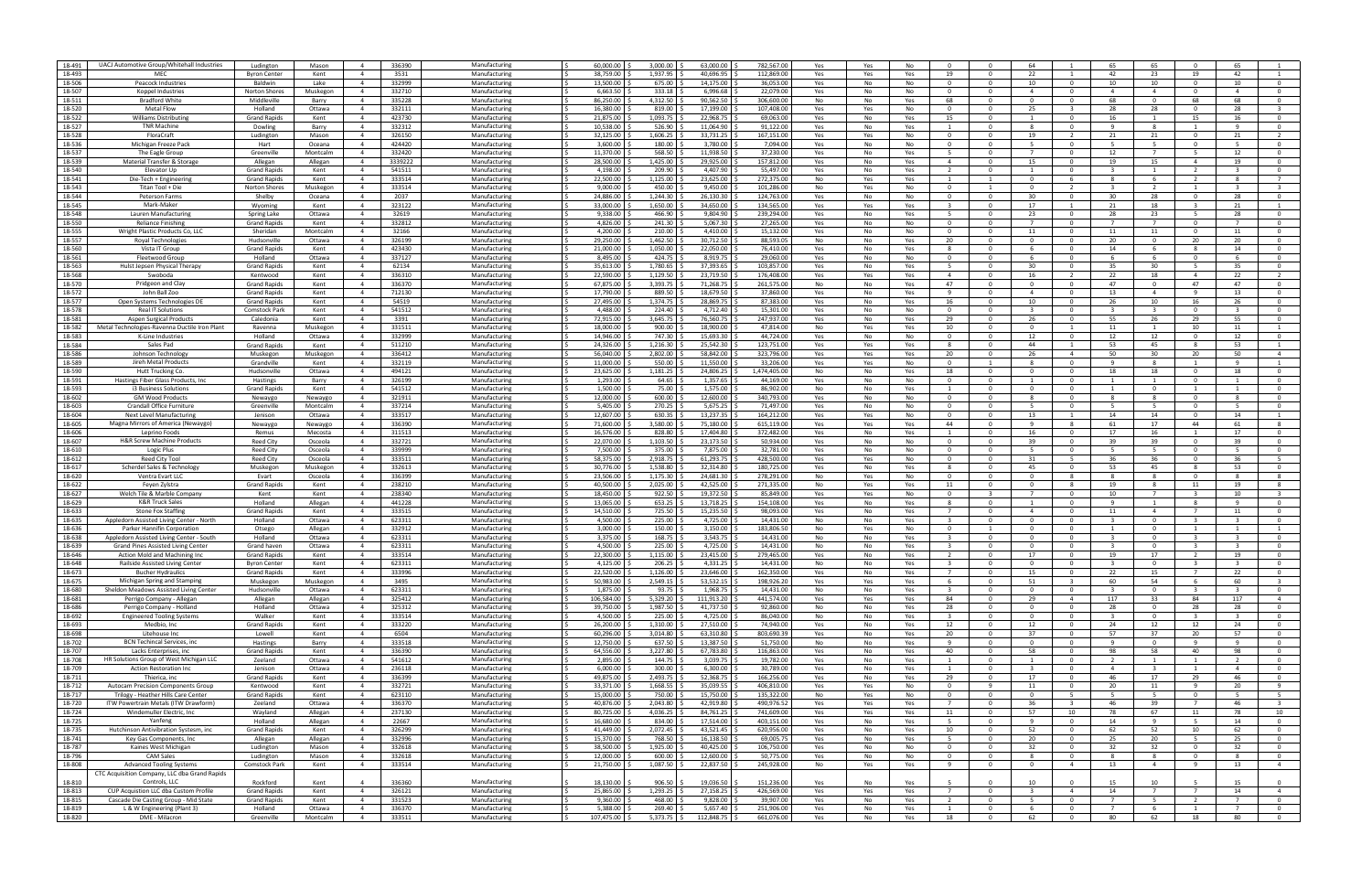| 18-822   | Die Cad Group                                   | <b>Grand Rapids</b>     | Kent      | 541330<br>$\overline{4}$   | Manufacturing | 52,028.00     | 2,601.40       | 54,629.40     | 244,746.00    |     | No         |                         |                         | -37                     |                | 40                      | 40                      | $\Omega$                | 40                      |                         |
|----------|-------------------------------------------------|-------------------------|-----------|----------------------------|---------------|---------------|----------------|---------------|---------------|-----|------------|-------------------------|-------------------------|-------------------------|----------------|-------------------------|-------------------------|-------------------------|-------------------------|-------------------------|
|          |                                                 |                         |           |                            |               |               |                |               |               | Yes | Yes        |                         |                         |                         |                |                         |                         |                         |                         |                         |
| 18-823   | <b>Comfort Research</b>                         | <b>Grand Rapids</b>     | Kent      | $\overline{4}$<br>337121   | Manufacturing | 129.465.00    | 6,473.25       | 135,938.25    | 401.586.00    | Yes | No<br>Yes  |                         | $\Omega$                | 93                      | $\Omega$       | 95                      | 93                      | $\overline{2}$          | 95                      |                         |
| 18-825   | West Thomas Partners LLC dba Gluten Free Bar    | <b>Grand Rapids</b>     | Kent      | 311340<br>$\overline{a}$   | Manufacturing | 6,000.00      | 300.00         | 6,300.00      | 22,700.00     | No  | No<br>Yes  | $\overline{a}$          | $\Omega$                | $\Omega$                | $\Omega$       | $\overline{a}$          | $\overline{0}$          | $\overline{a}$          | $\overline{4}$          | $\Omega$                |
| 18-829   | Crossroads Mobile Maintenance                   | Reed City               | Osceola   | 2371<br>$\overline{4}$     | Manufacturing | 4,200.00      | 210.00         | 4,410.00      | 7,490.00      | Yes | No<br>No   | $\Omega$                | $\Omega$                | - 21                    | $\Omega$       | 21                      | 21                      | $\Omega$                | 21                      |                         |
| 18-830   |                                                 |                         |           | 332116<br>$\overline{4}$   |               | 25,188.00     | 1,259.40       | 26,447.40     | 125,380.0     |     |            |                         | $\Omega$                |                         |                |                         |                         |                         | 21                      |                         |
|          | Mico Industries                                 | Kentwood                | Kent      |                            | Manufacturin  |               |                |               |               | Yes | Yes<br>Yes |                         |                         | 12                      |                | 21                      | 13                      | - 8                     |                         |                         |
| 18-834   | Mercy Health Grand Rapids                       | <b>Grand Rapids</b>     | Kent      | $\overline{4}$<br>622110   | Manufacturing | 32,608.00     | 1,630.40       | 34,238.40     | 248,810.0     | Yes | No<br>Yes  | $\Omega$                | -6                      | -8                      | $\overline{2}$ | 16                      | 10                      | - 6                     | 16                      |                         |
| 18-836   | <b>Holland Hospital</b>                         | Holland                 | Ottawa    | $\overline{4}$<br>622110   | Manufacturing | 67,038.00     | 3,351.90       | 70,389.90     | 171,210.00    | Yes | No<br>Yes  | 40                      | $\Omega$                | 29                      | $\mathbf{0}$   | 69                      | 29                      | 40                      | 69                      | $\Omega$                |
| 18-840   |                                                 | <b>Grand Rapids</b>     | Kent      | $\overline{4}$<br>238110   | Manufacturing | 19,185.00     | 959.25         | 20,144.25     | 48.490.00     |     | No<br>Yes  | - 6                     | $\Omega$                | 13                      | $\Omega$       | 19                      | 13                      | -6                      | 19                      | $\Omega$                |
|          | <b>Kent Companies</b>                           |                         |           |                            |               |               |                |               |               | Yes |            |                         |                         |                         |                |                         |                         |                         |                         |                         |
| 18-841   | <b>Belmont Engineered Plastics</b>              | Belmont                 | Kent      | 326199<br>$\overline{4}$   | Manufacturing | 22,580.00     | 1,129.00       | 23,709.00     | 85,115.0      | No  | No<br>Yes  | 25                      | $\Omega$                |                         | $\Omega$       | 25                      | $\Omega$                | 25                      | 25                      |                         |
| 18-844   | Metro Health - University of Michigan Health    | Wyoming                 | Kent      | 622110<br>4                | Manufacturin  | 95,750.00     | 4,787.50       | 100,537.50    | 469,789.0     | No  | No<br>Yes  | 97                      | $\Omega$                |                         |                | 97                      | $^{\circ}$              | 97                      | 97                      | $\Omega$                |
| 18-850   |                                                 |                         |           |                            |               | 21,190.00     | 1,059.50       | 22,249.50     |               |     |            |                         | $\Omega$                | -3                      | $\Omega$       |                         | $\mathbf{3}$            |                         |                         | $\Omega$                |
|          | Inglass USA Ing                                 | <b>Byron Center</b>     | Kent      | $\overline{4}$<br>333511   | Manufacturing |               |                |               | 65,887.0      | Yes | No<br>Yes  | 12                      |                         |                         |                | 15                      |                         | 12                      | 15                      |                         |
| 18-853   | Parkway Electric & Communications, LLC          | Holland                 | Ottawa    | $\overline{4}$<br>238210   | Manufacturing | 15,000.00     | 750.00         | 15,750.00     | 216,252.00    | No  | Yes<br>No  | $\Omega$                | $\Omega$                | $\Omega$                | -5             | -5                      | 5                       | $\Omega$                | - 5                     |                         |
| 18-854   | Monroe, LLC                                     | <b>Grand Rapids</b>     | Kent      | 325211<br>$\overline{a}$   | Manufacturing | 27,887.00     | 1,394.35       | 29,281.35     | 188,192.0     | Yes | No<br>Yes  |                         | $\Omega$                | 23                      | $\Omega$       | 26                      | 23                      | $\overline{\mathbf{3}}$ | 26                      | $\overline{0}$          |
|          |                                                 |                         |           |                            |               |               |                |               |               |     |            |                         |                         |                         |                |                         |                         |                         |                         |                         |
| 18-858   | Flow-Rite Controls LLO                          | <b>Byron Center</b>     | Kent      | 326199<br>$\overline{4}$   | Manufacturing | 7,500.00      | 375.00         | 7,875.00      | 19,175.0      | No  | No<br>Yes  |                         | $\Omega$                |                         | - 0            |                         | $\Omega$                | -5                      |                         |                         |
| 18-860   | Metron of Greenvill                             | Greenville              | Montcalm  | 623110<br>$\overline{4}$   | Manufacturin  | 4,500.00      | 225.00         | 4,725.00      | 24,925.0      | No  | No<br>Yes  |                         | $\Omega$                |                         |                |                         | $^{\circ}$              | - 3                     |                         |                         |
| 18-863   | Metron of Cedar Springs                         | <b>Cedar Springs</b>    | Kent      | 623110<br>$\overline{4}$   | Manufacturing | 6,187.00      | 309.35         | 6,496.35      | 25,785.0      | No  | No<br>Yes  |                         | $\Omega$                | $\Omega$                | $\Omega$       | - 5                     | $\mathbf{O}$            | - 5                     | -5                      | $\Omega$                |
|          |                                                 |                         |           |                            |               |               |                |               |               |     |            |                         |                         |                         |                |                         |                         |                         |                         |                         |
| 18-864   | Sync Wave                                       | Scottville              | Mason     | $\overline{4}$<br>517210   | Manufacturing | 17,664.00     | 883.20         | 18,547.20     | 49,595.00     | Yes | No<br>No   | $\Omega$                | $\Omega$                | 12                      | $\mathbf{0}$   | 12                      | 12                      | $\overline{0}$          | 12                      | $\overline{0}$          |
| 18-877   | Hearthside Food Solutions, LLC                  | Kentwood                | Kent      | $\overline{4}$<br>311821   | Manufacturing | 36,483.00     | 1,824.15       | 38,307.15     | 107,281.0     | Yes | No<br>Yes  | 10                      | $\Omega$                | 26                      | $\Omega$       | 36                      | 26                      | 10                      | 36                      | $\Omega$                |
| 18-880   | SoundOff Signal                                 | Hudsonville             | Kent      | 336321<br>$\overline{4}$   | Manufacturing | 91,197.00     | 4,559.85       | 95,756.85     |               | Yes | No<br>Yes  |                         | $\Omega$                | -69                     |                | 74                      | 69                      |                         | 74                      |                         |
|          |                                                 |                         |           |                            |               |               |                |               |               |     |            |                         |                         |                         |                |                         |                         |                         |                         |                         |
| 18-884   | Metron Integrated Health Systems of Big Rapids  | <b>Big Rapids</b>       | Mecosta   | 623110<br>4                | Manufacturing | 5,841.00      | 292.05         | 6,133.05      | 23,614.0      | No  | No<br>Yes  |                         | $\Omega$                |                         |                |                         | $^{\circ}$              | - 5                     |                         |                         |
| 18-886   | Driesenga & Associates, In                      | Holland                 | Ottawa    | 541330<br>$\overline{4}$   | Manufacturing | 15,188.00     | 759.40         | 15,947.40     | 89,002.0      | Yes | No<br>Yes  |                         | $\Omega$                | 20                      | $\Omega$       | 22                      | 20                      | $\overline{2}$          | 22                      | $\Omega$                |
| 18-889   | <b>Herman Miller</b>                            | Zeeland                 | Ottawa    | $\overline{4}$<br>337211   | Manufacturing | 212,230.00    | 10,611.50      | 222,841.50    | 943.785.00    | Yes | Yes<br>Yes | 69                      | $\Omega$                | 106                     | $\overline{2}$ | 177                     | 108                     | 69                      | 177                     |                         |
|          |                                                 |                         |           |                            |               |               |                |               |               |     |            |                         |                         |                         |                |                         |                         |                         |                         |                         |
| 18-890   | Hudsonville Creamery & Ice Cream                | Holland                 | Allegan   | 311520<br>$\overline{4}$   | Manufacturing | 70,875.00     | 3,543.75       | 74,418.75     | 873,316.0     | Yes | No<br>Yes  | 22                      | $\Omega$                | - 26                    | $\Omega$       | 48                      | 26                      | 22                      | 48                      | $\Omega$                |
| 18-891   | Perceptive Industries                           | Plainwell               | Allegan   | 236210<br>$\overline{4}$   | Manufacturing | 2,650.00      | 132.50         | 2,782.50      | 34,900.0      | Yes | No<br>No   | - 0                     | $\Omega$                |                         |                |                         |                         | $\Omega$                |                         |                         |
| 18-893   | Nucraft Furniture Compan                        | Comstock Park           | Kent      | 337211<br>$\overline{4}$   | Manufacturing | 25,802.00     | 1,290.10       | 27,092.10     | 374,585.0     | Yes | No<br>Yes  | $\overline{a}$          | $\Omega$                | 29                      |                | 33                      | 29                      | $\overline{4}$          | 33                      |                         |
|          |                                                 |                         |           |                            |               |               |                |               |               |     |            |                         |                         |                         |                |                         |                         |                         |                         |                         |
| 18-899   | Williams Tooling & Manufacturing                | Dorr                    | Allegan   | 333514<br>$\overline{4}$   | Manufacturing | 6,000.00      | 300.00         | 6,300.00      | 41,674.0      | No  | Yes<br>Yes |                         | $\Omega$                | $\Omega$                | $\mathbf{1}$   | -3                      | 1                       | $\overline{2}$          | $\overline{3}$          |                         |
| 18-902   | <b>Hot Stamp Tooling Systems</b>                | <b>Grand Rapids</b>     | Kent      | 333514<br>$\overline{4}$   | Manufacturing | 3,000.00      | 150.00         | 3,150.00      | 37.985.00     | No  | No<br>Yes  |                         | $\Omega$                | $\Omega$                | $\mathbf{0}$   | $\overline{2}$          | $\overline{0}$          | $\overline{2}$          | $\overline{2}$          | $\overline{0}$          |
| 18-903   | Meridian, Inc                                   | Spring Lake             | Ottawa    | 337214<br>$\overline{4}$   | Manufacturing | 103,164.00    | 5,158.20       | 108,322.20    | 1,209,411.0   | Yes | Yes<br>Yes | 10                      | $\Omega$                | 108                     | $\overline{2}$ | 120                     | 110                     | 10                      | 120                     |                         |
|          |                                                 |                         |           |                            |               |               |                |               |               |     |            |                         |                         |                         |                |                         |                         |                         |                         |                         |
| 18-904   | Eagle Industrial Group                          | <b>Comstock Park</b>    | Kent      | 333514<br>$\overline{4}$   | Manufacturing | 3,000.00      | 150.00         | 3,150.00      | 13,020.0      | No  | No<br>Yes  |                         | $\Omega$                |                         | - 0            |                         | $\Omega$                |                         |                         |                         |
| 18-905   | <b>Ultimate Gaging Systems</b>                  | <b>Grand Rapids</b>     | Kent      | 333514<br>$\overline{4}$   | Manufacturing | 12,371.00     | 618.55         | 12,989.55     | 197,480.0     | No  | Yes<br>Yes |                         | $\Omega$                |                         |                | -9                      |                         | - 6                     | -9                      |                         |
| 18-906   | <b>Rapid Tooling Systems</b>                    | <b>Grand Rapids</b>     | Kent      | $\overline{4}$<br>333514   | Manufacturing | 3,000.00      | 150.00         | 3,150.00      | 67,724.0      | No  | No<br>Yes  |                         | $\Omega$                | - 0                     | $\Omega$       | $\overline{2}$          | $\mathbf{0}$            | 2                       | $\overline{2}$          | $\Omega$                |
|          |                                                 |                         |           |                            |               |               |                |               |               |     |            |                         |                         |                         |                |                         |                         |                         |                         |                         |
| 18-907   | Harbison Walker International                   | White Cloud             | Newaygo   | 327100<br>$\overline{4}$   | Manufacturing | 12,000.00     | 600.00         | 12,600.00     | 375,233.40    | No  | Yes<br>No  | $\Omega$                | $\Omega$                | $\Omega$                | $\overline{4}$ | $\overline{4}$          | $\overline{4}$          | $\Omega$                | $\overline{4}$          | $\overline{a}$          |
| 18-909   | <b>Butterball Farms</b>                         | <b>Grand Rapids</b>     | Kent      | 3115100<br>$\overline{4}$  | Manufacturing | 53,259.00     | 2,662.95       | 55,921.95     | 416,143.0     | No  | Yes<br>Yes | 18                      | $\Omega$                | $\Omega$                | 38             | 56                      | 38                      | 18                      | 56                      | 38                      |
| 18-912   | Great Lakes Triad Packaging Co                  | Kentwood                | Kent      | 322211<br>$\overline{4}$   | Manufacturing | 10,500.00     | 525.00         | 11,025.00     | 2,366,275.0   | Yes | No<br>No   | 0                       | $\Omega$                |                         |                |                         |                         | $\Omega$                |                         |                         |
| 18-914   |                                                 |                         |           | $\overline{4}$             |               | 63,548.00     | 3,177.40       | 66,725.40     |               |     |            |                         | $\Omega$                |                         | $\Omega$       | 58                      |                         |                         |                         |                         |
|          | Magna Engineered Glass                          | <b>Holland Township</b> | Ottawa    | 336390                     | Manufacturing |               |                |               | 333,505.0     | Yes | No<br>Yes  | 42                      |                         | 16                      |                |                         | 16                      | 42                      | 58                      |                         |
| 18-916   | Original Footwear                               | <b>Big Rapids</b>       | Mecosta   | 316210<br>$\overline{4}$   | Manufacturing | 1,500.00      | 75.00          | 1,575.00      | 46,621.0      | Yes | No<br>No   | $\Omega$                | $\Omega$                |                         | $\Omega$       | 1                       | 1                       | $\mathbf{0}$            | -1                      | $\Omega$                |
| 18-919   | Concept Tooling Systems                         | <b>Grand Rapids</b>     | Kent      | 33514<br>$\overline{4}$    | Manufacturing | 1,500.00      | 75.00          | 1,575.00      | 59.405.00     | No  | No<br>Yes  | $\mathbf{1}$            | $\Omega$                | $\Omega$                | $\mathbf{0}$   | 1                       | $\overline{0}$          | $\mathbf{1}$            | 1                       | $\overline{0}$          |
|          |                                                 |                         |           |                            |               |               |                |               |               |     |            |                         |                         |                         | $\Omega$       |                         |                         |                         |                         | $\Omega$                |
| 18-932   | NPR of America                                  | Grand Haven             | Ottawa    | 332710<br>$\overline{4}$   | Manufacturing | 19,305.00     | 965.25         | 20,270.25     | 78,260.00     | Yes | No<br>Yes  | - 6                     | $\Omega$                | 14                      |                | 20                      | 14                      | - 6                     | 20                      |                         |
| 18-934   | AvaSure Holdings                                | Belmont                 | Kent      | 423450<br>$\overline{4}$   | Manufacturing | 21,745.00     | 1,087.25       | 22,832.25     | 64,746.00     | Yes | No<br>Yes  | 15                      | $\Omega$                |                         | - 0            | 16                      |                         | 15                      | 16                      |                         |
| 18-941   | Autocam Medical                                 | Kentwood                | Kent      | 339112<br>4                | Manufacturing | 30,000.00     | 1,500.00       | 31,500.00     | 281,680.0     | No  | Yes<br>No  | - 0                     | $\Omega$                | $\Omega$                | 10             | 10                      | 10                      | $\overline{0}$          | 10                      | 10                      |
| 18-947   | <b>Holland Panels Products</b>                  | Holland                 | Ottawa    | 32199928<br>$\overline{4}$ | Manufacturing | 3,000.00      | 150.00         | 3,150.00      | 10,949.0      | Yes | No<br>No   | $\Omega$                | $\Omega$                | - 6                     | $\Omega$       | - 6                     | -6                      | $\mathbf{0}$            | -6                      | $\Omega$                |
| 18-956-A | <b>Buist Electric</b>                           | <b>Byron Center</b>     | Kent      | $\overline{4}$<br>238210   | Manufacturing | 6.000.00      | 300.00         | 6.300.00      | 21.657.00     | Yes | No<br>No   | $\Omega$                | $\Omega$                | $\overline{4}$          | $\mathbf{0}$   | $\overline{4}$          | $\overline{4}$          | $\Omega$                | $\overline{4}$          | $\Omega$                |
|          |                                                 |                         |           |                            |               |               |                |               |               |     |            |                         |                         |                         |                |                         |                         |                         |                         |                         |
| 18-957-B | Health Net of West Michigan                     | <b>Grand Rapids</b>     | Kent      | 621999<br>$\overline{4}$   | Manufacturing | 1,460.00      | 73.00          | 1,533.00      | 4,839.0       | Yes | No<br>No   | $\Omega$                | $\Omega$                |                         | $\Omega$       |                         | $\overline{1}$          | $\Omega$                |                         | $\Omega$                |
| 18-966-E | Armock Mechanical Contractors, Inc.             | Sparta                  | Kent      | 238220<br>$\overline{4}$   | Manufacturing | 1,450.00      | 72.50          | 1,522.50      |               | Yes | No<br>No   | $\Omega$                | $\Omega$                |                         |                |                         |                         | - 0                     |                         |                         |
| 18-966-  | Universal Spiral Air                            | Walker                  | Kent      | 332322<br>$\overline{4}$   | Manufacturing | 7,250.00      | 362.50         | 7,612.50      |               | Yes | No<br>No   | - 0                     | $\Omega$                |                         |                |                         |                         | $\Omega$                |                         |                         |
|          |                                                 |                         |           |                            |               |               |                |               |               |     |            |                         |                         |                         |                |                         |                         |                         |                         |                         |
| 18-966-D | Van Dyken Mechanical, Inc                       | Grandville              | Kent      | 238220<br>$\overline{4}$   | Manufacturing | 1,450.00      | 72.50          | 1,522.50      | $\sim$        | Yes | No<br>No   | $\Omega$                | $\Omega$                |                         | $\Omega$       | 1                       | 1                       | $\mathbf{0}$            | 1                       | $\Omega$                |
| 18-966-E | Zinger Sheet Metal Company                      | <b>Grand Rapids</b>     | Kent      | 332322<br>$\overline{4}$   | Manufacturing | 2,900.00      | 145.00         | 3,045.00      | $\sim$        | Yes | No<br>No   | $\Omega$                | $\Omega$                | $\overline{2}$          | $\mathbf{0}$   | $\overline{2}$          | 2                       | $\overline{0}$          | $\overline{2}$          | $\overline{0}$          |
| 18-966-F | Northwest Kent Mechanica                        | <b>Cedar Springs</b>    | Kent      | 238220<br>$\overline{4}$   | Manufacturing | 2,900.00      | 145.00         | 3,045.00      | . .           | Yes | No<br>No   | $\Omega$                | $\Omega$                | $\overline{2}$          | $\Omega$       | $\overline{2}$          | $\overline{2}$          | $\Omega$                | $\overline{2}$          | $\Omega$                |
|          |                                                 |                         |           |                            |               |               |                |               |               |     |            |                         |                         |                         |                |                         |                         |                         |                         |                         |
| 18-966-0 | Kalamazoo Mechanical, Inc                       | Kalamazoo               | Kalamazoo | 238220<br>$\overline{4}$   | Manufacturing | 2,900.00      | 145.00         | 3,045.00      |               | Yes | No<br>No   |                         | $\Omega$                |                         | - 0            |                         | -2                      | $\Omega$                |                         |                         |
| 18-44    | ADVANCED TEX SCREEN PRINTING, IN                | Bay City                | Bay       | 323113                     | Manufacturing | 19,189.00     | 959.45         | 20,148.45     | 69,159.4      | Yes | No<br>No   | - 0                     | $\Omega$                | 23                      | $\Omega$       | 23                      | 23                      | $\Omega$                | 23                      | $^{\circ}$              |
| 18-47    | Amigo Mobility International, Ind               | Bridgeport              | Saginaw   | 339113<br>5                | Manufacturing | 5,500.00      | 275.00         | 5,775.00      | 20,354.0      | Yes | No<br>No   | $\Omega$                | $\Omega$                | - 5                     | $\Omega$       | -5                      | -5.                     | $\mathbf{0}$            | -5                      | $\Omega$                |
| 18-83    |                                                 |                         |           | 333515                     |               | 37.186.00     | 1.859.30       | 39.045.30     | 391.480.50    |     |            | $\Omega$                | $\Omega$                |                         |                | 39                      | 39                      |                         | 39                      | $\Omega$                |
|          | Fullerton Tool Company, Inc.                    | Saginaw                 | Saginaw   | 5                          | Manufacturing |               |                |               |               | Yes | No<br>No   |                         |                         | 39                      | $\mathbf{0}$   |                         |                         | $\Omega$                |                         |                         |
| 18-86    | Michigan Agricultural Commodities               | Breckenridge            | Gratiot   | 49313<br>- 5               | Manufacturing | 9,750.00      | 487.50         | 10,237.50     | 26,157.5      | Yes | No<br>No   | $\Omega$                | $\Omega$                | 13                      | $\Omega$       | 13                      | 13                      | $\Omega$                | 13                      | $\Omega$                |
| 18-91    | Cambron Engineering Inc                         | Bay City                | Bav       | 333514<br>- 5              | Manufacturing | 2,069.00      | 103.45         | 2,172.45      | 59,960.0      | Yes | No<br>No   | $\Omega$                | $\Omega$                |                         | - 0            |                         |                         | - 0                     |                         |                         |
| 18-102   |                                                 | Midland                 | Midland   | 236210<br>- 5              | Manufacturin  | 5,261.00      | 263.05         | 5,524.05      | 30,100.0      |     | No<br>No   |                         | $\Omega$                | 28                      |                | 28                      | 33                      | $\Omega$                | 33                      |                         |
|          | <b>Sugar Construction</b>                       |                         |           |                            |               |               |                |               |               | Yes |            |                         |                         |                         |                |                         |                         |                         |                         |                         |
| 18-123   | General Agency Company                          | <b>Mount Pleasant</b>   | Isabella  | 524210<br>- 5              | Manufacturin  | 30,750.00     | 1,537.50       | 32,287.50     | 44.688.0      | Yes | No<br>Yes  |                         | $\Omega$                | 40                      | $\Omega$       | 41                      | 40                      | -1                      | 41                      |                         |
| 18-126   | Avalon & Tahoe Manufacturing, Inc.              | Alma                    | Gratiot   | 336612<br>5                | Manufacturing | 49,617.00     | 2,480.85       | 52,097.85     | 251,929.00    | Yes | No<br>No   | $\Omega$                | $\Omega$                | 60                      | $\Omega$       | 60                      | 59                      | $\Omega$                | 59                      | $\overline{0}$          |
| 18-173   | Kapex Manufacturing, LLC                        | Saginaw                 | Saginaw   | 332710                     | Manufacturing | 4,500.00      | 225.00         | 4,725.00      | 5,597.00      | Yes | No<br>Yes  |                         |                         |                         |                |                         |                         |                         |                         |                         |
|          |                                                 |                         |           |                            |               |               |                |               |               |     |            |                         |                         |                         |                |                         |                         |                         |                         |                         |
| 18-182   | AHB Tooling & Manufacturing, Inc                | Saginaw                 | Saginaw   | 45439<br>- 5               | Manufacturing | 13,963.00     | 698.15         | 14,661.15     | 76,946.99     | Yes | No<br>No   | $\Omega$                | $\Omega$                | 29                      | $\mathbf{O}$   | 29                      | 29                      | $\Omega$                | 29                      | $\Omega$                |
| 18-187   | Hausbeck Pickle Co.                             | Saginaw                 | Saginaw   | 311421<br>- 5              | Manufacturing | 13,500.00     | 675.00         | 14,175.00     | 63,061.00     | Yes | No<br>No   | $\overline{0}$          | $\overline{\mathbf{0}}$ | 10                      | $\mathbf{0}$   | 10                      | 13                      | $\mathbf{0}$            | 13                      | $\mathbf 0$             |
| 18-189   | International Engineering & Manufacturing, Inc. | Hope                    | Midland   | 336999<br>5                | Manufacturing | 21,000.00     | 1,050.00       | 22,050.00     | 63,184.46     | Yes | No<br>No   | $\overline{\mathbf{0}}$ | $\overline{0}$          | 14                      | $\mathbf{O}$   | 14                      | 14                      | $\mathbf 0$             | 14                      | $\mathbf 0$             |
| 18-210   | Powell Fabrication & Mfg., Inc.                 | St. Louis               | Gratiot   | 333249<br>5                | Manufacturing | 14,060.00     | 703.00         | 14,763.00     | 41,715.52     | Yes | No<br>No   | $\overline{0}$          | $\overline{0}$          | 16                      | $\overline{0}$ | 16                      | 16                      | $\overline{0}$          | 16                      | $\overline{0}$          |
|          |                                                 |                         |           |                            |               |               |                |               |               |     |            |                         |                         |                         |                |                         |                         |                         |                         |                         |
| 18-218   | <b>Central Restoration Inc</b>                  | Clare                   | Clare     | $5^{\circ}$<br>562910      | Manufacturing | 3,838.00      | 191.90         | 4,029.90      | 17,935.00     | Yes | No<br>No   | $\Omega$                | $\Omega$                | - 6                     | $\mathbf{0}$   | - 6                     | 6                       | $\overline{0}$          | 6                       | $\mathbf 0$             |
| 18-231   | <b>Duperon Corporation</b>                      | Saginaw                 | Saginaw   | 333319<br>- 5              | Manufacturing | 13,516.00     | 675.80         | 14,191.80     | 29,816.00     | Yes | No<br>No   | $\Omega$                | $\Omega$                | 14                      | $\mathbf{O}$   | 14                      | 14                      | $\mathbf{0}$            | 14                      | $\mathbf{O}$            |
| 18-239   | Niles Plant Services, LLC                       | Bay City                | Bay       | 5<br>332300                | Manufacturing | 39,461.00     | 1,973.05       | 41,434.05     | 79,717.00     | Yes | No<br>Yes  | 11                      | $\overline{0}$          | 89                      | $\mathbf{0}$   | 100                     | 89                      | 11                      | 100                     | $^{\circ}$              |
|          |                                                 |                         |           |                            |               |               |                |               |               |     |            |                         |                         |                         |                |                         |                         |                         |                         |                         |
| 18-245   | Davco Products, LLC                             | <b>Mount Pleasant</b>   | Isabella  | 5<br>326220                | Manufacturing | 31,685.00     | 1,584.25       | 33,269.25     | 420,616.00    | Yes | No<br>No   | $\mathbf{0}$            | $\overline{0}$          | 26                      | $\mathbf 0$    | 26                      | 26                      | $\mathbf 0$             | 26                      | $\overline{0}$          |
| 18-249   | M. Curry Corporation DBA Endurance Carbide      | Saginaw                 | Saginaw   | 333514<br>5                | Manufacturing | 1,755.00      | 87.75          | 1,842.75      | 6.056.51      | Yes | No<br>No   | $\overline{0}$          | $\overline{0}$          | $\overline{3}$          | $\overline{0}$ | $\overline{\mathbf{3}}$ | $\overline{\mathbf{3}}$ | $\overline{0}$          | $\overline{\mathbf{3}}$ | $\overline{0}$          |
| 18-257-A | JD Metalworks, Inc.                             | Clare                   | Isabella  | $5^{\circ}$<br>332710      | Manufacturing | 81,450.00     | 4,072.50       | 85,522.50     | 79,542.61     | Yes | No<br>No   | $\overline{\mathbf{0}}$ | $\Omega$                | 56                      | $\mathbf 0$    | 56                      | 56                      | $\Omega$                | 56                      | $\mathbf 0$             |
|          |                                                 |                         |           |                            |               |               |                |               |               |     |            |                         |                         |                         |                |                         |                         |                         |                         |                         |
| 18-257-C | Harrison Do-It Best Lumber                      | Harrison                | Clare     | 444130<br>5                | Manufacturing | 6,000.00      | 300.00         | 6,300.00      | 4,256.00      | Yes | No<br>No   | $\Omega$                | $\mathbf{0}$            | $\overline{4}$          | $\mathbf{O}$   | $\overline{4}$          | $\overline{4}$          | $\mathbf{O}$            | $\overline{4}$          | $\mathbf 0$             |
| 18-269   | <b>Modern Machinery</b>                         | Beaverton               | Gladwin   | 333249<br>- 5              | Manufacturing | 9,690.00      | 484.50         | 10,174.50     | 56,066.00     | Yes | No<br>No   | $\overline{\mathbf{0}}$ | $\overline{\mathbf{0}}$ | -8                      | $\mathbf{0}$   | -8                      | 8                       | $\mathbf{0}$            | -8                      | $\mathbf 0$             |
| 18-288   | Ingersoll CM Systems                            | Midland                 | Midland   | 5<br>333517                | Manufacturing | 13,706.00     | 685.30 \$      | 14,391.30     | 35,766.55     | Yes | No<br>No   | $\overline{\mathbf{0}}$ | $\overline{0}$          | 11                      | $\mathbf{O}$   | 11                      | 11                      | $\mathbf 0$             | 11                      | $\mathbf 0$             |
| 18-298   | York Repair                                     | Bay City                | Bay       | 811310<br>5                | Manufacturing | 13,315.00     | 665.75         | 13,980.75     | 47.445.00     | Yes | No<br>No   | $\Omega$                | $\overline{0}$          | 16                      | $\overline{0}$ | 16                      | 16                      | $\overline{0}$          | 16                      | $\overline{0}$          |
|          |                                                 |                         |           |                            |               |               |                |               |               |     |            |                         |                         |                         |                |                         |                         |                         |                         |                         |
| 18-311   | J.E. Johnson                                    | Midland                 | Midland   | $5^{\circ}$<br>236330      | Manufacturing | 12,700.00     | 635.00         | 13,335.00     | 34,645.00     | Yes | Yes<br>No  | $\Omega$                | $\overline{\mathbf{3}}$ | $\mathbf{q}$            | $\mathbf{0}$   | 12                      | $\overline{\mathbf{3}}$ | $\overline{\mathbf{3}}$ | 6                       | $\overline{\mathbf{3}}$ |
| 18-312   | J&T Tool and Die                                | Bay City                | Bay       | 333514<br>5                | Manufacturing | 3,000.00      | 150.00         | 3,150.00      | 5,037.00      | No  | Yes<br>No  | $\Omega$                | $\Omega$                | $\Omega$                | $\mathbf{1}$   | -1                      | $\mathbf{1}$            | $\mathbf{0}$            | 1                       | $\overline{1}$          |
| 18-353   |                                                 |                         |           | 327300<br>- 5              |               | 25,707.00     |                | 26,992.35     | 262,574.00    |     |            | $\overline{0}$          | $\overline{0}$          |                         | $\mathbf{0}$   |                         |                         | $\mathbf{0}$            |                         |                         |
|          | Northern Concrete Pipe                          | Bay City                | Bay       |                            | Manufacturing |               | 1,285.35       |               |               | Yes | No<br>No   |                         |                         | 33                      |                | 33                      | 33                      |                         | 33                      | $\mathbf 0$             |
| 18-355   | Modern Machine                                  | Bay City                | Bay       | 5<br>333514                | Manufacturing | 1,981.00      | $99.05$ \$     | 2,080.05      | 17,015.00     | Yes | No<br>No   | $\overline{\mathbf{0}}$ | $\overline{0}$          | $\overline{\mathbf{3}}$ | $\mathbf 0$    | $\overline{\mathbf{3}}$ | $\overline{\mathbf{3}}$ | $\mathbf 0$             | $\overline{\mathbf{3}}$ | $\overline{0}$          |
| 18-356   | RWC                                             | Bay City                | Bay       | 20478<br>5                 | Manufacturing | 8,612.00      | 430.60         | 9,042.60      | 38.135.00     | Yes | No<br>No   | $\overline{0}$          | $\overline{0}$          | -9                      | $\overline{0}$ | 9                       | 9                       | $\overline{0}$          | 9                       | $\overline{0}$          |
| 18-360   | Saint-Gobain-Beaverton                          | Beaverton               | Gladwin   | $5^{\circ}$<br>326220      | Manufacturing | 75,106.00     | 3,755.30       | 78,861.30     | 284,360.00    | Yes | No<br>No   | $\overline{\mathbf{0}}$ | $\Omega$                | 81                      | $\overline{0}$ | 81                      | 81                      | $\Omega$                | 81                      | $\mathbf 0$             |
|          |                                                 |                         |           |                            |               |               |                |               |               |     |            |                         |                         |                         |                |                         |                         |                         |                         |                         |
| 18-381   | Johnson Carbide Products                        | Saginaw                 | Saginaw   | 333515<br>5                | Manufacturing | 28,667.00     | 1,433.35       | 30,100.35     | 195,820.00    | Yes | No<br>No   | $\Omega$                | $\mathbf{0}$            | 24                      | $\mathbf{0}$   | 24                      | 24                      | $\mathbf{O}$            | 24                      | $\mathbf 0$             |
| 18-386   | <b>Freeland Steel Erectors</b>                  | Midland                 | Midland   | 238120<br>- 5              | Manufacturing | 7,411.00      | 370.55         | 7,781.55      | 19,864.80     | Yes | No<br>No   | $\overline{\mathbf{0}}$ | $\overline{\mathbf{0}}$ | 16                      | $\mathbf{0}$   | 16                      | 25                      | $\mathbf{0}$            | 25                      | $\mathbf 0$             |
| 18-426   | Saginaw Products inc dba Cignys                 | Saginaw                 | Saginaw   | 5<br>332999                | Manufacturing | 77,899.00     | 3,894.95       | 81,793.95     | 3,429,581.19  | Yes | No<br>No   | $\overline{\mathbf{0}}$ | $\overline{0}$          | 113                     | $\mathbf 0$    | 113                     | 141                     | $\mathbf 0$             | 141                     | $\mathbf 0$             |
| 18-448   | JRB Personnel                                   | Saginaw                 | Saginaw   | 313320<br>5                | Manufacturing | 47,926.00     | 2,396.30       | 50,322.30     | 218,415.65    | Yes | No<br>No   | $\Omega$                | $\overline{0}$          | 87                      | $\overline{0}$ | 87                      | 87                      | $\overline{0}$          | 87                      | $\overline{0}$          |
|          |                                                 |                         |           |                            |               |               |                |               |               |     |            |                         |                         |                         |                |                         |                         |                         |                         |                         |
| 18-461   | R&S Cutter Grind                                | Saginaw                 | Saginaw   | $5^{\circ}$<br>333517      | Manufacturing | 4,000.00      | 200.00         | 4,200.00      | 5,194.00      | Yes | No<br>No   | $\Omega$                | $\Omega$                | $\overline{4}$          | $\mathbf{0}$   | $\overline{4}$          | $\overline{0}$          | $\overline{4}$          | $\overline{4}$          | $\mathbf 0$             |
| 18-483   | Tannas Company a division of The Savant Group   | Midland                 | Midland   | 334516<br>- 5              | Manufacturing | 26,816.00     | 1,340.80       | 28,156.80     | 55,642.22     | Yes | No<br>Yes  | $\overline{2}$          | $\Omega$                | 20                      | $\mathbf{0}$   | 22                      | 20                      | $\overline{2}$          | 22                      | $\mathbf 0$             |
| 18-551   | Mistequay Group                                 | Saginaw                 | Saginaw   | 332710<br>- 5              | Manufacturing | 81,012.00     | 4,050.60       | 85,062.60     | 235,535.11    | Yes | No<br>Yes  | $\mathbf 0$             | $\mathbf{0}$            | 72                      | - 5            | 77                      | 78                      | $\mathbf{0}$            | 78                      |                         |
| 18-559   | <b>Nexteer Automotive</b>                       | Saginaw                 | Saginaw   | 336399<br>5                | Manufacturing | 266,383.00    | $13,319.15$ \$ | 279,702.15    | 17,357,470.00 | Yes | No<br>No   | $\overline{\mathbf{0}}$ | $\overline{0}$          | 300                     | $\overline{0}$ | 300                     | 305                     | $\mathbf 0$             | 305                     | $\overline{0}$          |
|          |                                                 |                         |           |                            |               |               |                |               |               |     |            |                         |                         |                         |                |                         |                         |                         |                         |                         |
| 18-608   | Dow Chemical Company                            | Midland                 | Midland   | 325100<br>5                | Manufacturing | 159,411.00 \$ | 7,970.55 \$    | 167,381.55 \$ | 827,746.00    | Yes | No<br>Yes  | $\overline{0}$          | $\overline{0}$          | 219                     | $\overline{7}$ | 226                     | 520                     | $\mathbf 0$             | 520                     | 7                       |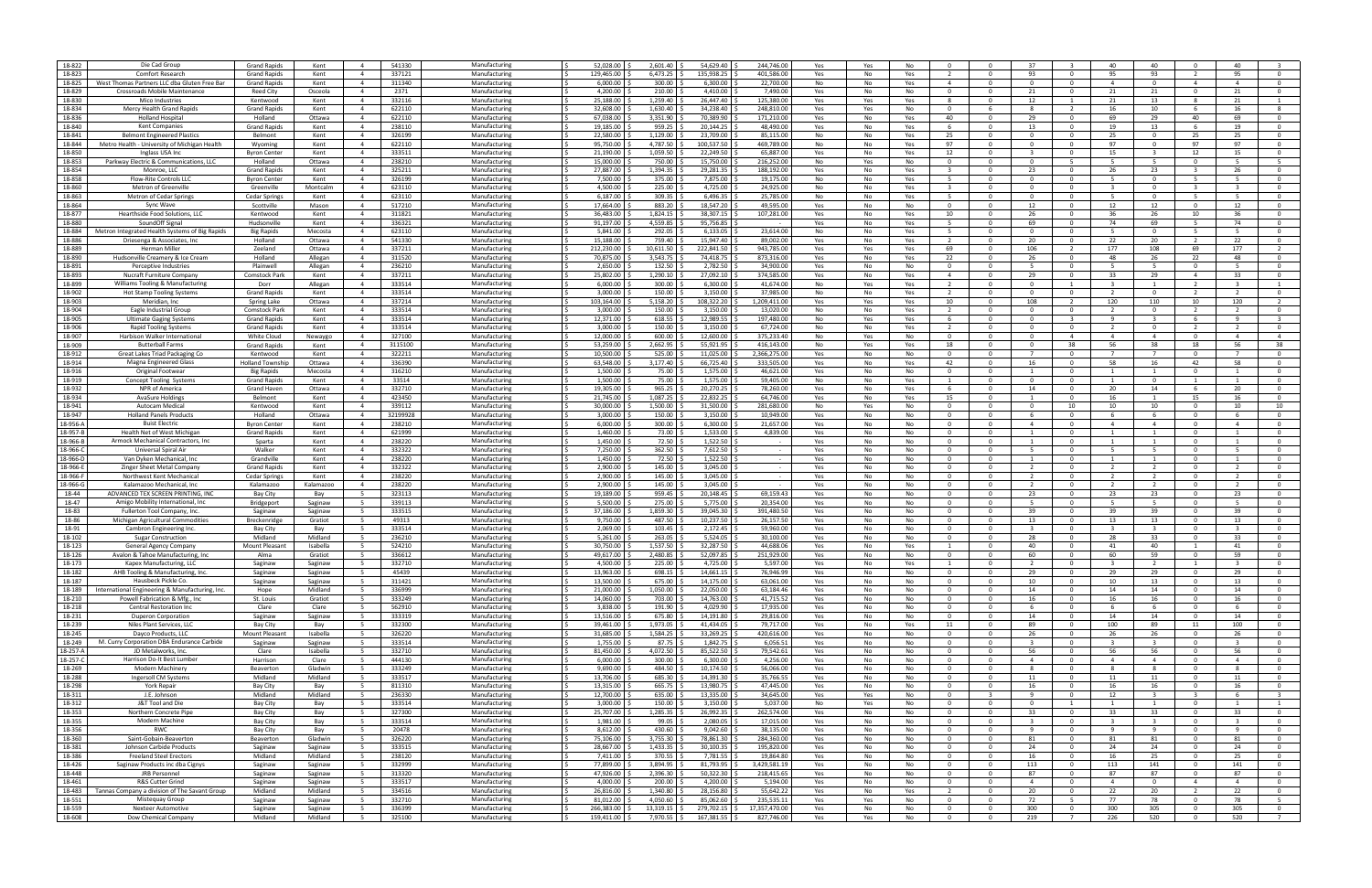| 18-699   | Means Industries Inc.                             | Saginaw            | Saginaw    | - 5            | 336370    | Manufacturing | 22.377.00                    | 1,118.85  | 23,495.85    | 60,817.35    | Yes | Yes | No                              | $\Omega$                |
|----------|---------------------------------------------------|--------------------|------------|----------------|-----------|---------------|------------------------------|-----------|--------------|--------------|-----|-----|---------------------------------|-------------------------|
| 18-716   | Three Rivers Corporation                          | Midland            | Midland    | - 5            | 236220    | Manufacturing | 216,000.00                   | 10,800.00 | 226,800.00   | 1,260,380.0  | No  | Yes | No<br>$\Omega$                  | 14                      |
|          |                                                   |                    |            |                |           |               |                              |           |              |              |     |     |                                 |                         |
| 18-866   | Bopp Busch Mfg                                    | AuGres             | Arenac     | 5              | 332116    | Manufacturing | 20,953.00                    | 1,047.65  | 22,000.65    | 43,952.5     | Yes | No  | No<br>- 0                       | $\mathbf{0}$            |
| 18-926   | <b>Airpark Plastics</b>                           | Standish           | Arenac     | - 5            | 326100    | Manufacturing | 29,100.00                    | 1,455.00  | 30,555.00    | 7,882.00     | Yes | No  | No<br>$\Omega$                  | $\Omega$                |
| 18-949-A | City of Harrison                                  | Harrison           | Clare      | 5              | 92114     | Manufacturing | 6,450.00                     | 322.50    | 6,772.50     | 5,026.20     |     | No  | No<br>$\Omega$                  | $\overline{0}$          |
|          |                                                   |                    |            |                |           |               |                              |           |              |              | Yes |     |                                 |                         |
| 18-949-B | Village of Farwell                                | Farwell            | Clare      | -5             | 92114     | Manufacturing | 3,000.00                     | 150.00    | 3,150.00     | 2.434.00     | Yes | No  | No<br>$\Omega$                  | $\Omega$                |
| 18-949-0 | Clare County                                      | Harrison           | Clare      | - 5            | 921130    | Manufacturing | 13,500.00                    | 675.00    | 14,175.00    | 6,285.8      | Yes | No  | Yes                             | $\Omega$                |
|          |                                                   |                    |            |                |           |               |                              |           |              |              |     |     |                                 |                         |
| 18-950-A | Village of Farwell                                | Farwell            | Clare      | 5              | 92114     | Manufacturing | 4,500.00                     | 225.00    | 4,725.00     | 5,666.00     | Yes | No  | No<br>- 0                       | $\mathbf{0}$            |
| 18-950-B | City of Harrison                                  | Harrison           | Clare      | -5             | 92114     | Manufacturing | 9,000.00                     | 450.00    | 9,450.00     | 6,078.15     | Yes | No  | No                              | $\Omega$                |
|          |                                                   |                    |            |                |           |               |                              |           |              |              |     |     |                                 |                         |
| 18-951-A | James Joy dba Four Leaf Brewin                    | Clare              | Clare      | 5              | 312120    | Manufacturing | 1.300.00                     | 65.00     | 1,365.00     | 1,590.00     | Yes | No  | No<br>$\Omega$                  | $\Omega$                |
| 18-951-D | <b>Stitches for Britches</b>                      | Clare              | Clare      | - 5            | 448150    | Manufacturing | 2,600.00                     | 130.00    | 2,730.00     | 3,780.00     | Yes | No  | No<br>$\Omega$                  | $\Omega$                |
|          |                                                   |                    |            |                |           |               |                              |           |              |              |     |     |                                 |                         |
| 18-979-B | Bill's Custom Fab, Ind                            | Mount Pleasant     | Isabella   | - 5            | 331110    | Manufacturin  | 3,000.00                     | 150.00    | 3,150.00     | 4,137.1      | Yes | No  | No<br>$\Omega$                  | $\Omega$                |
|          |                                                   |                    |            |                |           |               |                              |           |              |              |     |     |                                 |                         |
| 18-981-B | (Sabertooth Enterprises DBA) Billsby Lumber       | Harrison           | Clare      | 5              | 321113    | Manufacturing | 1,500.00                     | 75.00     | 1,575.00     | 15,385.00    | Yes | No  | No<br>- 0                       | $^{\circ}$              |
| 18-983-A | Mistequay Group                                   | Standish           | Arenac     | - 5            | 332710    | Manufacturing | 5,200.00                     | 260.00    | 5,460.00     | 5,979.12     | Yes | No  | No                              | $\Omega$                |
| 18-983-B | Globe Fire Sprinkle                               | Standish           | Arenac     | 5              | 33299     | Manufacturing | 3.000.00 9                   | 150.00    | 3,150.00     | 4,526.00     |     | No  | No<br>$\Omega$                  | $\Omega$                |
|          |                                                   |                    |            |                |           |               |                              |           |              |              | Yes |     |                                 |                         |
| 18-985-A | Lear Corporation - Farwell Plant                  | Farwell            | Clare      | -5             | 336360    | Manufacturing | 1,638.00                     | 81.90     | 1,719.90     | 1.800.00     | Yes | No  | No<br>$\Omega$                  | $\Omega$                |
| 18-985-B |                                                   |                    |            |                |           |               |                              |           |              |              |     |     |                                 |                         |
|          | Melling Products North LLC                        | Farwell            | Clare      | - 5            | 336370    | Manufacturing | 4,224.00                     | 211.20    | 4,435.20     | 8,786.7      | Yes | No  | No<br>- 0                       | $\Omega$                |
| 18-10    | d/s Services Inc                                  | Cass City          | Tuscola    | - 6            | 1542      | Manufacturing | 16,935.00                    | 846.75    | 17,781.75    | 40,912.00    | Yes | No  | No<br>- 0                       | $\mathbf{0}$            |
|          |                                                   |                    |            |                |           |               |                              |           |              |              |     |     |                                 |                         |
| 18-19    | TI Automotive                                     | Caro               | Tuscola    | -6             | 336390    | Manufacturing | 9.500.00                     | 475.00    | 9,975.00     | 12,910.00    | Yes | No  | No                              | $\Omega$                |
| 18-24    | Urgent Design and Manufacturing                   | Lapeer             | Lapeer     | -6             | 336992    | Manufacturing | 24.600.00                    | 1,230.00  | 25,830.00    | 34,498.0     | Yes | No  | No<br>$\Omega$                  | $\Omega$                |
|          |                                                   |                    |            |                |           |               |                              |           |              |              |     |     |                                 |                         |
| 18-38    | Magna Electronics Technology, Inc                 | <b>Grand Blanc</b> | Genesee    | - 6            | 334418    | Manufacturing | 34,850.00                    | 1,742.50  | 36,592.50    | 177,895.68   | Yes | No  | 20<br>Yes                       | $\Omega$                |
| 18-45    | Pepro Enterprises d.b.a. Gemini Plastics, Inc.    | Ubly               | Huron      | -6             | 326199    | Manufacturin  | 16,605.00                    | 830.25    | 17,435.25    | 81,474.0     | Yes | No  | Yes                             | $^{\circ}$              |
|          |                                                   |                    |            |                |           |               |                              |           |              |              |     |     |                                 |                         |
| 18-51    | D&D Design, Inc                                   | Clio               | Genesee    | - 6            | 332710    | Manufacturing | 9,185.00                     | 459.25    | 9,644.25     | 40,886.0     | Yes | No  | No<br>- 0                       | $\mathbf{0}$            |
| 18-53    | 4D Systems, LLC                                   | Flint              | Genesee    | - 6            | 514512    | Manufacturing | 12.000.00                    | 600.00    | 12.600.00    | 179,260.00   | Yes | Yes | Yes                             |                         |
|          |                                                   |                    |            |                |           |               |                              |           |              |              |     |     |                                 |                         |
| 18-58    | <b>Covenant Eyes</b>                              | Owosso             | Shiawassee | -6             | 517000    | Manufacturing | 21,463.00                    | 1,073.15  | 22,536.15    | 67,885.0     | Yes | No  | Yes<br>11                       | $\Omega$                |
| 18-65    | Valley Enterprises, Inc                           | Ubly               | Huron      | - 6            | 336360    | Manufacturing | 4,500.00                     | 225.00    | 4,725.00     | 15.098.00    | Yes | No  | Yes<br>$\overline{\phantom{a}}$ | $\Omega$                |
|          |                                                   |                    |            |                |           |               |                              |           |              |              |     |     |                                 |                         |
| 18-68    | Consolidated Electrical Contractors - Davison     | Davison            | Genesee    | -6             | 238210    | Manufacturin  | 4,350.00                     | 217.50    | 4,567.50     | 5,303.0      | Yes | No  | No<br>- 0                       | $^{\circ}$              |
| 18-72    | Quick Sav Food Stores, FTD                        | Flint              | Genesee    | - 6            | 447110    | Manufacturing | 4,408.00                     | 220.40    | 4,628.40     | 10,599.60    | Yes | No  | No<br>- 0                       | $\mathbf{0}$            |
|          |                                                   |                    |            |                |           |               |                              |           |              |              |     |     |                                 |                         |
|          |                                                   |                    |            |                |           |               |                              |           |              |              |     |     |                                 |                         |
| 18-105   | Huron Casting Inc./Blue Diamond Steel Casting LLC | Pigeon             | Huron      |                | 33151     | Manufacturing | 6.000.00                     | 300.00    | 6.300.00     | 29.550.00    | No  | Yes | No                              | $\Omega$                |
|          |                                                   |                    |            |                |           |               |                              |           |              |              |     |     |                                 |                         |
| 18-109   | <b>Tower International</b>                        | Elkton             | Huron      | -6             | 336370    | Manufacturing | 3,000.00                     | 150.00    | 3,150.00     | 44,176.00    | No  | No  | Yes                             | $\Omega$                |
| 18-112   | Aristo-Cast, Inc                                  | Almont             | Lapeer     |                | 331512    | Manufacturing | 3,000.00                     | 150.00    | 3,150.00     | 7,197.0      | Yes | No  | No<br>-0                        | $^{\circ}$              |
|          |                                                   |                    |            |                |           |               |                              |           |              |              |     |     |                                 |                         |
| 18-118   | H&H Tool, Inc.                                    | Lapeer             | Lapeer     | -6             | 336390    | Manufacturing | 30,843.00                    | 1,542.15  | 32,385.15    | 608.836.0    | Yes | No  | Yes                             | $^{\circ}$              |
| 18-127   | ValTec, LLC                                       | Imlay City         | Lapeer     | - 6            | 336360    | Manufacturing | 17,245.00                    | 862.25    | 18,107.25    | 70,497.84    | Yes | No  | <b>No</b><br>$\Omega$           | $\Omega$                |
|          |                                                   |                    |            |                |           |               |                              |           |              |              |     |     |                                 |                         |
| 18-135   | Thumb Plastics, Inc                               | <b>Bad Axe</b>     | Huron      | -6             | 326199    | Manufacturing | 17,499.00                    | 874.95    | 18,373.95    | 28,585.0     | Yes | No  | Yes<br>$\overline{a}$           | $\Omega$                |
| 18-165   | <b>SAKOR Technologies Inc</b>                     | Owosso             | Shiawassee | -6             | 334519    | Manufacturing | 5,650.00                     | 282.50    | 5,932.50     | 6.806.00     | Yes | No  | No<br>$\Omega$                  | $\Omega$                |
|          |                                                   |                    |            |                |           |               |                              |           |              |              |     |     |                                 |                         |
| 18-171   | Huron Inc                                         | Lexington          | Sanilac    | -6             | 332721    | Manufacturing | 34,178.00                    | 1,708.90  | 35,886.90    | 94,556.0     | Yes | Yes | Yes                             | $^{\circ}$              |
| 18-191   | Regency Plastics, Inc                             | Ubly               | Huron      | -6             | 326199    | Manufacturing | 34,720.00                    | 1,736.00  | 36,456.00    | 56,971.00    | Yes | No  | Yes<br>$\overline{4}$           | $\mathbf{0}$            |
|          |                                                   |                    |            |                |           |               |                              |           |              |              |     |     |                                 |                         |
| 18-193   | PTM Corporation                                   | Fair Haven         | St. Clair  | -6             | 336370    | Manufacturing | 33,505.00                    | 1,675.25  | 35,180.25    | 196.492.68   | Yes | Yes | Yes                             |                         |
| 18-228   | Grupo Antolin - St. Clair                         | China Twp          | St. Clair  | - 6            | 33611     | Manufacturing | 79,278.00                    | 3,963.90  | 83,241.90    | 80,763.0     | Yes | No  | Yes<br>-5                       | $\Omega$                |
|          |                                                   |                    |            |                |           |               |                              |           |              |              |     |     |                                 |                         |
| 18-230   | WT Stevens Construction, Inc.                     | Flint              | Genesee    | - 6            | 238220    | Manufacturing | 7,965.00                     | 398.25    | 8,363.25     | 62,203.00    | Yes | No  | No<br>- 0                       | $\Omega$                |
| 18-253   | Niles Industrial Coatings, LLC                    | Fenton             | Genesee    |                | 238900    | Manufacturing | 15,919.00                    | 795.95    | 16,714.95    | 58,436.0     | Yes | No  | Yes                             | $^{\circ}$              |
|          |                                                   |                    |            |                |           |               |                              |           |              |              |     |     |                                 |                         |
| 18-263   | Autocraft                                         | Algonac            | St. Clair  | - 6            | 333514    | Manufacturing | 28,500.00<br>ΙS              | 1,425.00  | 29,925.00    | 18,146.32    | Yes | No  | Yes<br>15                       | $^{\circ}$              |
| 18-274   | <b>Communities First</b>                          | Flint              | Genesee    | - 6            |           | Manufacturing | 479.00                       | 23.95     | 502.95       | 13.570.00    |     | No  | No<br>$\Omega$                  | $\Omega$                |
|          |                                                   |                    |            |                | 624229    |               |                              |           |              |              | Yes |     |                                 |                         |
| 18-688   | Dee Cramer                                        | Holly              | Genesee    | - 6            | 238220    | Manufacturing | 495.00                       | 24.75     | 519.75       | 312.00       | Yes | No  | <b>No</b><br>$\Omega$           | $\Omega$                |
|          |                                                   |                    |            |                |           |               |                              |           |              |              |     |     |                                 |                         |
| 18-862   | Trilogy - Stonegate Health Campus                 | Lapeer             | Lapeer     | - 6            | 623110    | Manufacturing | 18.000.00                    | 900.00    | 18,900.00    | 238.917.00   | No  | Yes | No<br>$\Omega$                  | $\Omega$                |
| 18-876   | Trilogy - The Oaks at Woodfield                   | Grand Blanc        | Genesee    | -6             | 623110    | Manufacturing | 24,000.00                    | 1,200.00  | 25,200.00    | 168,446.0    | No  | Yes | No<br>- 0                       | $\Omega$                |
|          |                                                   |                    |            |                |           |               |                              |           |              |              |     |     |                                 |                         |
| 18-931   | Mapal                                             | Port Huron         | St. Clair  | - 6            | 333515    | Manufacturing | 11,200.00                    | 560.00    | 11,760.00    |              | Yes | No  | Yes                             | $\mathbf{0}$            |
| 18-936   | <b>Redall Industries</b>                          | Yale               | St. Clair  | - 6            | 332114    | Manufacturing | 34,975.00                    | 1,748.75  | 36,723.75    |              | Yes | No  | Yes<br>12                       | $\Omega$                |
|          |                                                   |                    |            |                |           |               |                              |           |              |              |     |     |                                 |                         |
| 18-945   | <b>Triton Automation Group</b>                    | Port Huron         | St. Clair  | - 6            | 45-483077 | Manufacturing | 7,490.00                     | 374.50    | 7,864.50     | 23,396.00    | Yes | No  | No<br>$\Omega$                  | $\Omega$                |
| 18-972-C | Valley Enterprises, Inc.                          | Ubly               | Huron      | - 6            | 336360    | Manufacturing | 423.00 \$                    | 21.15     | 444.15       | 492.96       | Yes | No  | No<br>- 0                       | $\Omega$                |
|          |                                                   |                    |            |                |           |               |                              |           |              |              |     |     |                                 |                         |
| 18-972-D | Regency Plastics, Inc.                            | Ubly               | Huron      | -6             | 326199    | Manufacturing | 423.00                       | 21.15     | 444.15       | 470.1        | Yes | No  | No<br>$\Omega$                  | $\Omega$                |
| 18-972-E | Thumb Tool & Engineering, Co.                     | Bad Axe            | Huron      | - 6            | 333514    | Manufacturing | 423.00 \$<br>ΙŚ              | 21.15     | 444.15       | 549.60       | Yes | No  | No<br>- 0                       | $\Omega$                |
|          |                                                   |                    |            |                |           |               |                              |           |              |              |     |     | $\Omega$                        |                         |
| 18-972-F | Gemini Precision Machining, Inc.                  | Bad Axe            | Huron      | - 6            | 332721    | Manufacturing | 423.00 \$                    | 21.15     | 444.15       | 528.00       | Yes | No  | No                              | $\Omega$                |
| 18-972-0 | Thumb Plastics, Ind                               | <b>Bad Axe</b>     | Huron      | -6             | 326199    | Manufacturing | 423.00                       | 21.15     | 444.15       | 534.2        | Yes | No  | No<br>$\Omega$                  | $\Omega$                |
|          | <b>Advanced Auto Trends Inc.</b>                  |                    |            |                |           |               |                              |           |              |              |     |     |                                 |                         |
| 18-976-A |                                                   | Metamora           | Oakland    | -6             | 326199    | Manufacturing | 6,250.00                     | 312.50    | 6.562.50     |              | Yes | No  | No<br>$\Omega$                  | $\Omega$                |
| 18-976-B | Vintech Industries                                | Imlay City         | Lapeer     |                | 326121    | Manufacturing | 3,300.00                     | 165.00    | 3,465.00     |              | Yes | No  | No                              | $\Omega$                |
|          |                                                   |                    |            | - 6            |           |               |                              |           |              |              |     |     | - 0                             | $\Omega$                |
| 18-978-A | Advanced Auto Trends Inc                          | Metamora           | Oakland    |                | 326199    | Manufacturing | 25,605.00 \$<br>1 S          | 1,280.25  | 26,885.25 \$ | 69,688.22    | Yes | No  | No                              |                         |
| 18-978-B | <b>STEMCO</b>                                     | Millington         | Tuscola    | 6              | 42383030  | Manufacturing | 3.897.00 \$                  | 194.85    | 4,091.85     | 14.075.76    | Yes | No  | No<br>$\Omega$                  | $\mathbf{0}$            |
|          |                                                   |                    |            | -6             |           | Manufacturing | $\overline{\phantom{a}}$     |           |              |              |     |     | $\Omega$                        | $\overline{0}$          |
| 18-978-C | Pinnacle Foods LLC/Vlasic Division                | Imlay City         | Lapeer     |                | 3119      |               | 16,003.00                    | 800.15    | 16,803.15    | 49,718.00    | Yes | No  | No                              |                         |
| 18-8     | Triton Industries, INC                            | Lansing            | Clinton    | $\overline{7}$ | 3732      | Manufacturing | 29,580.00                    | 1,479.00  | 31,059.00    | 299,116.32   | Yes | No  | 12<br>Yes                       | $\mathbf{O}$            |
| 18-35    | Capital Steel & Wire, Inc.                        | Dewitt             | Clinton    | $\overline{7}$ | 238190    | Manufacturing | 11,680.00                    | 584.00    | 12,264.00    | 23,885.56    | Yes | No  | No<br>- 0                       | $\mathbf{0}$            |
|          |                                                   |                    |            |                |           |               |                              |           |              |              |     |     |                                 |                         |
| 18-56    | <b>IMPCO</b>                                      | Lansing            | Ingham     | $\overline{7}$ | 3541      | Manufacturing | 37,163.00 \$<br>$\vert$ \$   | 1,858.15  | 39,021.15    | 213,019.73   | Yes | Yes | Yes<br>1                        | $\overline{0}$          |
| 18-75    | Alliance Interiors LLC                            | Lansing            | Eaton      | $\overline{7}$ | 33639006  | Manufacturing | 31,398.00 S                  | 1.569.90  | 32,967.90    | 112.846.00   | Yes | No  | Yes<br>$\overline{\mathbf{3}}$  | $\overline{0}$          |
|          |                                                   |                    |            |                |           |               |                              |           |              |              |     |     |                                 |                         |
| 18-84    | Cameron Tool Corporation                          | Lansing            | Ingham     | $\overline{7}$ | 333514    | Manufacturing | 44,363.00 \$                 | 2,218.15  | 46,581.15    | 308,479.00   | Yes | Yes | 10<br>Yes                       | $\overline{0}$          |
| 18-97    | Spartan Motors                                    | Charlotte          | Eaton      | $\overline{7}$ | 551112    | Manufacturing | 95,706.00                    | 4,785.30  | 100,491.30   | 377,783.73   | Yes | No  | Yes<br>-1                       | $\mathbf 0$             |
|          |                                                   |                    |            |                |           |               |                              |           |              |              |     |     |                                 |                         |
| 18-119   | Peckham, Inc.-MLK                                 | Lansing            | Ingham     | $\overline{7}$ | 5614      | Manufacturing | 36,000.00                    | 1,800.00  | 37,800.00    | 1,207,122.00 | No  | Yes | No<br>$\Omega$                  | $\overline{\mathbf{0}}$ |
| 18-157   | H.A. Eckhart & Associates, Inc.                   | Lansing            | Clinton    | $\overline{7}$ | 333514    | Manufacturing | 16,500.00 \$<br>ΙŚ           | 825.00    | 17,325.00    | 69,580.20    | No  | No  | Yes<br>11                       | $\overline{0}$          |
|          |                                                   |                    |            |                |           |               |                              |           |              |              |     |     |                                 |                         |
| 18-176   | Franchino Mold & Engineering                      | Lansing            | Ingham     | $\overline{7}$ | 333514    | Manufacturing | 78,957.00 \$                 | 3.947.85  | 82.904.85    | 971.030.00   | Yes | Yes | Yes<br>-6                       | $\overline{2}$          |
| 18-237   | Pratt and Whitney Autoair                         | Lansing            | Ingham     | $\overline{7}$ | 336412    | Manufacturing | ΙŚ<br>76,648.00 \$           | 3,832.40  | 80,480.40    | 170,239.2    | Yes | No  | No<br>$\Omega$                  | $\overline{0}$          |
|          |                                                   |                    |            |                |           |               |                              |           |              |              |     |     |                                 |                         |
| 18-247   | Roberts Sinto Corporation                         | Lansing            | Ingham     | $\overline{7}$ | 811310    | Manufacturing | 45,556.00                    | 2,277.80  | 47,833.80    | 185,096.00   | Yes |     |                                 |                         |
| 18-251   |                                                   |                    |            |                |           |               |                              |           |              |              |     | Yes | Yes<br>-8                       | $\mathbf{O}$            |
|          |                                                   |                    |            |                |           |               |                              |           |              |              |     |     |                                 |                         |
| 18-255   | MessageMakers, Inc                                | Lansing            | Ingham     | $\overline{7}$ | 512110    | Manufacturing | 6,000.00                     | 300.00    | 6,300.00     | 28,217.00    | Yes | No  | No<br>$\Omega$                  | $\mathbf{0}$            |
|          | DexSys (Magna)                                    | Lansing            | Eaton      | $\overline{7}$ | 336390    | Manufacturing | 106,795.00 \$<br>$\sqrt{5}$  | 5,339.75  | 112,134.75   | 280,152.00   | Yes | Yes | 41<br>Yes                       | $\overline{0}$          |
|          |                                                   |                    |            |                |           |               |                              |           |              |              |     |     |                                 |                         |
| 18-256   | <b>ETM Enterprises</b>                            | Grand Ledge        | Eaton      | $\overline{7}$ | 336339    | Manufacturing | 23,420.00 \$                 | 1,171.00  | 24,591.00    | 52.629.96    | Yes | No  | Yes<br>6                        | $\overline{0}$          |
| 18-276   | Symmetry Medical Manufacturing Inc (Tecomet)      | Lansing            | Ingham     | $\overline{7}$ | 332112    | Manufacturing | 52,972.00                    | 2,648.60  | 55,620.60    | 111,694.00   | Yes | Yes | Yes<br>16                       | $\overline{0}$          |
|          |                                                   |                    |            |                |           |               |                              |           |              |              |     |     |                                 |                         |
| 18-278   | Triterra                                          | Lansing            | Ingham     | 7              | 541620    | Manufacturing | 7,357.00                     | 367.85    | 7,724.85     | 31,820.07    | Yes | No  | No<br>$\Omega$                  | $\mathbf{O}$            |
| 18-301   | Williamston Products, Inc.                        | Williamston        | Ingham     | $\overline{7}$ | 326199    | Manufacturing | 67,537.00                    | 3,376.85  | 70,913.85    | 106,257.13   | Yes | No  | $\overline{4}$<br>Yes           | $\overline{\mathbf{0}}$ |
|          |                                                   |                    |            |                |           |               |                              |           |              |              |     |     |                                 |                         |
| 18-363   | Lectronix                                         | Lansing            | Ingham     | $\overline{7}$ | 334418    | Manufacturing | 18,169.00 \$<br>ΙS           | 908.45    | 19,077.45    | 59,040.00    | Yes | No  | Yes<br>$\overline{2}$           | $\overline{0}$          |
| 18-364   | 21st Century Plastics Corporation                 | Potterville        | Eaton      | $\overline{7}$ | 326199    | Manufacturing | 16,220.00 \$<br>ΙŚ           | 811.00    | 17,031.00    | 21,351.80    | Yes | No  | No<br>$\overline{0}$            | $\overline{0}$          |
|          |                                                   |                    |            |                |           |               |                              |           |              |              |     |     |                                 |                         |
| 18-402   | Air Lift Company                                  | Lansing            | Eaton      | $\overline{7}$ | 33633     | Manufacturing | 1 s<br>57,377.00             | 2,868.85  | 60,245.85    | 76,863.00    | Yes | No  | 15<br>Yes                       | $\overline{0}$          |
| 18-425   | Seeley Inc dba Midway Rotary Die Solutions        | Williamston        | Ingham     | 7              | 333514    | Manufacturing | 51,810.00                    | 2,590.50  | 54,400.50    | 237,098.00   | Yes | No  | Yes                             | $\mathbf{O}$            |
|          |                                                   |                    |            |                |           |               |                              |           |              |              |     |     |                                 |                         |
| 18-431   | Gestamp Mason                                     | Mason              | Ingham     | $\overline{7}$ | 336370    | Manufacturing | 162,732.00                   | 8,136.60  | 170,868.60   | 8,177,614.00 | Yes | No  | Yes<br>42                       | $\mathbf{0}$            |
| 18-463   | Enprotech Industrial Technologies                 | Lansing            | Clinton    | $\overline{7}$ | 33513     | Manufacturing | 45,702.00 \$<br>IS.          | 2,285.10  | 47,987.10    | 188,354.40   | Yes | No  | 10<br>Yes                       | $\overline{0}$          |
|          |                                                   |                    |            |                |           |               |                              |           |              |              |     |     |                                 |                         |
| 18-632   | COG Marketers LTD - dba AgroLiquid                | St. Johns          | Clinton    | $\overline{7}$ | 325314    | Manufacturing | 17,990.00 \$                 | 899.50    | 18,889.50    | 54.562.04    | Yes | No  | No<br>$\overline{0}$            | $\overline{0}$          |
| 18-654   | MAHLE Engine Components, USA Inc                  | St. Johns          | Clinton    | $\overline{7}$ | 336310    | Manufacturing | 20,752.00 \$<br>1 S          | 1,037.60  | 21,789.60    | 204,398.72   | Yes | No  | No<br>$\Omega$                  | $\overline{0}$          |
|          |                                                   |                    |            |                |           |               |                              |           |              |              |     |     |                                 |                         |
| 18-676   | <b>Munters Corporation</b>                        | Lansing            | Eaton      | - 7            | 3564      | Manufacturing | 8,965.00                     | 448.25    | 9,413.25     | 47,468.00    | Yes | No  | No<br>$\mathbf{0}$              | $\mathbf{0}$            |
| 18-684   | Trilogy - The Willows at Okemos                   | Okemos             | Ingham     | $\overline{7}$ | 623110    | Manufacturing | 16,500.00 \$<br>$\mathsf{I}$ | 825.00 \$ | 17,325.00 \$ | 177,529.00   | No  | Yes | $\overline{0}$<br>No            | $\overline{0}$          |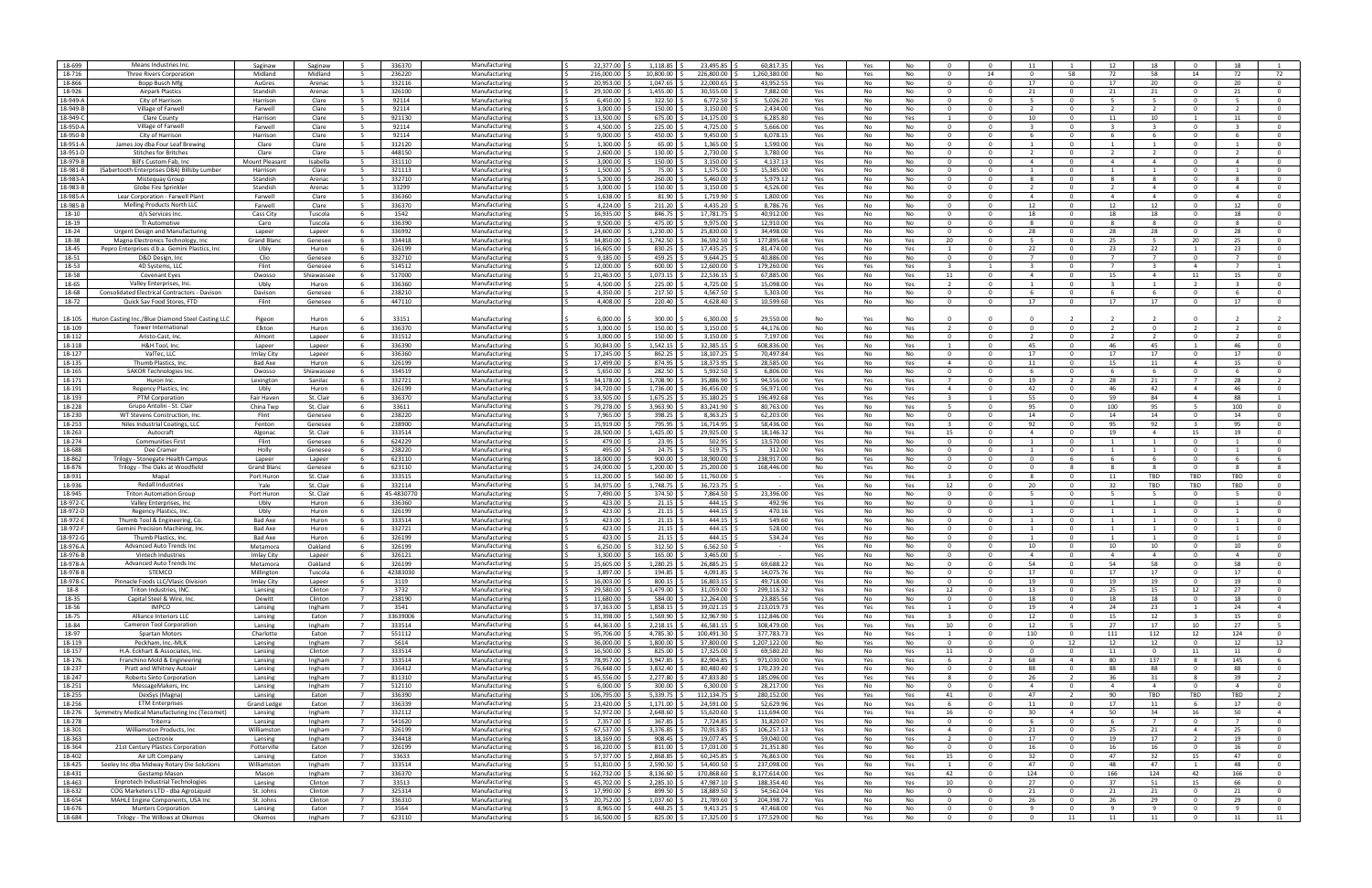| 18-824           | Bekum American Corporation                               | Williamston          | Ingham     | 333220<br>$\overline{7}$ | Manufacturing | 59,590.00      | 2,979.50    | 62,569.50      | 575,338.0     | Yes | Yes<br>Yes       |                         |                          | -19                     |                |                         | 19                      | 12                       |                          |                |
|------------------|----------------------------------------------------------|----------------------|------------|--------------------------|---------------|----------------|-------------|----------------|---------------|-----|------------------|-------------------------|--------------------------|-------------------------|----------------|-------------------------|-------------------------|--------------------------|--------------------------|----------------|
| 18-915           | Jones Lang LaSalle (JLL                                  |                      |            |                          |               |                |             |                |               |     |                  |                         |                          |                         |                |                         |                         |                          |                          |                |
|                  |                                                          | Lansing              | Ingham     | 531390                   | Manufacturin  | 256.093.00     | 12,804.65   | 268.897.65     | 311,017.00    | Yes | No<br>Yes        | 24                      | $\Omega$                 | 174                     |                | 198                     | 176                     | 24                       | 200                      |                |
| 18-944           | Barnes Aerospace, Lansing                                | Lansing              | Ingham     | 336412<br>$\overline{7}$ | Manufacturing | 13,275.00      | 663.75      | 13,938.75      | 58,573.0      | Yes | No<br>Yes        |                         | $\Omega$                 | 12                      | $\overline{0}$ | 14                      | 12                      | $\overline{2}$           | 14                       | $\Omega$       |
| 18-952-B         | Jones Lang LaSalle (JLL)                                 | Lansing              | Ingham     | 531390<br>$\overline{7}$ | Manufacturing | 5,300.00       | 265.00      | 5,565.00       | 9.638.00      | Yes | No<br>No         | $\Omega$                | $\Omega$                 | -5                      | $\Omega$       | -5                      | -5                      | $\Omega$                 | -5.                      | $\Omega$       |
| 18-952-          | Spartan Motors                                           | Charlotte            | Eaton      | 551112<br>$\overline{7}$ | Manufacturing | 10,600.00      | 530.00      | 11,130.00      | 64,253.8      | Yes | No<br>No         | $\Omega$                | $\Omega$                 | 10                      | $\Omega$       | 10                      | 10                      | $\Omega$                 | 10                       | $\Omega$       |
| 18-962-          | <b>Neogen Corporation</b>                                | Lansing              | Ingham     | 32532<br>7               | Manufacturing | 6,986.00       | 349.30      | 7,335.30       | 12,050.7      | Yes | No<br>No         | 0                       | $^{\circ}$               |                         | $\overline{0}$ |                         | 7                       | $\mathbf{0}$             |                          | $\Omega$       |
| 18-962-k         | Spartan Motors                                           | Charlotte            | Eaton      | 551112                   | Manufacturing | 1,996.00       | 99.80       | 2,095.80       | 23,848.68     | Yes | No<br>No         | - 0                     | $\Omega$                 | 2                       |                |                         | $\overline{2}$          | $\Omega$                 |                          | $\overline{0}$ |
| 18-962-M         | Williamston Products, Inc                                | Williamston          | Ingham     | 326199<br>$\overline{7}$ | Manufacturing | 1.996.00       | 99.80       | 2,095.80       | 104,976.0     | Yes | No<br>No         | $\Omega$                | $\Omega$                 | $\overline{2}$          | $\Omega$       | $\overline{2}$          | $\overline{2}$          | $\Omega$                 | $\overline{2}$           | $\Omega$       |
| 18-963-A         | Capital Internal Medicine Associates, PC                 |                      |            | $\overline{7}$           | Manufacturing | 3.000.00       |             |                | 38.206.00     |     | No.              | $\Omega$                | $\mathbf{1}$             | $\Omega$                | $\Omega$       |                         | $\Omega$                | $\overline{1}$           | $\mathbf{1}$             |                |
|                  |                                                          | Lansing              | Ingham     | 621111                   |               |                | 150.00      | 3,150.00       |               | No  | Yes              |                         |                          |                         |                |                         |                         |                          |                          |                |
| 18-963-B         | McLaren Greater Lansin                                   | Lansing              | Ingham     | 621111<br>$\overline{7}$ | Manufacturing | 6,000.00       | 300.00      | 6,300.00       | 78,125.0      | No  | No<br>Yes        | - 0                     | $\overline{\phantom{a}}$ | $\Omega$                | $\Omega$       |                         | $\Omega$                | $\overline{2}$           | $\overline{\phantom{a}}$ | $\overline{2}$ |
| 18-963-          | Sparrow Health System                                    | Lansing              | Ingham     | 622210<br>- 7            | Manufacturing | 15,000.00      | 750.00      | 15,750.00      | 151,145.0     | No  | Yes<br>No        | $\Omega$                | $\Omega$                 | 0                       | - 5            | -5                      |                         | $\mathbf{0}$             | -5                       |                |
| 18-973-G         | Hayes Green Beach Memorial Hospital                      | Charlotte            | Eaton      | 622110<br>7              | Manufacturing | 998.00         | 49.90       | 1,047.90       | 643.00        | Yes | No<br>No         | $\Omega$                | $\Omega$                 |                         | $\Omega$       |                         | 1                       | $\mathbf{0}$             |                          |                |
|                  | MS Industrial Administrative LLC (MS Precision           |                      |            |                          |               |                |             |                |               |     |                  |                         |                          |                         |                |                         |                         |                          |                          |                |
| 18-975-          | Components LLC)                                          | Webberville          | Ingham     | 333618                   | Manufacturing | 1,298.00       | 64.90       | 1,362.90       | 5.433.00      | Yes | No<br>No         |                         |                          |                         |                |                         |                         | n                        |                          |                |
| 18-980-E         | <b>IMPCO</b>                                             | Lansing              | Ingham     | 3541                     | Manufacturing | 2,840.00       | 142.00      | 2,982.00       | 5,810.0       | Yes | No<br>No         | - 0                     | $\Omega$                 | $\overline{a}$          |                | $\overline{a}$          | $\overline{a}$          | $\overline{\mathbf{0}}$  | $\overline{4}$           |                |
| 18-144           | Post Consumer Brands - Battle Creek                      |                      | Calhoun    | -8                       | Manufacturing | 31.128.00      | 1,556.40    | 32.684.40      | 197.871.7     | Yes | No<br>Yes        |                         | $\Omega$                 | 16                      | $\Omega$       | 21                      | 16                      | - 5                      |                          |                |
|                  |                                                          | <b>Battle Creek</b>  |            | 311230                   |               |                |             |                |               |     |                  |                         |                          |                         |                |                         |                         |                          | 21                       |                |
| 18-175           | Eimo Technologies                                        | Vicksburg            | Kalamazoo  | 326199<br>- 8            | Manufacturing | 3,000.00       | 150.00      | 3,150.00       | 5,158.0       | Yes | No<br>No         | $\Omega$                | $\Omega$                 |                         | $\Omega$       |                         | $\overline{2}$          | $\Omega$                 |                          | $\Omega$       |
| 18-190           | Douglas Autotech Cor                                     | Bronson              | Branch     | 336330<br>8              | Manufacturing | 24.168.00      | 1,208.40    | 25,376.40      | 71,771.6      | Yes | No<br>Yes        |                         | $\Omega$                 | 16                      | $\overline{0}$ | 19                      | 16                      | $\overline{\mathbf{3}}$  | 19                       | $\Omega$       |
| 18-209           | <b>Getman Corporation</b>                                | Bangor               | Van Buren  | 333131<br>- 8            | Manufacturing | 18,701.00      | 935.05      | 19,636.05      | 30,186.82     | Yes | No<br>No         | - 0                     | $\Omega$                 | 44                      | $\Omega$       | 44                      | 44                      | $\Omega$                 | 44                       |                |
| 18-212           | Duncan Aviation                                          | <b>Battle Creek</b>  | Calhoun    | 488190<br>- 8            | Manufacturing | 70,500.00      | 3,525.00    | 74,025.00      | 522,200.00    | Yes | No<br>Yes        | 29                      | $\Omega$                 | 18                      |                | 47                      | 18                      | 29                       | 47                       |                |
| 18-264           | Coveris                                                  | <b>Battle Creek</b>  | Calhoun    | 326112<br>- 8            | Manufacturing | 3,000.00       | 150.00      | 3,150.00       | 14.700.00     | No  | No<br>Yes        | $\Omega$                | $\mathbf{1}$             | $\Omega$                | $\Omega$       |                         | $\Omega$                | -1                       | $\mathbf{1}$             |                |
| 18-375           | Weber Specialties Company                                | Schoolcraft          | Kalamazoo  | 332119<br>-8             | Manufacturing | 14,440.00      | 722.00      | 15,162.00      | 85,362.5      | Yes | No<br>Yes        | ٩                       | $\Omega$                 |                         | $\Omega$       | 10                      | -1                      | - 9                      | 10                       |                |
| 18-379           | <b>Bleistahl North America</b>                           | <b>Battle Creek</b>  | Calhoun    | 336310<br>8              | Manufacturing | 31.890.00      | 1,594.50    | 33,484.50      | 955,508.44    | Yes | Yes<br>No        | $\Omega$                | $\Omega$                 | 14                      | $\overline{7}$ | 21                      | 21                      | $\overline{0}$           | 21                       |                |
| 18-384           |                                                          | Kalamazoo            |            | 325412<br>- 8            | Manufacturing | 31,795.00      | 1,589.75    | 33,384.75      | 10,402,807.80 |     |                  |                         | $\Omega$                 | 22                      | $\overline{a}$ | 28                      | 26                      | - 2                      | 28                       | $\overline{a}$ |
|                  | Zoetis                                                   |                      | Kalamazoo  |                          |               |                |             |                |               | Yes | Yes<br>Yes       |                         |                          |                         |                |                         |                         |                          |                          |                |
| 18-411           | Forrest Company                                          | Kalamazoo            | Kalamazoo  | 332710<br>-8             | Manufacturing | 5,620.00       | 281.00      | 5,901.00       | 47,600.0      | Yes | Yes<br>Yes       |                         |                          |                         |                |                         |                         |                          |                          |                |
| 18-414           | BorgWarner Thermal Systems of Michigan                   | Marshall             | Calhoun    | 336300<br>-8             | Manufacturing | 15.334.00      | 766.70      | 16.100.70      | 33.400.7      | Yes | No<br>No         | $\Omega$                | $\Omega$                 | 16                      | $\Omega$       | 16                      | 16                      | $\Omega$                 | 16                       |                |
| 18-432           | <b>Ausco Products</b>                                    | <b>Benton Harbor</b> | Berrien    | 333513<br>- 8            | Manufacturing | 19,619.00      | 980.95      | 20,599.95      | 2,348,817.0   | Yes | Yes<br>Yes       | $\overline{4}$          |                          | q                       | $\Omega$       | 14                      | -9                      | - 5                      | 14                       |                |
| 18-437           | Lakeshore Mold & Die                                     | Stevensville         | Berrien    | 8<br>333511              | Manufacturing | 5.578.00       | 278.90      | 5,856.90       | 159,000.0     | Yes | Yes<br>No        | $\Omega$                | $\Omega$                 | $\overline{2}$          | $\overline{1}$ | $\mathbf{3}$            | $\overline{\mathbf{3}}$ | $\Omega$                 | $\mathbf{3}$             |                |
| 18-439           | Accu Die & Mold                                          | Stevensville         | Berrien    | 333512<br>- 8            | Manufacturing | 1,500.00       | 75.00       | 1,575.00       | 13,438.00     | Yes | No<br>No         | - 0                     | $\Omega$                 |                         | . റ            |                         |                         | $\Omega$                 |                          |                |
| 18-442           | <b>LECO Corp</b>                                         | St. Joseph           | Berrien    | 334516<br>- 8            | Manufacturing | 17,990.00      | 899.50      | 18,889.50      | 109,137.0     | Yes | No<br>No         | - 0                     | $\Omega$                 | 16                      |                | 16                      | 16                      | - 0                      | 16                       | $^{\circ}$     |
| 18-443           | M&M Die Cast                                             | Bridgman             | Berrien    | 331523<br>- 8            | Manufacturing | 1,390.00       | 69.50       | 1,459.50       | 3.058.0       | Yes | No<br>No         | $\Omega$                | $\Omega$                 |                         | $\Omega$       |                         | $\overline{1}$          | $\Omega$                 |                          |                |
| 18-445           | Rosler Metal Finishir                                    | <b>Battle Creek</b>  | Calhoun    | 10998<br>-8              | Manufacturing | 16,782.00      | 839.10      | 17,621.10      | 130,290.5     | Yes | No<br>Yes        |                         | $\Omega$                 | 17                      | $\Omega$       | 18                      | 17                      |                          | 18                       |                |
| 18-446           | M&I Machine                                              | Coloma               | Berrien    | 8<br>332721              | Manufacturing | 3.658.00       | 182.90      | 3.840.90       | 13,606.00     | Yes | No<br>Yes        | $\overline{1}$          | $\Omega$                 | $\overline{2}$          | $\Omega$       | - 3                     | $\overline{2}$          | 1                        | $\mathbf{3}$             | $\Omega$       |
|                  |                                                          |                      |            |                          |               |                |             |                |               |     |                  |                         |                          |                         |                |                         |                         |                          |                          |                |
| 18-447           | WL Molding of Michigan                                   | Portage              | Kalamazoo  | 333249<br>- 8            | Manufacturing | 9,040.00       | 452.00      | 9,492.00       | 3,029.1       | Yes | No<br>Yes        |                         | $\Omega$                 | $\mathbf{A}$            | . റ            |                         | $\overline{4}$          | -3                       |                          | $\Omega$       |
| 18-450           | Hanson Mold                                              | St. Joseph           | Berrien    | 333511<br>- 8            | Manufacturing | 10,346.00      | 517.30      | 10,863.30      | 123,611.0     | Yes | No<br>Yes        | - 0                     | $\Omega$                 |                         |                | - q                     | -9                      | $\Omega$                 | ٩                        |                |
| 18-451           | Freedom Finshin                                          | <b>Benton Harbor</b> | Berrien    | 332813<br>-8             | Manufacturing | 7,125.00       | 356.25      | 7,481.25       | 78.029.00     | No  | No<br>Yes        |                         | $\Omega$                 | $\Omega$                | $\Omega$       |                         | $\Omega$                | - 5                      | -5                       |                |
| 18-455           | Kay Manufacturing                                        | St. Joseph           | Berrien    | 332721<br>-8             | Manufacturing | 23,790.00      | 1,189.50    | 24,979.50      | 127,943.0     | Yes | No<br>Yes        | 14                      | $\Omega$                 | 2                       | $\Omega$       | 16                      | $\overline{2}$          | 14                       | 16                       | $\Omega$       |
| 18-456           | Colson Group USA                                         | St. Joseph           | Berrien    | 332510<br>8              | Manufacturing | 51.690.00      | 2.584.50    | 54.274.50      | 106.626.00    | Yes | Yes<br>Yes       | -9                      | $\Omega$                 | 110                     | 1              | 120                     | 134                     | - 9                      | 143                      |                |
| 18-458           | Sigma Machine                                            | Kalamazoo            | Kalamazoo  | 331491<br>- 8            | Manufacturing | 19,255.00      | 962.75      | 20,217.75      | 52,960.80     | Yes | Yes<br>Yes       | 10                      | $\Omega$                 |                         |                | 12                      | -2                      | 10                       | 12                       |                |
| 18-459           | C&S Machine Product                                      | Niles                | Berrien    | 332999<br>- 8            | Manufacturing | 12,852.00      | 642.60      | 13,494.60      | 41,646.7      | Yes | No<br>No         | - 0                     | $\Omega$                 | 31                      | $\Omega$       | 31                      | 31                      | $\Omega$                 | 31                       | $\Omega$       |
|                  |                                                          |                      |            |                          |               | 14.548.00      |             |                |               |     |                  |                         |                          |                         |                |                         |                         |                          |                          |                |
| 18-462           | <b>TriStar Molding</b>                                   | Marcellus            | Cass       | 326199<br>- 8            | Manufacturing |                | 727.40      | 15,275.40      | 35.958.0      | Yes | No<br>No         | $\Omega$                | $\Omega$                 | 13                      | $\Omega$       | 13                      | 13                      | $\Omega$                 | 13                       |                |
| 18-464           | Pilkington NSG                                           | <b>Niles</b>         | Berrien    | 3211<br>-8               | Manufacturing | 85,500.00      | 4,275.00    | 89,775.00      | 2,215,769.0   | Yes | Yes<br>Yes       | 40                      | $\Omega$                 | 12                      | $\overline{3}$ | 55                      | 15                      | 39                       | 54                       |                |
| 18-466           | Kelm Acubar                                              | <b>Benton Harbor</b> | Berrien    | 333515<br>8              | Manufacturing | 714.00         | 35.70       | 749.70         | 6,516.00      | Yes | No<br>No         | $\Omega$                | $\Omega$                 | $\overline{1}$          | $\overline{0}$ | 1                       | 1                       | $\overline{0}$           | 1                        | $\overline{0}$ |
| 18-467           | Liberty Steel Fabricatin                                 | St. Joseph           | Berrien    | 33271<br>- 8             | Manufacturing | 29,529.00      | 1,476.45    | 31,005.45      | 63,199.00     | Yes | Yes<br>Yes       | -6                      | $\Omega$                 | 14                      | $\overline{z}$ | 22                      | 16                      | - 6                      | 22                       |                |
| 18-471           | Albemarle Corporation                                    | South Haven          | Van Buren  | 325412<br>- 8            | Manufacturing | 54,752.00      | 2,737.60    | 57,489.60      | 26,780.0      | Yes | No<br>Yes        |                         | $\Omega$                 | 78                      |                | 81                      | 78                      | - 3                      | 81                       |                |
| 18-472           | <b>Bangor Plastics Inc</b>                               | Bangor               | Van Buren  | 326130<br>-8             | Manufacturing | 9,485.00       | 474.25      | 9,959.25       | 14.932.0      | Yes | <b>No</b><br>Yes |                         | $\Omega$                 | $\overline{7}$          | $\Omega$       | <b>q</b>                | $\overline{7}$          | $\overline{\phantom{a}}$ | <b>q</b>                 | $\Omega$       |
| 18-476           | Coca-Cola North America                                  | Paw Paw              | Van Buren  | 312111<br>-8             | Manufacturing | 45,000.00      | 2,250.00    | 47,250.00      | 438,832.0     | No  | No<br>Yes        | 30                      | $\Omega$                 | $\Omega$                | $\Omega$       | 30                      | $\mathbf{O}$            | 30                       | 30                       | $\Omega$       |
| 18-481           | Isringhausen, Inc                                        | Galesburg            | Kalamazoo  | 336360<br>8              | Manufacturing | 7,650.00       | 382.50      | 8.032.50       | 5.475.47      | Yes | No<br>No         | $\Omega$                | $\Omega$                 | $\mathbf{q}$            | $\Omega$       | -9                      | 11                      | $\Omega$                 | 11                       | $\Omega$       |
| 18-485           | Max 3, LLC                                               | Benton Harbor        | Berrien    | 333515<br>- 8            | Manufacturing | 25,916.00      | 1,295.80    | 27,211.80      | 94,944.00     | Yes | No<br>Yes        |                         | $\Omega$                 | 35                      |                | 38                      | 35                      |                          | 38                       |                |
|                  |                                                          |                      |            |                          |               |                |             |                |               |     |                  |                         |                          |                         |                |                         |                         |                          |                          |                |
|                  |                                                          |                      |            |                          |               |                |             |                |               |     |                  |                         |                          |                         |                |                         |                         |                          |                          |                |
| 18-492           | Hanson Systems LLC, dba Eagle Technologies Group         | Bridgman             | Berrien    | 333515                   | Manufacturing | 39,790.00      | 1,989.50    | 41,779.50      | 2,631,864.0   | Yes | Yes<br>No        |                         |                          | -69                     |                | 75                      |                         |                          |                          |                |
| 18-496           | <b>National Flavors</b>                                  | Kalamazoo            | Kalamazoo  | 311942<br>8              | Manufacturing | 9.650.00       | 482.50      | 10.132.50      | 8.518.64      | Yes | No<br>Yes        |                         | $\Omega$                 | 11                      | $\overline{0}$ | 13                      | 11                      | $\overline{2}$           | 13                       | $\Omega$       |
| 18-499           | Armstrong International                                  | <b>Three Rivers</b>  | St. Joseph | 332911<br>- 8            | Manufacturing | 43.521.00      | 2,176.05    | 45.697.05      | 3.492.912.90  | Yes | No<br>Yes        |                         | $\Omega$                 | 91                      | $\Omega$       | 92                      | 91                      |                          | 92                       |                |
| 18-503           | Harloff Manufacturing Compan                             | Paw Paw              | Van Buren  | 33211<br>- 8             | Manufacturing | 18,000.00      | 900.00      | 18,900.00      | 31,000.0      | No  | No<br>Yes        | 15                      | $\Omega$                 |                         | . റ            | 15                      | $\Omega$                | 15                       | 15                       |                |
| 18-504           | <b>Toda America</b>                                      | <b>Battle Creek</b>  | Calhoun    | 325180<br>-8             | Manufacturin  | 20,024.00      | 1,001.20    | 21,025.20      | 25,929.3      | Yes | No<br>No         |                         | $\Omega$                 | 24                      |                | 24                      | 24                      | $\Omega$                 | 24                       |                |
| 18-505           | <b>Wolverine Corporation</b>                             | St. Joseph           | Berrien    | 332110<br>-8             | Manufacturing | 27,337.00      | 1,366.85    | 28,703.85      | 80.566.00     | Yes | Yes<br>Yes       |                         | $\overline{2}$           | 25                      | $\Omega$       | 30                      | 25                      | - 5                      | 30                       |                |
| 18-510           | <b>Marshall Excelsior</b>                                | Marshall             | Calhoun    | 332900<br>8              | Manufacturing | 6,475.00       | 323.75      | 6,798.75       | 22.004.50     | Yes | No<br>Yes        |                         | $\Omega$                 |                         | $\Omega$       | -6                      | -5                      | 1                        | 6                        | $\overline{0}$ |
| 18-553           | Brembo North America                                     | Homer                | Calhoun    | 336340                   | Manufacturing | 131,782.00     | 6,589.10    | 138,371.10     | ,288,845.00   |     | No<br>No         |                         |                          | 156                     |                | 156                     | 158                     | $\Omega$                 | 158                      |                |
| 18-613           |                                                          |                      |            | 311421                   |               | 20,066.00      | 1,003.30    | 21,069.30      | 31,385.00     | Yes |                  |                         | $\Omega$                 | 22                      | $\Omega$       | 24                      | 22                      | - 2                      | 24                       | $\Omega$       |
|                  | Knouse Foods                                             | Paw Paw              | Van Buren  | 8                        | Manufacturing |                |             |                |               | Yes | No<br>Yes        |                         |                          |                         |                |                         |                         |                          |                          |                |
| 18-615           | <b>Quality Assured Plastics</b>                          | Lawrence             | Van Buren  | 326199<br>8              | Manufacturing | 9,708.00       | 485.40      | 10,193.40      | 14,037.00     | Yes | No<br>Yes        |                         | $\overline{\mathbf{0}}$  | 10                      | $\mathbf{0}$   | 11                      | 10                      | 1                        | 11                       | $\mathbf 0$    |
| 18-616           | <b>Pro Services</b>                                      | Portage              | Kalamazoo  | 238990<br>8              | Manufacturing | 90,000.00      | 4,500.00    | 94,500.00      | 332,792.00    | Yes | Yes<br>Yes       | 6                       | $\overline{7}$           | 17                      | 17             | 47                      | $\overline{0}$          | $\overline{0}$           | $\overline{0}$           | 24             |
| 18-619           | Riveer                                                   | South Haven          | Van Buren  | 541990<br>8              | Manufacturing | 16,180.00      | 809.00      | 16,989.00      | 16.356.00     | Yes | No<br>Yes        | 10                      | $\overline{0}$           | $\overline{2}$          | $\overline{0}$ | 12                      | $\overline{2}$          | 10                       | 12                       | $\overline{0}$ |
| 18-729           | <b>Vickers Engineering</b>                               | New Troy             | Berrien    | 332999<br>8              | Manufacturing | 38,580.00      | 1,929.00    | 40,509.00      | 118,000.00    | Yes | No<br>Yes        | 15                      | $\Omega$                 | 14                      | $\overline{0}$ | 29                      | 14                      | 15                       | 29                       | $\overline{0}$ |
| 18-731           | West Michigan Flocking                                   | Covert               | Van Buren  | 336360<br>8              | Manufacturing | 13,500.00      | 675.00      | 14,175.00      | 216,000.00    | No  | No<br>Yes        | 14                      | $\Omega$                 | $\Omega$                | $\mathbf 0$    | 14                      | $\overline{0}$          | 14                       | 14                       | $\mathbf 0$    |
| 18-738           | Trilogy - The Oaks at Northpointe Woods                  | <b>Battle Creek</b>  | Calhoun    | 623110<br>8              | Manufacturing | 12,000.00      | 600.00      | 12,600.00      | 163,233.00    | No  | No<br>Yes        | $\overline{0}$          | $\overline{0}$           | $^{\circ}$              | $\overline{4}$ | $\overline{4}$          | $\overline{4}$          | $\mathbf{0}$             | $\overline{4}$           | $\overline{4}$ |
| 18-771           | Cherub Enterprises dba Visiting Angels, Kalamazoo        | Kalamazoo            | Kalamazoo  | 8<br>624120              | Manufacturing | 3,870.00       | 193.50      | 4,063.50       | 15,567.00     | Yes | No<br>No         | $\mathbf{0}$            | $\overline{0}$           | $\overline{\mathbf{3}}$ | $\mathbf 0$    | $\overline{\mathbf{3}}$ | $\overline{\mathbf{3}}$ | $\mathbf 0$              | $\overline{\mathbf{3}}$  | $\overline{0}$ |
| 18-781           | Dura Mold, Inc                                           | Stevensville         | Berrien    | 8<br>333511              | Manufacturing | 3,000.00       | 150.00      | 3,150.00       | 307,750.00    | No  | No<br>Yes        | $\overline{2}$          | $\overline{0}$           | $\overline{0}$          | $\overline{0}$ | $\overline{2}$          | $\mathbf{O}$            | $\overline{2}$           | $\overline{2}$           | $\overline{0}$ |
| 18-788           | J & L Mfg                                                | Marshall             | Calhoun    | 8<br>332999              | Manufacturing | 8,571.00       | 428.55      | 8,999.55       | 26,098.00     | Yes | No<br>No         | $\Omega$                | $\Omega$                 | $\mathbf{R}$            | $\overline{0}$ | 8                       | $\overline{7}$          | $\Omega$                 | $\overline{7}$           | $\overline{0}$ |
|                  |                                                          |                      |            |                          |               |                |             |                |               |     |                  |                         |                          |                         |                |                         |                         |                          |                          |                |
|                  | Bridgman Care Operating, LLC dba/ West Woods of          |                      |            |                          |               |                |             |                |               |     |                  |                         |                          |                         |                |                         |                         |                          |                          |                |
| 18-900           | Bridgman                                                 | Bridgman             | Berrien    | 623311<br>- 8            | Manufacturing | 31,161.00      | 1,558.05    | 32,719.05      | 47,025.00     | No  | No<br>Yes        | 25                      | $\Omega$                 | $\Omega$                | $\Omega$       | 25                      | $\Omega$                | 27                       | 27                       | $\Omega$       |
| 18-922           | Gaishin Manufacturing                                    | Benton Harbor        | Berrien    | 8 <sup>2</sup><br>332700 | Manufacturing | 7,500.00       | 375.00      | 7,875.00       | 108,615.00    | No  | No<br>Yes        | 5                       | $\overline{0}$           | $\mathbf{0}$            | $\mathbf{O}$   | 5                       | $\mathbf 0$             | 5                        | 5                        | $\overline{0}$ |
| 18-928           | Flamm Pickle & Packing                                   | Eau Claire           | Berrien    | 311421<br>8              | Manufacturing | 3,259.00       | 162.95      | 3,421.95       | 3.853.00      | Yes | No<br>No         | $\overline{0}$          | $\overline{0}$           | - 6                     | $\overline{0}$ | 6                       | 6                       | $\overline{0}$           | 6                        | $\overline{0}$ |
| 18-959B          | Maddox Industries, Inc                                   | Bronson              | Branch     | 8<br>333514              | Manufacturing | 1,500.00       | 75.00       | 1,575.00       | 3,620.00      | Yes | No<br>No         | $\overline{\mathbf{0}}$ | $\Omega$                 | $\overline{1}$          | $\mathbf{0}$   | $\overline{1}$          | 1                       | $\overline{0}$           | $\mathbf{1}$             | $\mathbf 0$    |
| 18-959C          | Plas-Tech Mold & Design, Inc                             | Plainwell            | Allegan    | 333511<br>8              | Manufacturing | 1,645.00       | 82.25       | 1,727.25       | 2,217.50      | Yes | No<br>No         | $^{\circ}$              | $\mathbf{0}$             | 2                       | $\mathbf{O}$   | $\overline{2}$          | 2                       | $\mathbf{O}$             | 2                        | $\mathbf 0$    |
| 18-959-D         | Travis Creek Tooling, Inc.                               | Plainwell            | Allegan    | 333511<br>8              | Manufacturing | 4,500.00       | 225.00      | 4,725.00       | 34,680.00     | Yes | No<br>No         | $\overline{0}$          | $\overline{0}$           |                         | $\mathbf 0$    | -3                      | $\overline{\mathbf{3}}$ | $\mathbf{0}$             | -3                       | $\mathbf 0$    |
| 18-959-B         | Dura Mold Inc                                            | Stevensville         | Berrien    | 333511<br>8              | Manufacturing | 2,820.00       | 141.00      | 2,961.00       | 8,682.00      | Yes | No<br>No         | $\mathbf{0}$            | $\overline{0}$           | $\overline{4}$          | $\mathbf 0$    | $\overline{4}$          | $\overline{4}$          | $\mathbf 0$              | $\overline{4}$           | $\overline{0}$ |
|                  |                                                          |                      |            |                          |               |                |             |                |               |     |                  |                         |                          |                         |                |                         |                         |                          |                          |                |
| 18-964-A         | Brembo North America                                     | Homer                | Calhoun    | 336340<br>8              | Manufacturing | 21,050.00      | 1,052.50    | 22,102.50      | 76.665.00     | Yes | No<br>No         | $\overline{0}$          | $\overline{0}$           | 15                      | $\overline{0}$ | 15                      | 15                      | $\overline{0}$           | 15                       | $\overline{0}$ |
| 18-982-C         | American Cooler Technologies                             | Lawrence             | Van Buren  | 8<br>304                 | Manufacturing | 3,000.00       | 150.00      | 3,150.00       |               | No  | No<br>Yes        | $\overline{\mathbf{0}}$ | $\Omega$                 | $\mathbf{0}$            | 1              | $\overline{1}$          | 1                       | $\overline{0}$           | $\overline{1}$           | 1              |
| 18-50            | Fluid Equipment Development Company                      | Monroe               | Monroe     | 333911<br>9              | Manufacturing | 28,162.00      | 1,408.10    | 29,570.10      | 56,692.83     | Yes | No<br>No         | $\Omega$                | $\mathbf{0}$             | 35                      | $\mathbf 0$    | 35                      | 35                      | $\mathbf 0$              | 35                       | $\mathbf 0$    |
| 18-88-C          | Dotson Electric, Inc.                                    | South Rockwood       | Monroe     | 238210<br>- 9            | Manufacturing | 6,000.00       | 300.00      | 6,300.00       | 140,670.00    | No  | Yes<br>No        | $\overline{\mathbf{0}}$ | $\overline{\mathbf{0}}$  | $\mathbf{0}$            | $\overline{2}$ | $\overline{2}$          | 2                       | $\overline{0}$           | $\overline{2}$           | $\overline{2}$ |
| 18-88-H          | O'Donnell Eletric, L.L.C.                                | Whitmore Lake        | Washtenaw  | 238210<br>9              | Manufacturing | 18,000.00      | 900.00      | 18,900.00      | 194,180.00    | No  | Yes<br>No        | $\overline{\mathbf{0}}$ | $\overline{0}$           | $\overline{\mathbf{0}}$ | 6              | 6                       | 6                       | $\mathbf 0$              | 6                        | 6              |
| 18-88-I          | Quality Aire Systems, Inc.                               | Ann Arbor            | Washtenaw  | 9<br>238220              | Manufacturing | 6,000.00       | 300.00      | 6,300.00       | 130,200.00    | No  | Yes<br>No        | $\Omega$                | $\overline{0}$           | $\overline{0}$          | 2              | $\overline{2}$          | $\overline{2}$          | $\overline{0}$           | 2                        | 2              |
| 18-361           | Premier Industries Corporation                           | Monroe               | Monroe     | 9<br>3599                | Manufacturing | 3,000.00       | 150.00      | 3,150.00       | 18,585.00     | Yes | No<br>No         | $\Omega$                | $\Omega$                 | $\overline{2}$          | $\mathbf{0}$   | $\overline{2}$          | $\overline{2}$          | $\overline{0}$           | $\overline{2}$           | $\mathbf 0$    |
| 18-534           | Advanced Turning & Manufacturing                         | Jackson              | Jackson    | 336419<br>9              | Manufacturing | 23,030.00      | 1,151.50    | 24,181.50      | 112,670.00    | Yes | No<br>Yes        | -6                      | $\mathbf{0}$             | 12                      | $\mathbf{O}$   | 18                      | 12                      | - 6                      | 18                       | $\mathbf 0$    |
| 18-535           |                                                          | Grass Lake           | Jackson    | 336370<br>- 9            | Manufacturing | 94,624.00      | 4,731.20    | 99,355.20      | 368,124.00    |     | Yes<br>Yes       | -6                      | $\overline{0}$           | 50                      | $\overline{4}$ | 60                      | 55                      | - 7                      | 62                       | $\overline{4}$ |
|                  | American Tooling Center                                  |                      |            |                          |               |                |             |                |               | Yes |                  |                         |                          |                         |                |                         |                         |                          |                          |                |
|                  |                                                          | Albion               | Jackson    | 331221<br>9              | Manufacturing | 12,257.00      | 612.85      | 12,869.85      | 71,607.00     | Yes | No<br>No         | $\overline{\mathbf{0}}$ | $\overline{0}$           | 11                      | $\mathbf 0$    | 11                      | 11                      | $\mathbf 0$              | 11                       | $\overline{0}$ |
| 18-556<br>18-564 | <b>Caster Concepts</b><br>Diversified Precision Products | Spring Arbor         | Jackson    | 9<br>333515              | Manufacturing | $10,245.00$ \$ | $512.25$ \$ | $10,757.25$ \$ | 27,732.01     | Yes | No<br>No         | $\overline{0}$          | $\overline{0}$           | 9                       | $\overline{0}$ | 9                       | 9                       | $\overline{0}$           | 9                        | $\overline{0}$ |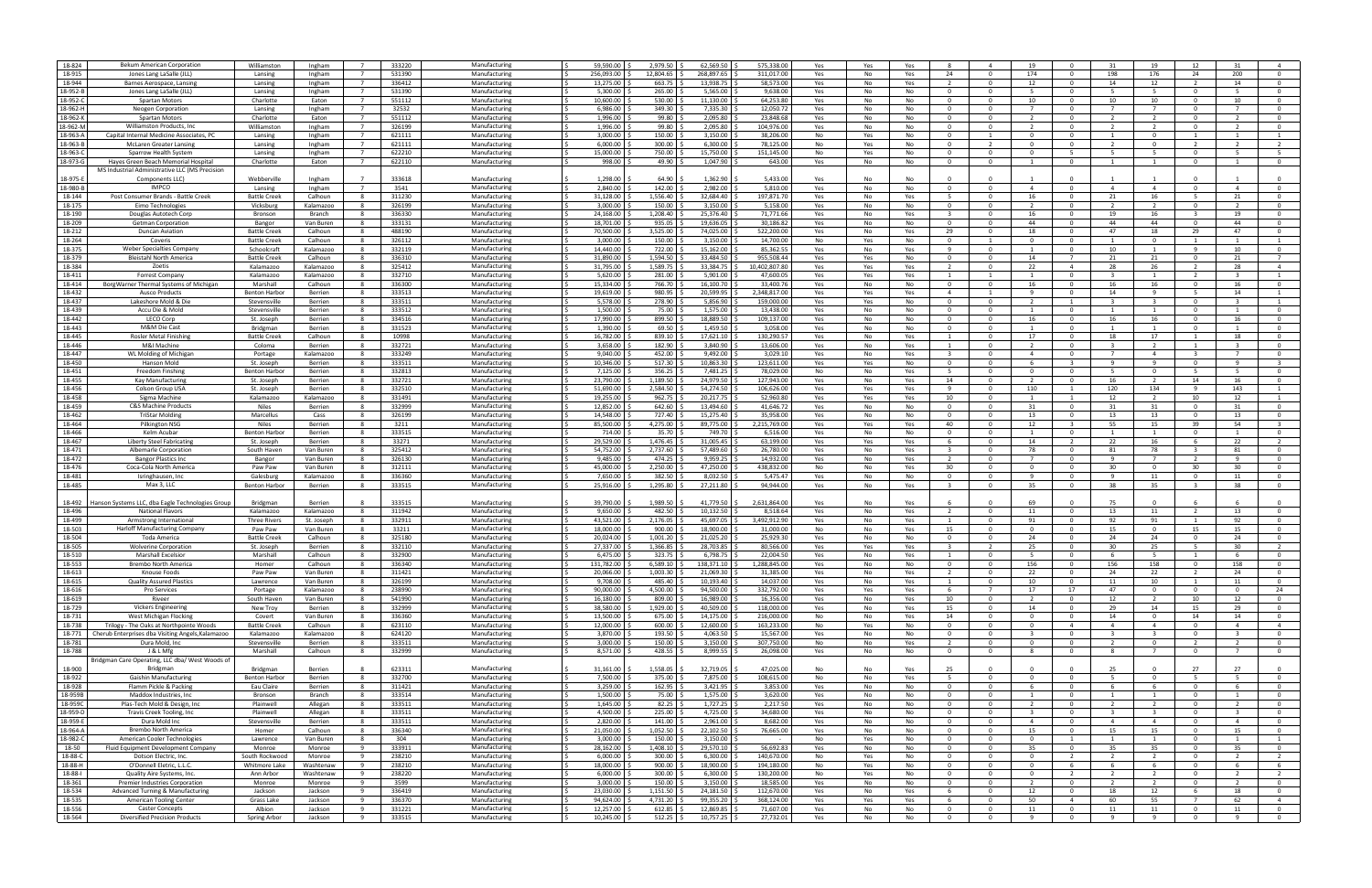| 18-566   |                                                   |                         |            |                |        |               |                                          |
|----------|---------------------------------------------------|-------------------------|------------|----------------|--------|---------------|------------------------------------------|
|          | <b>Eaton Corporation</b>                          | Jackson                 | Jackson    | 9              | 332912 | Manufacturing | 47,556.00                                |
|          |                                                   |                         |            | -9             |        |               |                                          |
| 18-567   | <b>ELCo Enterprises</b>                           | Jackson                 | Jackson    |                | 333514 | Manufacturing | 6,250.00                                 |
| 18-569   | Great Lakes Industry                              | Jackson                 | Jackson    | $\mathbf{q}$   | 333613 | Manufacturing | 9,844.00                                 |
|          |                                                   |                         |            |                |        |               |                                          |
| 18-571   | <b>KRT Precision Tool &amp; Manufacturing</b>     | Jackson                 | Jackson    | - 9            | 332721 | Manufacturing | 4,500.00                                 |
| 18-574   | St Joseph Mercy Chelsea Hospita                   | Chelsea                 | Washtenaw  | - 9            | 622110 | Manufacturing | 12,270.00                                |
|          |                                                   |                         |            |                |        |               |                                          |
| 18-730   | Trilogy - The Willows at Howell                   | Howell                  | Livingston | - 9            | 623110 | Manufacturing | 12,000.00                                |
| 18-742   |                                                   | Saline                  |            | - 9            | 339920 |               | 16,044.00                                |
|          | Akervall Technologies, Inc.                       |                         | Washtenaw  |                |        | Manufacturing |                                          |
| 18-746   | <b>MDA Information Systems LLC</b>                | Ypsilanti               | Washtenaw  | 9              | 541370 | Manufacturing | 30,856.00                                |
|          |                                                   |                         |            |                |        |               |                                          |
| 18-747   | Hines Industries, Inc.                            | Ann Arbor               | Washtenaw  | - 9            | 333200 | Manufacturing | 13,205.00                                |
| 18-749   | Greene Manufacturing, Inc.                        | Chelsea                 | Washtenaw  | - 9            | 337127 | Manufacturing | 11,181.00                                |
|          |                                                   |                         |            |                |        |               |                                          |
| 18-751   | SimuQuest, Inc                                    | Ann Arbor               | Washtenaw  | - 9            | 541512 | Manufacturing | 9,857.00                                 |
|          |                                                   |                         |            | - 9            |        |               |                                          |
| 18-754   | Quantum Signal LLC                                | Saline                  | Washtenaw  |                | 541712 | Manufacturing | 9,750.00                                 |
| 18-758   | UIS Scada, Inc.                                   | Dexter                  | Washtenaw  | - 9            | 811310 | Manufacturing | 45,622.00                                |
|          |                                                   |                         |            |                |        |               |                                          |
|          | Galaxy Brain and Therapy Center, dba Life Skills  |                         |            |                |        |               |                                          |
| 18-761   | Community                                         | Ann Arbor               | Washtenaw  | - 9            | 621340 | Manufacturing | 13,664.00                                |
|          |                                                   |                         |            |                |        |               |                                          |
| 18-764   | Logic Solutions, Inc                              | Ann Arbor               | Washtenaw  | $\mathbf{q}$   | 541512 | Manufacturing | 8.145.00                                 |
|          |                                                   |                         |            |                |        |               |                                          |
| 18-769   | Bosal                                             | Ypsilanti               | Washtenaw  | - 9            | 336300 | Manufacturing | 44,820.00                                |
| 18-774   | Acme Mills LLC Fairway Products                   | Hillsdale               | Hillsdale  | 9              | 336360 | Manufacturing | 17.885.00                                |
|          |                                                   |                         |            |                |        |               |                                          |
| 18-775   | Hi-Lex Controls, Inc                              | Litchfield              | Hillsdale  | - 9            | 336390 | Manufacturing | 59,045.00                                |
| 18-776   | American Axle & Manufacturing                     | Litchfield              | Hillsdale  | - 9            | 336300 | Manufacturing | 16,435.00                                |
|          |                                                   |                         |            |                |        |               |                                          |
| 18-777   | Hillsdale Hospital                                | Hillsdale               | Hillsdale  | 9              | 622110 | Manufacturing | 72.080.00                                |
| 18-780   |                                                   | Hillsdale               | Hillsdale  | -9             |        | Manufacturing | 18,000.00                                |
|          | Paragon Metals                                    |                         |            |                | 336350 |               |                                          |
| 18-794   | <b>GKI Foods LLC</b>                              | Brighton                | Livingston | 9              | 311352 | Manufacturing | 6,000.00                                 |
|          |                                                   |                         |            |                |        |               |                                          |
| 18-795   | Koppert Biological Systems, Inc.                  | Howell                  | Livingston | - 9            | 112990 | Manufacturing | 17,051.00                                |
| 18-801   | Anderson Development Company                      | Adrian                  | Lenawee    | - 9            | 325900 | Manufacturing | 18.860.00                                |
|          |                                                   |                         |            |                |        |               |                                          |
| 18-803   | TG (Tovoda Gosei) Fluid System, USA Corporation   | Brighton                | Livingston | 9              | 326199 | Manufacturing | 21.000.00<br>. I <                       |
| 18-804   | AA Gear & Manufacturing                           | Howell                  |            | - 9            | 33612  | Manufacturing | 14,995.00                                |
|          |                                                   |                         | Livingston |                |        |               |                                          |
| 18-806   | Thai Summit America Corporation                   | Howell                  | Livingston | 9              | 336370 | Manufacturing | 72,836.00                                |
|          |                                                   |                         |            |                |        |               |                                          |
| 18-812   | <b>MS Plastic Welders LLC</b>                     | Fowlerville             | Livingston | 9              | 333992 | Manufacturing | 6,000.00                                 |
| 18-814   | Eberspaecher North America                        | Brighton                | Livingston | - 9            | 336390 | Manufacturing | 44,514.00                                |
|          |                                                   |                         |            |                |        |               |                                          |
| 18-816   | <b>Boss Engineering</b>                           | Howell                  | Livingston | 9              | 541330 | Manufacturing | 12.000.00                                |
| 18-818   | lott Electric                                     | Deerfield               | Lenawee    | -9             | 238210 | Manufacturing | 3.000.00                                 |
|          |                                                   |                         |            |                |        |               |                                          |
| 18-821   | <b>Gyro Enterprises</b>                           | Adrian                  | Lenawee    | $\mathbf{q}$   | 332710 | Manufacturing | 3,000.00                                 |
|          |                                                   |                         |            |                |        |               |                                          |
| 18-831   | Technique, Inc                                    | Jackson                 | Jackson    | 9              | 332110 | Manufacturing | 65,360.00                                |
| 18-835   | Northwest Tool & Machine, Inc.                    | Jackson                 | Jackson    | 9              | 333514 | Manufacturing | 8,200.00                                 |
|          |                                                   |                         |            |                |        |               |                                          |
| 18-851   | Miller Tool & Die                                 | Jackson                 | Jackson    | 9              | 333200 | Manufacturing | 14.610.00<br>1 S                         |
| 18-855   |                                                   | Jackson                 | Jackson    | -9             | 3261   | Manufacturing | 6,218.00                                 |
|          | Diversified Engineering & Plastics                |                         |            |                |        |               |                                          |
| 18-856   | Dundee Manufacturing Co                           | Dundee                  | Monroe     | $\overline{9}$ | 333517 | Manufacturing | 31,926.00                                |
|          |                                                   |                         |            |                |        |               |                                          |
| 18-859   | RW Mercer, Co                                     | Jackson                 | Jackson    | 9              | 236220 | Manufacturing | 23,320.00                                |
| 18-964-B | Alphi Manufacturing, LLC                          | Jonesville              | Hillsdale  | - 9            | 331210 | Manufacturing | 9,600.00                                 |
|          |                                                   |                         |            |                |        |               |                                          |
| 18-964-0 | Tenneco                                           | Litchfield              | Hillsdale  | 9              | 336390 | Manufacturing | 6.000.00                                 |
| 18-964-D | Livonia Tool & Laser                              | Litchfield              | Hillsdale  | -9             |        | Manufacturing | 1,275.00                                 |
|          |                                                   |                         |            |                |        |               |                                          |
| 18-964-E | Hi-Lex Controls, Ind                              | Litchfield              | Hillsdale  | $\mathbf{q}$   | 336390 | Manufacturing | 11,475.00                                |
|          |                                                   |                         |            |                |        |               |                                          |
| 18-975-B | <b>GKI Foods LLC</b>                              | Brighton                | Livingston | 9              | 311352 | Manufacturing | 998.00                                   |
| 18-975-C | TG (Toyoda Gosei) Fluid System, USA Corporation   | Brighton                | Livingston | - 9            | 326199 | Manufacturing | 998.00                                   |
|          |                                                   |                         |            |                |        |               |                                          |
| 18-975-D | March Coatings, Inc                               | Brighton                | Livingston | 9              | 33218  | Manufacturing | 998.00<br>1 S                            |
| 18-975-F | Flexible Metal, Inc                               |                         |            | - 9            | 336390 | Manufacturing | 998.00 9                                 |
|          |                                                   | Hamburg                 | Livingston |                |        |               |                                          |
| 18-982-A | Main & Company                                    | Jackson                 | Jackson    | - 9            | 332710 | Manufacturing | 6,000.00                                 |
|          |                                                   |                         |            |                |        |               |                                          |
| 18-982-B | PDF Manufacturing, Inc                            | Grass Lake              | Jackson    | 9              | 333514 | Manufacturing | 3,000.00                                 |
| 18-6     | Lear Corporation - Taylor Plant                   | Taylor                  | Wayne      | 10             | 334417 | Manufacturing | 9,575.00                                 |
|          |                                                   |                         |            |                |        |               |                                          |
| 18-11    | Axson Tech US, Inc                                | <b>Madison Heights</b>  | Oakland    | 10             | 325520 | Manufacturing | 6.545.00                                 |
| 18-17    | nanoMAG. LLC                                      | Livonia                 | Wavne      | 10             | 331491 | Manufacturing | 1.285.00                                 |
|          |                                                   |                         |            |                |        |               |                                          |
| 18-22    | 3 Dimensional Services                            | Rochester Hills         | Oakland    | 10             | 336992 | Manufacturing | 15,080.00                                |
| 18-23    |                                                   |                         |            |                |        | Manufacturing |                                          |
|          | <b>Urgent Plastic Services</b>                    |                         |            |                |        |               |                                          |
|          |                                                   | Rochester Hills         | Oakland    | 10             | 326199 |               | 27,885.00                                |
|          |                                                   |                         |            |                |        |               |                                          |
| 18-26    | Lincoln Park Die & Tool Co., Inc                  | Brownstown              | Wayne      | 10             | 332111 | Manufacturing | 16,345.00                                |
| 18-27    | Hi-Vol Products                                   | Livonia                 | Wavne      | 10             | 332722 | Manufacturing | 24.490.00                                |
|          |                                                   |                         |            |                |        |               |                                          |
| 18-39    | Applied Manufacturing Technologies                | Lake Orion              | Oakland    | 10             | 541330 | Manufacturing | 33,700.00                                |
| 18-41    | <b>Esys Automation</b>                            | Auburn Hills            | Oakland    | 10             | 541712 | Manufacturing | 44,854.00                                |
|          |                                                   |                         |            |                |        |               |                                          |
| 18-46    | FCA US LLC                                        | <b>Auburn Hills</b>     | Oakland    | 10             | 336111 | Manufacturing | 202,284.00 \$                            |
| 18-57    | Paslin                                            | Warren                  | Macomb     | 10             | 333514 | Manufacturing | 13,500.00                                |
|          |                                                   |                         |            |                |        |               |                                          |
| 18-61    | Lear Corporation - Rochester Hills                | Rochester Hills         | Oakland    | 10             | 336390 | Manufacturing | 20,865.00<br>. I <                       |
| 18-62    | Welding Technology Corp.                          | <b>Farmington Hills</b> | Oakland    | 10             | 333992 | Manufacturing | 11,695.00 \$<br>ΙŚ                       |
|          |                                                   |                         |            |                |        |               |                                          |
|          |                                                   |                         |            |                |        |               |                                          |
|          |                                                   |                         |            |                |        |               |                                          |
| 18-64    | Cadillac Products Automotive Company - Troy Plant | Troy                    | Oakland    | 10             | 371433 | Manufacturing | 9,295.00                                 |
| 18-77    | SPRAYTEK, INC.                                    | Ferndale                | Oakland    | 10             | 236210 | Manufacturing | 12,690.00                                |
|          |                                                   |                         |            |                |        |               |                                          |
| 18-88-A  | All City Electrical Contractors Inc.              | Pontiac                 | Oakland    | 10             | 238210 | Manufacturing | 13,500.00 \$<br>$\overline{\phantom{a}}$ |
| 18-88-B  | BONGERO CONSTRUCTION CO.                          | Livonia                 | Wayne      | 10             | 238350 | Manufacturing | 3,000.00 \$                              |
|          |                                                   |                         |            |                |        |               |                                          |
| 18-88-D  | Douglas Electric Company, Inc.                    | Wyandotte               | Wayne      | 10             | 238210 | Manufacturing | 19,500.00                                |
| 18-88-F  | MAS Electrical Service, INC.                      | <b>Farmington Hills</b> | Oakland    | 10             | 611513 | Manufacturing | 9,000.00<br>I \$                         |
|          |                                                   |                         |            |                |        |               |                                          |
| 18-88-G  | Multi Drywall & Partition, LLC                    | Novi                    | Oakland    | 10             | 238350 | Manufacturing | 15,000.00 \$                             |
|          |                                                   |                         |            |                |        |               | IS.                                      |
| 18-92    | Environmental Testing and Consulting, Inc.        | Romulus                 | Wayne      | 10             | 541620 | Manufacturing | 67,700.00 \$                             |
| 18-94    | Sigma International                               | Livonia                 | Wayne      | 10             | 336111 | Manufacturing | 9,962.00 \$                              |
|          |                                                   |                         |            |                |        |               |                                          |
| 18-95    | <b>SAMES KREMLIN INC.</b>                         | Plymouth                | Wayne      | 10             | 333200 | Manufacturing | 42,393.00                                |
| 18-96    | Sidley Diamond Tool                               | Garden City             | Wayne      | 10             | 333517 | Manufacturing | 2,716.00 \$                              |
|          |                                                   |                         |            |                |        |               |                                          |
| 18-98    | Rapid Response EMS                                | Romulus                 | Wayne      | 10             | 621910 | Manufacturing | 30,925.00                                |
|          |                                                   |                         |            |                |        |               |                                          |
| 18-99    | Ford Sterling Axle Plant                          | <b>Sterling Heights</b> | Macomb     | 10             | 336350 | Manufacturing | 49,516.00 \$<br>IS.                      |
| 18-124   | <b>Pentastar Aviation</b>                         | Waterford               | Oakland    | 10             | 488190 | Manufacturing | 21,000.00 \$                             |
|          |                                                   |                         |            |                |        |               |                                          |
| 18-128   | <b>Becker Orthopedic</b>                          | Troy                    | Oakland    | 10             | 339113 | Manufacturing | 24,327.00                                |
| 18-134   | ADDUXI Inc.                                       | Rochester Hills         | Oakland    | 10             | 423800 | Manufacturing | 9,366.00                                 |
|          |                                                   |                         |            |                |        |               |                                          |
| 18-148   | <b>Detroit Engineered Products</b>                | Troy                    | Oakland    | 10             | 541330 | Manufacturing | 29,780.00                                |
| 18-149   | Energy Sciences Resource Partners, LLC            | Royal Oak               | Oakland    | 10             | 236210 | Manufacturing | $5,330.00$ \$<br>I S                     |
|          |                                                   |                         |            |                |        |               |                                          |
| 18-151   | FTE Automotive USA, Inc                           | Auburn Hills            | Oakland    | 10             | 423120 | Manufacturing | 39,850.00 \$                             |
| 18-152   | Douglas Electric Company, Inc.                    | Wyandotte               | Wayne      | 10             | 238210 | Manufacturing | 9,535.00                                 |
|          |                                                   |                         |            |                |        |               |                                          |
| 18-159   | E&E Manufacturing Company, Inc                    | Plymouth                | Wayne      | 10             | 336370 | Manufacturing | 56,573.00 \$                             |
| 18-170   | Ackroyd's Scottish Bakery                         | Redford                 | Wayne      | 10             | 311811 | Manufacturing | 7,655.00                                 |
|          |                                                   |                         |            |                |        |               |                                          |
| 18-172   | PRECISION BORING COMPANY                          | Clinton Twp             | Macomb     | 10             | 333514 | Manufacturing | 12,300.00 \$<br>IS.                      |
| 18-179   | DTE Energy                                        | Detroit                 | Wayne      | 10             | 237130 | Manufacturing | 507,000.00 \$                            |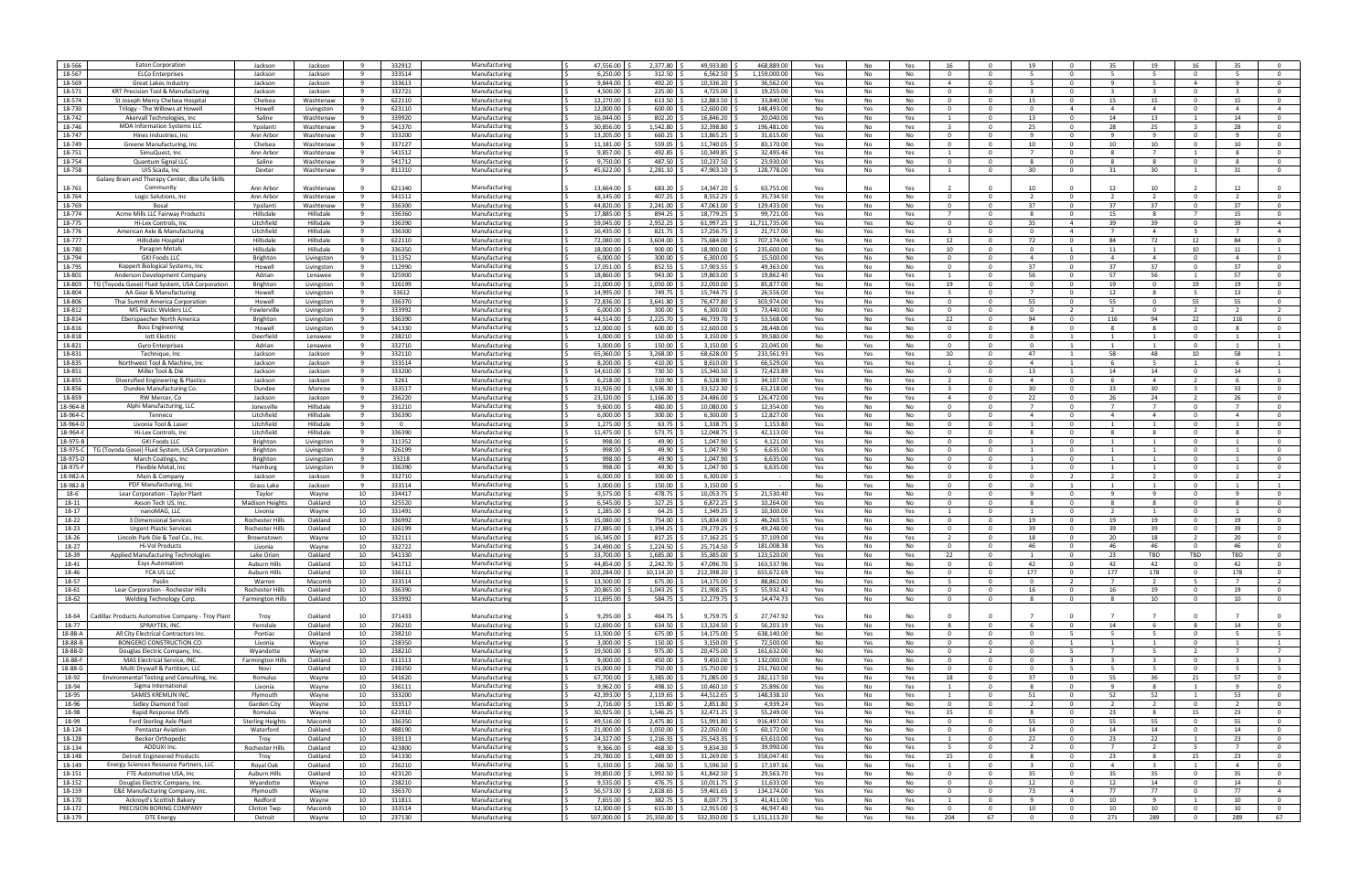| 18-196           | <b>ESG Automotive, Inc</b>                               | Troy                    | Oakland           | 10                               | 541330           | Manufacturing                                                                                              | 60,637.00                             | 3,031.85            | 63,668.85                 | 91,277.00              | Yes        | No<br>Yes             | 10 <sup>2</sup>                | $\Omega$                         | -34                                       |                                | 44                               | 34                                        | 10                      | 44                               |                                  |
|------------------|----------------------------------------------------------|-------------------------|-------------------|----------------------------------|------------------|------------------------------------------------------------------------------------------------------------|---------------------------------------|---------------------|---------------------------|------------------------|------------|-----------------------|--------------------------------|----------------------------------|-------------------------------------------|--------------------------------|----------------------------------|-------------------------------------------|-------------------------|----------------------------------|----------------------------------|
| 18-197           | <b>Equitable Engineering Company</b>                     | Troy                    | Oakland           | 10                               | 336412           | Manufacturing                                                                                              | 5,595.00                              | 279.75              | 5.874.75                  | 64.310.06              | Yes        | No<br>No              | $\Omega$                       | $\Omega$                         | $\overline{a}$                            |                                | $\mathbf{A}$                     | $\overline{4}$                            | $\Omega$                | $\mathbf{A}$                     | $\Omega$                         |
| 18-198           | Gables Services dba GABLETEK                             | Troy                    | Oakland           | 10                               | 7378             | Manufacturing                                                                                              | 12.968.00                             | 648.40              | 13,616.40                 | 26,583.00              | Yes        | No<br>Yes             |                                | $\Omega$                         | -6                                        | $\Omega$                       | $\mathbf{q}$                     | 6                                         | $\mathbf{R}$            | $\mathbf{q}$                     | $\Omega$                         |
|                  | Maple Mold Technologies                                  |                         |                   |                                  |                  | Manufacturing                                                                                              | 5,850.00                              |                     | 6,142.50                  |                        |            |                       | $\cap$                         | $\Omega$                         |                                           | - 0                            |                                  | -8                                        | $\Omega$                |                                  | $\Omega$                         |
| 18-203           |                                                          | <b>Auburn Hills</b>     | Oakland           | 10                               | 333514           |                                                                                                            |                                       | 292.50              |                           | 9,840.00               | Yes        | No<br>No              |                                |                                  |                                           |                                |                                  |                                           |                         |                                  |                                  |
| 18-217           | General Motors LLC (Technical Center                     | Warren                  | Macomb            | 10                               | 3361             | Manufacturin                                                                                               | 47,880.00                             | 2,394.00            | 50,274.00                 | 1,621,154.0            | Yes        | Yes<br>No             | - 0                            |                                  | 40                                        |                                | 49                               | 40                                        | -9                      | 49                               |                                  |
| 18-219           | <b>Hella Electronics Corporation</b>                     | Plymouth Twp            | Wayne             | 10                               | 3363             | Manufacturing                                                                                              | 37,588.00                             | 1,879.40            | 39,467.40                 | 134,881.7              | Yes        | No<br>No              | $\Omega$                       | $\Omega$                         | 33                                        | $\Omega$                       | 33                               | 33                                        | $\Omega$                | 33                               | $\mathbf{0}$                     |
| 18-220           | JCGibbons MFG Inc                                        | Livonia                 | Wayne             | 10                               | 332721           | Manufacturing                                                                                              | 9,289.00                              | 464.45              | 9,753.45                  | 34,161.0               | Yes        | No<br>No              | $\Omega$                       | $\Omega$                         | 11                                        | $\Omega$                       | 11                               | 11                                        | $\Omega$                | 11                               | $\mathbf{0}$                     |
|                  |                                                          |                         |                   |                                  |                  |                                                                                                            |                                       |                     |                           |                        |            |                       |                                |                                  |                                           |                                |                                  |                                           | $\Omega$                |                                  |                                  |
| 18-223           | McLaren Performance Technologies                         | Livonia                 | Wayne             | 10                               | 336211           | Manufacturing                                                                                              | 40,095.00                             | 2,004.75            | 42,099.75                 | 135,328.0              | Yes        | Yes<br>Yes            | $\mathbf{1}$                   | $\Omega$                         | 45                                        | $\overline{1}$                 | 47                               | 47                                        |                         | 47                               | $\overline{1}$                   |
| 18-225           | National Metal Sales, Inc.                               | Romulus                 | Wayne             | 10                               | 332322           | Manufacturing                                                                                              | 3,000.00                              | 150.00              | 3,150.00                  | 26,105.00              | Yes        | No<br>No              | $\cap$                         | $\Omega$                         |                                           | - 0                            |                                  | $\mathcal{L}$                             | $\Omega$                |                                  | $\Omega$                         |
| 18-226           | <b>SET Enterprises</b>                                   | New Boston              | Wayne             | 10                               | 5051             | Manufacturing                                                                                              | 17,369.00                             | 868.45              | 18,237.45                 | 209,458.0              | Yes        | No<br>No              | - 0                            | $\Omega$                         | 22                                        |                                | 22                               | 22                                        | $\Omega$                | 22                               | $\mathbf 0$                      |
| 18-234           | Ford Motor Company-Wayne                                 | Dearborn                |                   | 10                               | 336111           | Manufacturing                                                                                              | 170,645.00                            | 8,532.25            | 179,177.25                | 1,826,141.0            |            | No<br>No              | $\Omega$                       | $\Omega$                         | 126                                       | $\Omega$                       | 126                              | 126                                       | $\mathbf{0}$            | 126                              | $\mathbf{0}$                     |
|                  |                                                          |                         | Wayne             |                                  |                  |                                                                                                            |                                       |                     |                           |                        | Yes        |                       |                                |                                  |                                           |                                |                                  |                                           |                         |                                  |                                  |
| 18-244           | <b>CW Bearing</b>                                        | Northville              | Wayne             | 10                               | 332991           | Manufacturing                                                                                              | 30,095.00                             | 1,504.75            | 31,599.75                 | 110,000.00             | Yes        | No<br>Yes             |                                | $\Omega$                         | 29                                        | $\Omega$                       | 31                               | 29                                        |                         | 31                               | $\Omega$                         |
| 18-250           | Star Cutter Company                                      | <b>Farmington Hills</b> | Oakland           | 10                               | 333515           | Manufacturing                                                                                              | 2,825.00                              | 141.25              | 2,966.25                  | 37,855.0               | Yes        | No<br>No              | $\Omega$                       | $\Omega$                         | $\mathbf{R}$                              | $\Omega$                       | $\mathbf{R}$                     | -8                                        | $\Omega$                | $\mathbf{R}$                     | $\mathbf{0}$                     |
| 18-268           | Flo-Aire Heating & Cooling                               | Southgate               | Wayne             | 10                               | 238220           | Manufacturing                                                                                              | 7,500.00                              | 375.00              | 7,875.00                  | 24,310.00              | Yes        | Yes<br>No             | $\Omega$                       | $\Omega$                         |                                           | $\overline{2}$                 |                                  | - 33                                      | $\Omega$                |                                  |                                  |
|                  |                                                          |                         |                   |                                  |                  |                                                                                                            |                                       |                     |                           |                        |            |                       |                                |                                  |                                           |                                |                                  |                                           |                         |                                  |                                  |
| 18-279           | The Restoration Doctor                                   | Fraser                  | Macomb            | 10                               | 236118           | Manufacturing                                                                                              | 798.00                                | 39.90               | 837.90                    | 3,706.00               | Yes        | No<br>No              | - 0                            | $\Omega$                         |                                           |                                |                                  |                                           | $\Omega$                |                                  | $^{\circ}$                       |
| 18-285           | MacDermott Roofing                                       | Livonia                 | Wayne             | 10                               | 238160           | Manufacturing                                                                                              | 13,500.00                             | 675.00              | 14,175.00                 | 93,499.43              | Yes        | No<br>Yes             | $\Omega$                       | $\Omega$                         |                                           | -1                             | -8                               | -8                                        | $\Omega$                |                                  |                                  |
| 18-357           | Metropolitan Detroit Area Hospital Services              | Detroit                 | Wayne             | 10                               | 812320           | Manufacturing                                                                                              | 800.00                                | 40.00               | 840.00                    | 1.000.000.00           | Yes        | No<br>No              | $\Omega$                       | $\Omega$                         |                                           | - 0                            |                                  |                                           | $\Omega$                |                                  | $\mathbf{0}$                     |
|                  |                                                          |                         |                   |                                  |                  |                                                                                                            |                                       |                     |                           |                        |            |                       |                                | $\Omega$                         |                                           | $\Omega$                       |                                  |                                           | $\Omega$                |                                  |                                  |
| 18-358           | AMI Livonia                                              | Livonia                 | Wayne             | 10                               | 336370           | Manufacturing                                                                                              | 11,570.00                             | 578.50              | 12,148.50                 | 482,787.0              | Yes        | No<br>No              | $\Omega$                       |                                  | 12                                        |                                | 12                               | 12                                        |                         | 12                               | $\mathbf{0}$                     |
| 18-362           | <b>Target Steel Inc</b>                                  | Flat Rock               | Wayne             | 10                               | 423510           | Manufacturing                                                                                              | 3,600.00                              | 180.00              | 3,780.00                  | 3,737.08               | Yes        | No<br>No              | $\Omega$                       | $\Omega$                         |                                           | - 0                            |                                  | - 3                                       | $\Omega$                |                                  | $\Omega$                         |
| 18-369           | Packaging Concepts and Desig                             | Troy                    | Oakland           | 10                               | 424990           | Manufacturing                                                                                              | 4,000.00                              | 200.00              | 4,200.00                  | 11,446.48              | Yes        | No<br>No              | - 0                            | $\Omega$                         |                                           |                                |                                  |                                           | $\Omega$                |                                  | $^{\circ}$                       |
| 18-372           | Rayconnect                                               | Rochester Hills         | Oakland           | 10                               | 336390           | Manufacturing                                                                                              | 23,140.00                             | 1,157.00            | 24,297.00                 | 56,545.00              | Yes        | No<br>Yes             | 15                             | $\Omega$                         | -3                                        | $\Omega$                       | 18                               | $\overline{3}$                            | 15                      | 18                               | $\mathbf 0$                      |
|                  |                                                          |                         |                   |                                  |                  |                                                                                                            |                                       |                     |                           |                        |            |                       |                                |                                  |                                           |                                |                                  |                                           |                         |                                  |                                  |
| 18-380           | <b>Exotic Automation &amp; Supply</b>                    | <b>Farmington Hills</b> | Oakland           | 10                               | 326199           | Manufacturing                                                                                              | L,500.00                              | 75.00               | 1,575.00                  | 4.360.00               | Yes        | <b>No</b><br>No       | $\Omega$                       | $\Omega$                         |                                           | റ                              |                                  |                                           | $\Omega$                |                                  | $\Omega$                         |
| 18-382           | <b>Choice Mold Componets</b>                             | Clinton Twp             | Macomb            | 10                               | 332710           | Manufacturing                                                                                              | 4,600.00                              | 230.00              | 4,830.00                  | 5,816.0                | Yes        | No<br>No              | $\Omega$                       | $\Omega$                         | $\mathbf{R}$                              | $\Omega$                       | $\mathbf{R}$                     | TBD                                       | TBD                     | TBD                              | $\mathbf{0}$                     |
| 18-388           | L&W Engineering-Tech Center                              | New Boston              | Wayne             | 10                               | 336370           | Manufacturing                                                                                              | 17,510.00                             | 875.50              | 18,385.50                 | 557,767.00             | Yes        | No<br>No              | $\Omega$                       | $\Omega$                         | 22                                        | - 0                            | 22                               | $\Omega$                                  | 22                      | 22                               | $\Omega$                         |
| 18-391           | Dominion Technologies Group                              | Roseville               | Macomb            | 10                               | 333319           | Manufacturing                                                                                              | 20,005.00                             | 1,000.25            | 21,005.25                 | 21,559.6               | Yes        | No<br>Yes             |                                | $\Omega$                         | 14                                        |                                | 20                               | 14                                        |                         | 20                               |                                  |
|                  |                                                          |                         |                   |                                  |                  |                                                                                                            |                                       |                     |                           |                        |            |                       |                                |                                  |                                           |                                |                                  |                                           |                         |                                  |                                  |
| 18-395           | Tower Internationa                                       | Clinton Township        | Macomb            | 10                               | 336370           | Manufacturing                                                                                              | 22,666.00                             | 1,133.30            | 23,799.30                 | 43,947.0               | Yes        | No<br>No              | $\Omega$                       | $\Omega$                         | -54                                       | $\Omega$                       | 54                               | 54                                        | $\Omega$                | 54                               | $\mathbf{0}$                     |
| 18-398           | Punchcraft Machining and Tooling                         | Warren                  | Macomb            | 10                               | 333513           | Manufacturing                                                                                              | 2,160.00                              | 108.00              | 2,268.00                  | 4.472.90               | Yes        | No<br>No              | - 0                            | $\Omega$                         |                                           | റ                              |                                  |                                           | $\Omega$                |                                  | $\mathbf{0}$                     |
| 18-415           | Comar                                                    | Southfield              | Oakland           | 10                               | 333249           | Manufacturing                                                                                              | 75,730.00                             | 3,786.50            | 79,516.50                 | 210,288.94             | Yes        | No<br>No              | $\Omega$                       | $\Omega$                         | 51                                        | $\Omega$                       | 51                               | 51                                        | $\Omega$                | 51                               | $\Omega$                         |
|                  |                                                          |                         |                   |                                  |                  |                                                                                                            |                                       |                     |                           |                        |            |                       |                                |                                  |                                           |                                |                                  |                                           |                         |                                  |                                  |
| 18-430           | Orion Measurement Solutions                              | <b>Auburn Hills</b>     | Oakland           | 10                               | 334515           | Manufacturing                                                                                              | 3,166.00                              | 158.30              | 3,324.30                  | 5.844.76               | Yes        | No<br>No              | $\Omega$                       | $\Omega$                         |                                           | $\Omega$                       | -3                               | $\mathbf{R}$                              | $\Omega$                |                                  | $\Omega$                         |
| 18-489           | Shannon Precicion Fastener LL                            | Auburn Hills            | Oakland           | 10                               | 339900           | Manufacturing                                                                                              | 3,588.00                              | 179.40              | 3,767.40                  | 17,929.0               | Yes        | No<br>No              | - 0                            | $\Omega$                         |                                           |                                |                                  |                                           | $\Omega$                |                                  | $\mathbf 0$                      |
| 18-494           | Shannon Precicion Fastener LL                            | <b>Madison Heights</b>  | Oakland           | 10                               | 339900           | Manufacturing                                                                                              | 11,200.00                             | 560.00              | 11,760.00                 | 22,079.5               | Yes        | No<br>No              | $\Omega$                       | $\Omega$                         | 12                                        | $\Omega$                       | 12                               | 12                                        | $\Omega$                | 12                               | $\Omega$                         |
| 18-497           |                                                          |                         | Oakland           | 10                               | 339900           | Manufacturing                                                                                              | 7.088.00                              | 354.40              | 7,442.40                  | 27,229.00              |            | No<br>No              | $\Omega$                       | $\Omega$                         | 12                                        | $\Omega$                       | 12                               | 12                                        | $\Omega$                | 12                               | $\Omega$                         |
|                  | Shannon Precicion Fastener LLC                           | <b>Madison Heights</b>  |                   |                                  |                  |                                                                                                            |                                       |                     |                           |                        | Yes        |                       |                                |                                  |                                           |                                |                                  |                                           |                         |                                  |                                  |
| 18-502           | BorgWarner Livonia                                       | Livonia                 | Wayne             | 10                               | 336350           | Manufacturing                                                                                              | 16,000.00                             | 800.00              | 16,800.00                 | 136,264.1              | Yes        | No<br>No              | $\Omega$                       | $\Omega$                         | 12                                        | $\Omega$                       | 12                               | 12                                        | $\Omega$                | 12                               | $\mathbf{0}$                     |
| 18-508           | <b>BorgWarner Auburn Hills</b>                           | <b>Auburn Hills</b>     | Oakland           | 10                               | 336350           | Manufacturing                                                                                              | 185,165.00                            | 9,258.25            | 194,423.25                | 777.968.29             | Yes        | No<br>Yes             | 39                             | $\Omega$                         | 109                                       | $\Omega$                       | 148                              | 109                                       | 39                      | 148                              | $\mathbf{0}$                     |
| 18-514           | Irvin Automotive Products                                | Pontiac                 | Oakland           | 10                               | 336360           | Manufacturing                                                                                              | 3,796.00                              | 189.80              | 3,985.80                  | 53,223.0               | Yes        | No<br>No              | - 0                            | $\Omega$                         |                                           |                                |                                  |                                           | $\Omega$                |                                  | $\Omega$                         |
|                  |                                                          |                         |                   |                                  |                  |                                                                                                            |                                       |                     |                           |                        |            |                       |                                |                                  |                                           |                                |                                  |                                           |                         |                                  |                                  |
| 18-517           | Northern Sigr                                            | Pontiac                 | Oakland           | 10                               | 238980           | Manufacturing                                                                                              | 7,500.00                              | 375.00              | 7,875.00                  | 32,000.0               | Yes        | No<br>No              | $\Omega$                       | $\Omega$                         | -5                                        | - 0                            | -5                               | -5                                        | $\Omega$                | -5                               | $\mathbf{0}$                     |
| 18-521           | Vehma International - Magma                              | Troy                    | Oakland           | 10                               | 36370            | Manufacturing                                                                                              | 3,000.00                              | 150.00              | 3,150.00                  | 85,200.00              | Yes        | No<br>No              | $\Omega$                       | $\Omega$                         |                                           | - 0                            |                                  |                                           | $\Omega$                |                                  | $\mathbf{0}$                     |
| 18-525           | Valeo America-Auburn Hill:                               | <b>Auburn Hills</b>     | Oakland           | 10                               | 336300           | Manufacturing                                                                                              | 12,000.00                             | 600.00              | 12,600.00                 | 25,560.0               | No         | No<br>Yes             | -8                             | $\Omega$                         | $\Omega$                                  | $\Omega$                       | $\mathbf{R}$                     | TBD                                       | TBD                     | TBD                              | $\Omega$                         |
|                  |                                                          |                         |                   |                                  |                  |                                                                                                            |                                       |                     |                           |                        |            |                       |                                |                                  |                                           |                                |                                  |                                           |                         |                                  |                                  |
| 18-526           | Valeo America-Troy                                       | Troy                    | Oakland           | 10                               | 336300           | Manufacturing                                                                                              | 60.980.00                             | 3,049.00            | 64,029.00                 | 134.660.00             | No         | No.<br>Yes            | 41                             | $\Omega$                         | $\Omega$                                  | - 0                            | 41                               | TBD                                       | TBD                     | TBD                              | $\Omega$                         |
| 18-529           | <b>PITSS America</b>                                     | Troy                    | Oakland           | 10                               | 541511           | Manufacturing                                                                                              | 10,485.00                             | 524.25              | 11,009.25                 | 51,011.6               | Yes        | No<br>No              | - 0                            | $\Omega$                         |                                           |                                |                                  | $\Omega$                                  |                         |                                  | $\mathbf 0$                      |
| 18-530           | <b>Hofer Powertrain</b>                                  | Troy                    | Oakland           | 10                               | 541330           | Manufacturing                                                                                              | 11,466.00                             | 573.30              | 12,039.30                 | 26,919.0               | Yes        | No<br>Yes             | $\overline{4}$                 | $\Omega$                         | 4                                         | $\Omega$                       | -8                               | 4                                         | - 9                     | 13                               | $\mathbf 0$                      |
| 18-533           | Peter-Lacke USA                                          |                         | Oakland           | 10                               | 325510           | Manufacturing                                                                                              | 2,625.00                              | 131.25              | 2,756.25                  | 7.408.60               | No         | No<br>Yes             |                                | $\Omega$                         | $\Omega$                                  | $\Omega$                       | $\overline{\phantom{a}}$         | $\Omega$                                  | $\overline{2}$          | $\overline{\phantom{a}}$         | $\Omega$                         |
|                  |                                                          | Troy                    |                   |                                  |                  |                                                                                                            |                                       |                     |                           |                        |            |                       |                                |                                  |                                           |                                |                                  |                                           |                         |                                  |                                  |
| 18-547           | Richard Tool & Die                                       | New Hudson              | Oakland           | 10                               | 333514           | Manufacturing                                                                                              | 13,500.00                             | 675.00              | 14,175.00                 | 58,839.0               | Yes        | Yes<br>No             | $\Omega$                       | $\Omega$                         | $\alpha$                                  | $\overline{1}$                 | 10                               | 10                                        | $\Omega$                | 10                               |                                  |
| 18-549           | Trijicon                                                 | Wixom                   | Oakland           | 10                               | 333314           | Manufacturing                                                                                              | 31,892.00                             | 1,594.60            | 33,486.60                 | 95,622.00              | Yes        | Yes<br>No             | $\Omega$                       | $\Omega$                         | 50                                        | $\mathbf{1}$                   | 51                               | 51                                        | $\Omega$                | 51                               |                                  |
| 18-552           | Isuzu North America                                      | Plymouth                | Wayne             | 10                               | 541330           | Manufacturing                                                                                              | 57,108.00                             | 2,855.40            | 59,963.40                 | 449.800.0              | Yes        | No<br>No              | - 0                            | $\Omega$                         | 64                                        | $\Omega$                       | 64                               | 64                                        | $\Omega$                | 64                               | $\Omega$                         |
|                  |                                                          |                         |                   |                                  |                  |                                                                                                            |                                       |                     |                           |                        |            |                       |                                |                                  |                                           |                                |                                  |                                           |                         |                                  |                                  |
| 18-558           | Automation & Modular Componets                           | Davisburg               | Oakland           | 10                               | 333922           | Manufacturing                                                                                              | 16,802.00                             | 840.10              | 17,642.10                 | 166,943.0              | Yes        | No<br>No              | $\Omega$                       | $\Omega$                         | 18                                        | $\Omega$                       | 18                               | 17                                        | $\Omega$                | 17                               | $\mathbf 0$                      |
| 18-596           | Michigan Minority Supplier Development Council           | Detroit                 | Wayne             | 10                               | 813410           | Manufacturing                                                                                              | 6.865.00                              | 343.25              | 7.208.25                  | 72.251.00              | Yes        | No<br>No              | $\Omega$                       | $\Omega$                         |                                           | $\Omega$                       | $\mathbf{q}$                     | 9                                         | $\Omega$                | $\mathbf{q}$                     | $\mathbf{0}$                     |
|                  |                                                          |                         |                   |                                  |                  |                                                                                                            |                                       |                     |                           |                        |            |                       |                                |                                  |                                           |                                |                                  |                                           |                         |                                  |                                  |
|                  |                                                          |                         |                   |                                  |                  |                                                                                                            |                                       |                     |                           |                        |            |                       | $\Omega$                       | $\Omega$                         | $\alpha$                                  | $\Omega$                       | $\mathbf{q}$                     | 9                                         | $\Omega$                | $\mathbf{q}$                     | $\Omega$                         |
| 18-597           | Johnson Matthey                                          | Taylor                  | Wayne             | 10                               | 541380           | Manufacturing                                                                                              | 9,295.00                              | 464.75              | 9,759.75                  | 164,855.0              | Yes        | No<br>No              |                                |                                  |                                           |                                |                                  |                                           |                         |                                  |                                  |
| 18-601           | Tower Internationa                                       | Plymouth                | Wayne             | 10                               | 336370           | Manufacturing                                                                                              | 40,355.00                             | 2,017.75            | 42,372.75                 | 72.640.00              | No         | No<br>Yes             | 35                             | $\Omega$                         | $\Omega$                                  | - 0                            | 35                               | $\Omega$                                  | 35                      | 35                               | $\Omega$                         |
| 18-611           | <b>FEAST Detroit</b>                                     | Inkster                 | Wayne             | 10                               | 311422           | Manufacturing                                                                                              | 2,380.00                              | 119.00              | 2,499.00                  | 22,488.0               | Yes        | No<br>No              | - 0                            | $\Omega$                         | $\mathbf{A}$                              | $\Omega$                       | $\overline{a}$                   | $\overline{a}$                            | $\Omega$                | $\overline{a}$                   | $\mathbf 0$                      |
| 18-623           | <b>DFM Solutions</b>                                     | Detroit                 | Wayne             | 10                               | 811310           | Manufacturing                                                                                              | 14,670.00                             | 733.50              | 15,403.50                 | 50,736.0               | Yes        | No<br>No              | $\Omega$                       | $\Omega$                         | 10                                        | $\Omega$                       | 10                               | 10                                        | $\mathbf{0}$            | 10                               | $\Omega$                         |
|                  |                                                          |                         |                   |                                  |                  |                                                                                                            |                                       |                     |                           |                        |            |                       |                                |                                  |                                           |                                |                                  |                                           |                         |                                  |                                  |
| 18-626           | Safie Specialty foods                                    | Chesterfield            | Macomb            | 10                               | 311421           | Manufacturing                                                                                              | 106.500.00                            | 5,325.00            | 111,825.00                | 221.509.45             | Yes        | No<br>Yes             | 19                             | $\Omega$                         | 52                                        | $\Omega$                       | 71                               | 52                                        | 19                      | 71                               | $\mathbf{0}$                     |
| 18-634           | Ushin America, Inc                                       | Novi                    | Oakland           | 10                               | 335999           | Manufacturing                                                                                              | 1,500.00                              | 75.00               | 1,575.00                  | 3,707.4                | Yes        | No<br>No              | $\Omega$                       | $\Omega$                         |                                           | $\Omega$                       |                                  | $\overline{1}$                            | $\Omega$                |                                  | $\mathbf{0}$                     |
| 18-660           | Cadillac Products Automotive Company - HQ                | Troy                    | Oakland           | 10                               | 37143            | Manufacturing                                                                                              | 4,500.00                              | 225.00              | 4,725.00                  | 11,935.0               | Yes        | No<br>No              | $\Omega$                       | <sup>0</sup>                     |                                           | റ                              |                                  |                                           | - 0                     |                                  | $\Omega$                         |
| 18-662           | JCD Detroit Inc dba Green Dot Stable                     | Detroit                 | Wayne             | 10                               | 72511            | Manufacturing                                                                                              | 1,500.00                              | 75.00               | 1,575.00                  | 3,050.2                | Yes        | No<br>No              | $\Omega$                       | $\Omega$                         |                                           |                                |                                  | TBD                                       | TBD                     | TBD                              | $\Omega$                         |
|                  |                                                          |                         |                   |                                  |                  |                                                                                                            |                                       |                     |                           |                        |            |                       |                                |                                  |                                           |                                |                                  |                                           |                         |                                  |                                  |
| 18-667           | Lawrence Plastics, LLC                                   | Clarkston               | Oakland           | 10                               | 326199           | Manufacturing                                                                                              | 19,875.00                             | 993.75              | 20,868.75                 | 62,637.2               | No         | No<br>Yes             | 14                             | $\Omega$                         | $\Omega$                                  |                                | 14                               | $\mathbf{O}$                              | 14                      | 14                               | $\Omega$                         |
| 18-672           | Services to Enhance Potential (STEP)                     | Dearborn                | Wavne             | 10                               | 624120           | Manufacturing                                                                                              | 9,000.00                              | 450.00              | 9,450.00                  | 11,454.00              | Yes        | No<br>No              | $\Omega$                       | $\Omega$                         | -6                                        | $\Omega$                       | -6                               | - 6                                       | $\Omega$                | -6                               | $\mathbf{0}$                     |
| 18-690           |                                                          | Romeo                   | Macomb            | 10                               | 333511           | Manufacturing                                                                                              | 22,280.00                             | 1,114.00            | 23,394.00                 | 434,003.00             | Yes        | No<br>Yes             | $\Omega$                       |                                  |                                           |                                |                                  |                                           | $\Omega$                |                                  |                                  |
|                  | TK Mold & Engineering, Inc.<br>Clips & Clamps Industries |                         |                   |                                  |                  |                                                                                                            |                                       |                     |                           |                        |            |                       | $\Omega$                       | $\Omega$                         |                                           | - 0                            | - q                              | -9                                        | $\Omega$                |                                  | $\Omega$                         |
| 18-700           |                                                          | Plymouth                | Wayne             | 10                               | 336370           | Manufacturing                                                                                              | 5,607.00                              | 280.35              | 5,887.35                  | 43,195.00              | Yes        | No<br>No              |                                |                                  |                                           |                                |                                  |                                           |                         |                                  |                                  |
| 18-783           | Trilogy - Orchard Grove                                  | Romeo                   | Macomb            | 10                               | 623110           | Manufacturing                                                                                              | 24,000.00                             | 1,200.00            | 25,200.00                 | 156,396.00             | No         | Yes<br>No             | $\overline{\mathbf{0}}$        | $\overline{\mathbf{0}}$          | $\overline{\mathbf{0}}$                   | 8                              | -8                               | 8                                         | $\mathbf{0}$            | 8                                | 8                                |
| 18-786           | Lunar Industries, Inc.                                   | Clinton Twp             | Macomb            | 10                               | 333514           | Manufacturing                                                                                              | $1,500.00$ \$<br>ΙS                   | 75.00               | 1,575.00                  | 2,153.00               | Yes        | No<br>No              | $\overline{0}$                 | $\overline{0}$                   | $\overline{1}$                            | $\mathbf{O}$                   | $\mathbf{1}$                     | 1                                         | $\overline{0}$          | 1                                | $\mathbf{0}$                     |
| 18-838           | Fontenot Landscape Services, LLC                         | Detroit                 | Wayne             | 10                               | 561730           | Manufacturing                                                                                              | $1.100.00$ \$                         | 55.00               | 1,155.00                  | 4.180.00               | Yes        | No<br>No              | $\overline{0}$                 | $\overline{0}$                   | $\mathbf{1}$                              | $\overline{0}$                 | $\mathbf{1}$                     | 1                                         | $\overline{0}$          | 1                                | $\overline{0}$                   |
| 18-849           | Trilogy - Shelby Crossing Health Campus                  | Macomb                  | Macomb            | 10                               | 623110           | Manufacturing                                                                                              | 21,000.00                             | 1,050.00            | 22,050.00                 | 255,680.00             | No         | Yes<br>No             | $\overline{\mathbf{0}}$        | $\Omega$                         | $\overline{0}$                            | $\overline{7}$                 | $\overline{7}$                   | $\overline{7}$                            | $\overline{0}$          | $\overline{7}$                   | $\overline{7}$                   |
|                  |                                                          |                         |                   |                                  |                  |                                                                                                            |                                       |                     |                           |                        |            |                       |                                |                                  |                                           |                                |                                  |                                           |                         |                                  |                                  |
| 18-887           | Trilogy - Westlake Health Campus                         | Commerce                | Oakland           | 10                               | 623110           | Manufacturing                                                                                              | 15,000.00                             | 750.00              | 15,750.00                 | 215,095.00             | No         | Yes<br>No             | $\mathbf 0$                    | $\Omega$                         | $\Omega$                                  | - 5                            | - 5                              | 5                                         | $\Omega$                | -5                               | - 5                              |
| 18-913           | The Armored Group                                        | Dearborn Heights        | Wayne             | 10                               | 33611            | Manufacturing                                                                                              | 4,500.00                              | 225.00              | 4,725.00                  | 169,468.34             | Yes        | No<br>No              | $\overline{\mathbf{0}}$        | $\mathbf 0$                      | $\mathbf{3}$                              | $\mathbf 0$                    | - 3                              | $\overline{\mathbf{3}}$                   | $\overline{0}$          | $\mathbf{3}$                     | $\mathbf{0}$                     |
| 18-923           | AllMetals                                                | Wixom                   | Oakland           | 10                               | 423510           | Manufacturing                                                                                              | 765.00 \$<br>ΙŚ                       | 38.25               | 803.25                    | 8,748.00               | Yes        | No<br>No              | $\overline{\mathbf{0}}$        | $\overline{0}$                   | $\overline{2}$                            | $\mathbf{0}$                   | $\overline{2}$                   | $\overline{2}$                            | $\overline{0}$          | $\overline{2}$                   | $\overline{0}$                   |
| 18-943           | Disenos Company                                          | Detroit                 | Wayne             | 10                               | 34460            | Manufacturing                                                                                              | 15,991.00 \$                          | 799.55              | 16,790.55                 | $\sim$                 | Yes        | No<br>Yes             | 1                              | $\overline{0}$                   | 12                                        | $\overline{0}$                 | 13                               | TBD                                       | TBD                     | TBD                              | $\overline{0}$                   |
|                  |                                                          |                         |                   |                                  |                  |                                                                                                            |                                       |                     |                           |                        |            |                       |                                |                                  |                                           |                                |                                  |                                           |                         |                                  |                                  |
| 18-18            | Carmeuse Lime & Stone - ON Minerals                      | Gulliver                | Schoolcraft       | $\mathbf{1}$                     | 212312           | Mining, Quarrying, and Oil and Gas Extraction                                                              | 19,398.00                             | 969.90              | 20,367.90                 | 109,667.00             | Yes        | No<br>Yes             | $\mathbf{R}$                   | $\overline{0}$                   | 27                                        | $\mathbf{0}$                   | 30                               | 27                                        | $\overline{\mathbf{3}}$ | 30                               | $\overline{0}$                   |
| 18-392           | Herbuck Poultry Ranch                                    | Saranac                 | Ionia             | $\overline{4}$                   | 112310           | Mining, Quarrying, and Oil and Gas Extraction                                                              | 69,500.00                             | 3,475.00            | 72,975.00                 | 1,728,328.00           | Yes        | Yes<br>Yes            | 67                             | $^{\circ}$                       |                                           | 2                              | 71                               | 4                                         | 67                      | 71                               | <sup>2</sup>                     |
| 18-292           | <b>Connor Sports Flooring</b>                            | Amasa                   | Iron              | 1                                | 321918           | Other Services (except Public Information)                                                                 | 6,000.00                              | 300.00              | 6,300.00                  | 9,900.00               | Yes        | No<br>Yes             |                                | $\overline{\mathbf{0}}$          |                                           | $\mathbf 0$                    | -4                               | 1                                         | $_{3}$                  | $\overline{4}$                   | $\mathbf 0$                      |
|                  | IMM                                                      |                         |                   |                                  |                  | Other Services (except Public Information)                                                                 |                                       |                     |                           |                        |            |                       |                                |                                  |                                           |                                |                                  |                                           |                         |                                  |                                  |
| 18-405           |                                                          | Grayling                | Crawford          | $\overline{\mathbf{3}}$          | 3441             |                                                                                                            | 12,750.00                             | 637.50              | 13,387.50                 | 20,302.00              | Yes        | No<br>Yes             | $\overline{2}$                 | $\overline{0}$                   | 18                                        | $\mathbf{0}$                   | 20                               | 18                                        | $\overline{2}$          | 20                               | $\overline{0}$                   |
| 18-965-A         | <b>Holland Hospital</b>                                  | Holland                 | Ottawa            | $\overline{4}$                   | 622110           | Other Services (except Public Information)                                                                 | $3,000.00$ \$                         | 150.00              | 3,150.00                  | 32.785.00              | No         | Yes<br>No             | $\overline{0}$                 | $\overline{0}$                   | $\overline{0}$                            | 1                              | $\mathbf{1}$                     | 1                                         | $\overline{0}$          | 1                                | 1                                |
| 18-965-C         | Metro Health - University of Michigan Health             | Wyoming                 | Kent              | $\overline{4}$                   | 622110           | Other Services (except Public Information)                                                                 | 6,000.00                              | 300.00              | 6,300.00                  | 60,114.00              | No         | Yes<br>No             | $\overline{\mathbf{0}}$        | $\overline{0}$                   | $\overline{0}$                            | $\overline{2}$                 | $\overline{2}$                   | $\overline{2}$                            | $\overline{0}$          | $\overline{2}$                   | $\overline{2}$                   |
|                  | Spectrum Health                                          |                         | Kent              | $\overline{4}$                   | 622110           | Other Services (except Public Information)                                                                 | 3,000.00                              |                     |                           | 51,170.00              | No         | Yes<br>No             | $\mathbf 0$                    | $\Omega$                         | $\Omega$                                  | $\mathbf{1}$                   | -1                               | 1                                         | $\mathbf{0}$            |                                  | 1                                |
| 18-965-D         |                                                          | <b>Grand Rapids</b>     |                   |                                  |                  |                                                                                                            |                                       | 150.00              | 3,150.00                  |                        |            |                       |                                |                                  |                                           |                                |                                  |                                           |                         |                                  |                                  |
| 18-354           | <b>Rock Products</b>                                     | Saginaw                 | Saginaw           | 5                                | 327320           | Other Services (except Public Information)                                                                 | 3,465.00                              | 173.25              | 3,638.25                  | 4,830.00               | Yes        | No<br>No              | $\overline{\mathbf{0}}$        | $\Omega$                         |                                           | $\mathbf 0$                    | - 3                              | $\overline{\mathbf{3}}$                   | $\overline{0}$          | $\mathbf{3}$                     | $\mathbf 0$                      |
| 18-241           | Piper & Gold Public Relations                            | Lansing                 | Ingham            | $\overline{7}$                   | 541820           | Other Services (except Public Information)                                                                 | $5,700.00$ $\mid$ \$                  | 285.00              | 5,985.00                  | 18,204.00              | Yes        | No<br>No              | $\overline{\mathbf{0}}$        | $\overline{0}$                   | 5                                         | $\mathbf{0}$                   | 5                                | 5                                         | $\overline{0}$          | 5                                | $\overline{0}$                   |
| 18-625           | <b>KTM Industries</b>                                    | holt                    | Ingham            | $\overline{7}$                   | 399999           | Other Services (except Public Information)                                                                 | $5,815.00$ \$                         | 290.75              | 6,105.75                  | 39.464.00              | Yes        | No<br>No              | $\overline{0}$                 | $\overline{0}$                   | 10                                        | $\overline{0}$                 | 10                               | 10                                        | $\overline{0}$          | 10                               | $\overline{0}$                   |
|                  |                                                          |                         |                   |                                  |                  |                                                                                                            |                                       |                     |                           |                        |            |                       |                                |                                  |                                           |                                |                                  |                                           |                         |                                  |                                  |
| 18-767           | Gestamp Washtenaw                                        | Chelsea                 | Washtenaw         | 9                                | 336370           | Other Services (except Public Information)                                                                 | 22,000.00                             | 1,100.00            | 23,100.00                 | 163,680.00             | No         | No<br>Yes             | 23                             | $\overline{0}$                   | $\overline{0}$                            | $\mathbf{0}$                   | 23                               | $\mathbf{0}$                              | 23                      | 23                               | $\mathbf{0}$                     |
| 18-768           | <b>CEI Composite Materials</b>                           | Manchester              | Washtenaw         | - 9                              | 332323           | Other Services (except Public Information)                                                                 | 10,515.00                             | 525.75              | 11,040.75                 | 119,240.00             | Yes        | No<br>Yes             |                                | $\mathbf{0}$                     | 10                                        | $\mathbf{O}$                   | 12                               | 10                                        | - 2                     | 12                               | $\overline{0}$                   |
| 18-12            | Coventry Industries LLC                                  | Troy                    | Oakland           | 10                               | 811310           | Other Services (except Public Information)                                                                 | 6,000.00                              | 300.00              | 6,300.00                  | 24,373.48              | Yes        | No<br>No              | $\overline{\mathbf{0}}$        | $\overline{\mathbf{0}}$          | $\overline{4}$                            | $\mathbf{0}$                   | -4                               | $\overline{4}$                            | $\mathbf{0}$            | 4                                | $\mathbf 0$                      |
| 18-150           |                                                          | Auburn Hills            | Oakland           | 10                               | 541990           | Other Services (except Public Information)                                                                 | 28,032.00                             | 1,401.60            | 29,433.60                 | 74,795.00              | Yes        | No<br>No              | $\overline{0}$                 | $\overline{0}$                   | 49                                        | $\mathbf{0}$                   | 49                               | 49                                        | $\overline{0}$          | 49                               | $\overline{0}$                   |
|                  | <b>Henniges Automotive</b>                               |                         |                   |                                  |                  |                                                                                                            |                                       |                     |                           |                        |            |                       |                                |                                  |                                           |                                |                                  |                                           |                         |                                  |                                  |
| 18-598           | YAPP USA- Romulus                                        | Romulus                 | Wayne             | 10                               | 36219            | Other Services (except Public Information)                                                                 | 9,665.00                              | 483.25              | 10,148.25                 | 3,514,954.14           | Yes        | No<br>Yes             | $\overline{\mathbf{3}}$        | $\overline{0}$                   | $\overline{7}$                            | $\overline{0}$                 | 10                               | 7                                         | $\overline{\mathbf{3}}$ | 10                               | $\mathbf{0}$                     |
| 18-130           | Hurley Marine Inc                                        | Escanaba                | Delta             | $\overline{1}$                   | 3089             | Professional, Scientific, and Technical Services                                                           | 3,000.00                              | 150.00              | 3,150.00                  | 43,429.00              | No         | No<br>Yes             | $\overline{2}$                 | $\overline{0}$                   | $\overline{0}$                            | $\overline{0}$                 | $\overline{2}$                   | $\mathbf{0}$                              | $\overline{2}$          | $\overline{2}$                   | $\overline{0}$                   |
| 18-772           | U.P. Fabricating Co., Inc.                               | Rock                    | Delta             | -1                               | 332312           | Professional, Scientific, and Technical Services                                                           | $1,400.00$ $\mid$ 3                   | 70.00               | 1,470.00                  | 4,692.00               | Yes        | No<br>No              | $\Omega$                       | $\Omega$                         | $\overline{4}$                            | $\Omega$                       | $\overline{4}$                   | $\overline{4}$                            | $\overline{\mathbf{0}}$ | 4                                | $\overline{0}$                   |
|                  |                                                          |                         |                   |                                  |                  |                                                                                                            |                                       |                     |                           |                        |            |                       | $\overline{\mathbf{0}}$        | $\Omega$                         | $\overline{4}$                            | $\mathbf 0$                    | $\overline{4}$                   |                                           | $\overline{0}$          | 4                                |                                  |
| 18-958-C         | Metalfab                                                 | Mio                     | Oscoda            | $\overline{\mathbf{3}}$          | 332312           | Professional, Scientific, and Technical Services                                                           | 6,000.00                              | 300.00              | 6,300.00                  | 7,548.05               | Yes        | No<br>No              |                                |                                  |                                           |                                |                                  | $\overline{4}$                            |                         |                                  | $\mathbf 0$                      |
| 18-424<br>18-484 | Perception Engineering<br><b>Dynamic Fremont LLC</b>     | Allendale<br>Fremont    | Ottawa<br>Newaygo | $\overline{4}$<br>$\overline{4}$ | 541330<br>541690 | Professional, Scientific, and Technical Services<br>Professional, Scientific, and Technical Services \cdot | $4,700.00$ $\degree$<br>$6,000.00$ \$ | 235.00<br>300.00 \$ | 4,935.00<br>$6,300.00$ \$ | 16,581.00<br>56,689.00 | Yes<br>Yes | No<br>Yes<br>No<br>No | $\mathbf{1}$<br>$\overline{0}$ | $\overline{0}$<br>$\overline{0}$ | $\overline{\mathbf{3}}$<br>$\overline{4}$ | $\mathbf{0}$<br>$\overline{0}$ | $\overline{4}$<br>$\overline{4}$ | $\overline{\mathbf{3}}$<br>$\overline{4}$ | 1<br>$\overline{0}$     | $\overline{4}$<br>$\overline{4}$ | $\overline{0}$<br>$\overline{0}$ |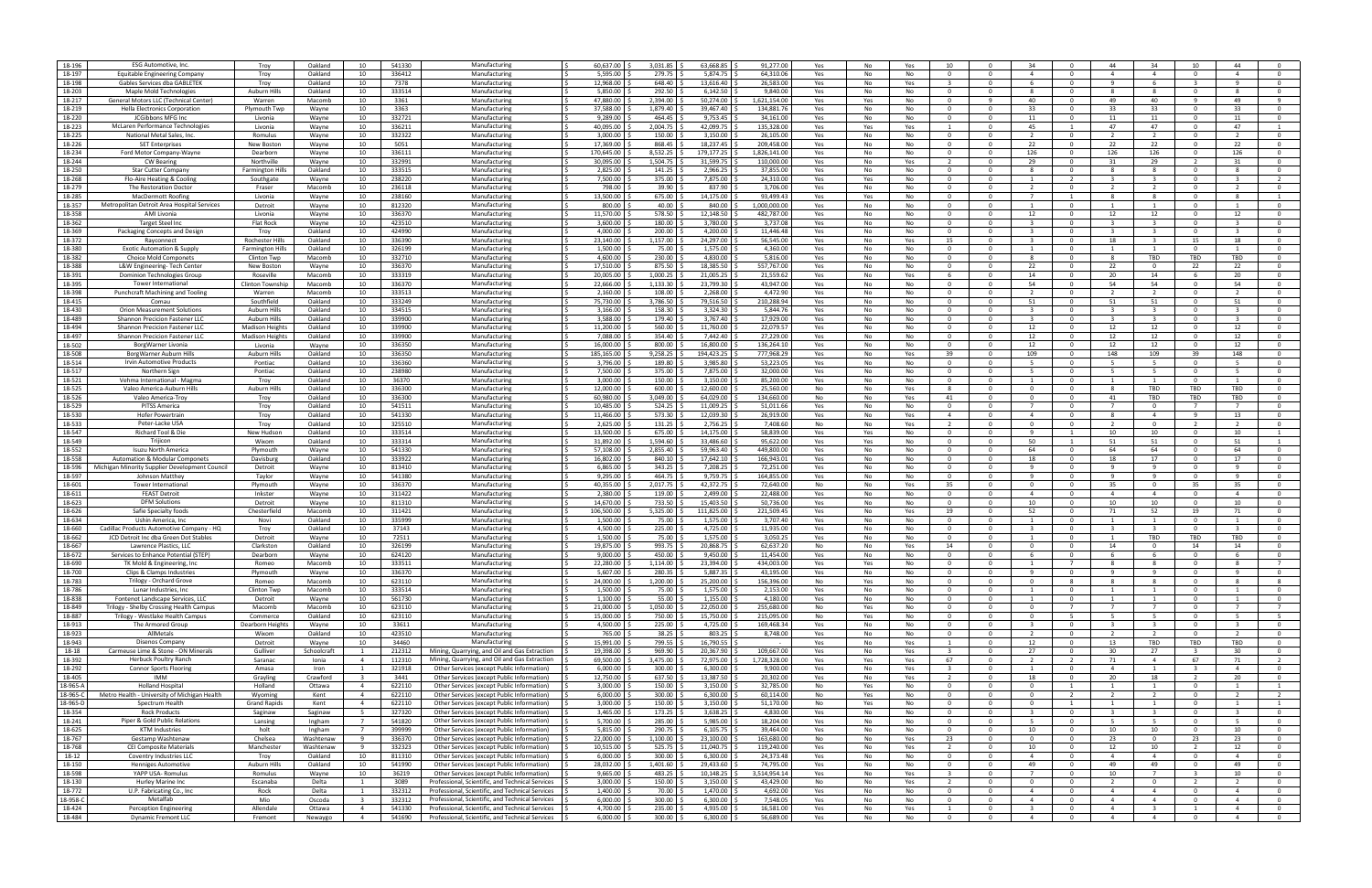| 18-532   | <b>Portland Products</b>                             | Portland                | Ionia                 | 336370<br>$\overline{4}$          | Professional, Scientific, and Technical Services | 25,070.00    | 1,253.50  | 26,323.50    | 83,980.0     | Yes | No<br>Yes       |                         |                         |                         |                |                          |                         | 13             | 22                       |                         |
|----------|------------------------------------------------------|-------------------------|-----------------------|-----------------------------------|--------------------------------------------------|--------------|-----------|--------------|--------------|-----|-----------------|-------------------------|-------------------------|-------------------------|----------------|--------------------------|-------------------------|----------------|--------------------------|-------------------------|
| 18-579   | ODL                                                  | Zeeland                 | Ottawa                | $\overline{4}$<br>339900          | Professional, Scientific, and Technical Services | 36,000.00    | 1.800.00  | 37.800.00    | 115.487.68   | Yes | No<br>Yes       |                         | $\Omega$                | 39                      |                | 40                       | 39                      |                | 40                       |                         |
|          |                                                      |                         |                       |                                   |                                                  |              |           |              |              |     |                 |                         |                         |                         |                |                          |                         |                |                          |                         |
| 18-580   | Chassix, Inc.                                        | Montague                | Muskegon              | $\overline{4}$<br>336330          | Professional, Scientific, and Technical Services | 17.754.00    | 887.70    | 18,641.70    | 117,685.00   | Yes | Yes<br>No       | $\Omega$                | $\Omega$                | 10                      | 2              | 12                       | 12                      | $\overline{0}$ | 12                       | $\overline{2}$          |
| 18-621   | <b>Dynamic Conveyor Corporation</b>                  | Muskegon                | Muskegon              | 3535<br>$\overline{a}$            | Professional, Scientific, and Technical Services | 12,180.00    | 609.00    | 12,789.00    | 32.169.00    | Yes | No<br>Yes       | $\overline{2}$          | $\Omega$                | $\alpha$                | $\Omega$       | 11                       | $\mathbf{q}$            | $\overline{2}$ | 11                       | $\Omega$                |
| 18-703   |                                                      |                         |                       | 325193<br>$\overline{a}$          |                                                  | 6,000.00     | 300.00    | 6,300.00     | 14,565.00    |     |                 |                         | $\Omega$                |                         | $\Omega$       | $\overline{a}$           | $\mathbf{R}$            |                | $\overline{a}$           | $\Omega$                |
|          | Carbon Green BioEnergy, LLC                          | Lake Odessa             | Barry                 |                                   | Professional, Scientific, and Technical Services |              |           |              |              | Yes | No<br>Yes       |                         |                         |                         |                |                          |                         |                |                          |                         |
| 18-718   | Genzink Steel                                        | Holland                 | Allegan               | 332312<br>$\overline{4}$          | Professional, Scientific, and Technical Services | 69,894.00    | 3,494.70  | 73,388.70    | 170,367.0    | Yes | No<br>Yes       | 11                      | $\Omega$                | 60                      | $\overline{0}$ | 71                       | 60                      | 11             | 71                       |                         |
| 18-736   | Autodie LLC                                          | <b>Grand Rapids</b>     | Kent                  | 332721<br>4                       | Professional, Scientific, and Technical Services | 68,378.00    | 3,418.90  | 71,796.90    | 296,802.0    | Yes | Yes<br>Yes      |                         | $\Omega$                | 42                      |                | 53                       | 47                      | -6             | 53                       |                         |
|          |                                                      |                         |                       |                                   |                                                  |              |           |              |              |     |                 |                         |                         |                         |                |                          |                         |                |                          |                         |
| 18-827   | <b>Rest Haven Homes</b>                              | <b>Grand Rapids</b>     | Kent                  | $\overline{4}$<br>623311          | Professional, Scientific, and Technical Services | 8.908.00     | 445.40    | 9,353.40     | 18,263.00    | Yes | No<br>Yes       | $\overline{4}$          | $\Omega$                | $\mathbf{R}$            | $\overline{0}$ | $\overline{7}$           | $\mathbf{R}$            | $\overline{4}$ | $\overline{7}$           | $\overline{0}$          |
| 18-832   | Cherry Street Services dba Cherry Health             | <b>Grand Rapids</b>     | Kent                  | 621111<br>$\overline{a}$          | Professional, Scientific, and Technical Services | 70,250.00    | 3.512.50  | 73.762.50    | 276.889.00   | No  | Yes<br>Yes      | 62                      | $\mathbf{R}$            | $\Omega$                | $\Omega$       | 65.                      | $\Omega$                | 65             | 65                       |                         |
|          |                                                      |                         |                       | $\overline{a}$                    |                                                  |              |           |              |              |     |                 |                         | $\Omega$                |                         | $\Omega$       | 50                       | $\mathbf{q}$            |                |                          |                         |
| 18-895   | Challenge MFG                                        | Walker                  | Kent                  | 336370                            | Professional, Scientific, and Technical Services | 52,250.00    | 2,612.50  | 54,862.50    | 432,551.0    | Yes | No<br>Yes       | 41                      |                         |                         |                |                          |                         | 41             | 50                       | $\overline{0}$          |
| 18-155   | Falcon RME, LLC                                      | Midland                 | Midland               | 332312<br>- 5                     | Professional, Scientific, and Technical Services | 9,595.00     | 479.75    | 10,074.75    | 19,559.6     | Yes | No<br>No        | - 0                     | $\Omega$                |                         | $\mathbf{O}$   | -8                       | -8                      | $\mathbf{0}$   | 8                        | $\Omega$                |
|          |                                                      |                         |                       |                                   |                                                  |              |           |              |              |     |                 |                         |                         |                         |                |                          |                         |                |                          |                         |
| 18-254   | Robotic Welded Parts, Inc                            | Clare                   | Clare                 | 332710                            | Professional, Scientific, and Technical Services | 5,100.00     | 255.00    | 5,355.00     | 12,720.00    | Yes | No<br>No        | $\Omega$                | $\Omega$                |                         |                |                          |                         | $\Omega$       |                          |                         |
| 18-257-E | StageRight                                           | Clare                   | Clare                 | 5<br>339999                       | Professional, Scientific, and Technical Services | 57.150.00    | 2,857.50  | 60.007.50    | 29,440.00    | Yes | No<br>Yes       |                         | $\Omega$                | - 58                    | $\Omega$       | 65                       | 58                      | $\overline{7}$ | 65                       | $\overline{0}$          |
| 18-594   | <b>Renosol Corp</b>                                  | Bay city                | Bay                   | 326150<br>- 5                     | Professional, Scientific, and Technical Services | 6.428.00     | 321.40    | 6.749.40     | 10.200.00    | Yes | No<br>No.       | $\Omega$                | $\Omega$                | -6                      | $\Omega$       | -6                       | $\overline{7}$          | $\Omega$       | $\overline{7}$           | $\Omega$                |
|          |                                                      |                         |                       |                                   |                                                  |              |           |              |              |     |                 |                         |                         |                         |                |                          |                         |                |                          |                         |
| 18-595   | Michigan Sugar Company                               | Bay city                | Bay                   | 311313<br>- 5                     | Professional, Scientific, and Technical Services | 21,000.00    | 1,050.00  | 22,050.00    | 101,120.0    | Yes | No<br>Yes       | $\Omega$                | $\Omega$                | 56                      | $\alpha$       | 65                       | 14                      | $\Omega$       | 14                       | $\mathbf{q}$            |
| 18-666   | Merrill Technologies Group                           | Saginaw                 | Saginaw               | 333999<br>- 5                     | Professional, Scientific, and Technical Services | 94,577.00    | 4,728.85  | 99,305.85    | 367,236.0    | Yes | No<br>Yes       | 22                      | $\Omega$                | 105                     | $\mathbf{0}$   | 127                      | 105                     | 22             | 127                      | $\Omega$                |
|          |                                                      |                         |                       |                                   |                                                  |              |           |              |              |     |                 |                         |                         |                         |                |                          |                         |                |                          |                         |
| 18-141   | Robert Brown Dairy Equipment Co., Inc.               | Bad Axe                 | Huron                 | 11<br>-6                          | Professional, Scientific, and Technical Services | 6,000.00     | 300.00    | 6,300.00     | 25,418.0     | Yes | No<br>No        | - 0                     | $\Omega$                | $\overline{a}$          |                | $\overline{4}$           | $\overline{a}$          | $\Omega$       | 4                        | $\Omega$                |
| 18-184   | General Motors LLC (Flint Engine Operations)         | Flint                   | Genesee               | 6<br>336111                       | Professional, Scientific, and Technical Services | 42.000.00    | 2.100.00  | 44.100.00    | 768.888.00   | Yes | No<br>No        | $\Omega$                | $\Omega$                | - 36                    | $\mathbf{0}$   | 36                       | 36                      | $\Omega$       | 36                       | $\overline{0}$          |
|          |                                                      |                         |                       |                                   |                                                  |              |           |              |              |     |                 |                         |                         |                         |                |                          |                         |                |                          |                         |
| 18-270   | Govette Mechanical                                   | Flint                   | Genesee               | 238220<br>- 6                     | Professional, Scientific, and Technical Services | 30.404.00    | 1,520.20  | 31,924.20    | 169.542.00   | Yes | No.<br>Yes      |                         | $\Omega$                | 27                      | $\Omega$       | 32                       | 29                      | -5.            | 34                       | $\Omega$                |
| 18-117   | Peckham, Inc                                         | Lansing                 | Ingham                | 3152<br>$\overline{7}$            | Professional, Scientific, and Technical Services | 79,330.00    | 3,966.50  | 83,296.50    | 864,211.2    | Yes | Yes<br>Yes      | 19                      | $\Omega$                | 31                      | - 5            | 55                       | 36                      | 19             | 55                       |                         |
|          |                                                      |                         |                       |                                   |                                                  |              |           |              |              |     |                 |                         |                         |                         |                |                          |                         |                |                          |                         |
| 18-233   | <b>Neogen Corporation</b>                            | Lansing                 | Ingham                | 32532<br>$\overline{7}$           | Professional, Scientific, and Technical Services | 355,011.00   | 17,750.55 | 372,761.55   | 754,510.0    | Yes | Yes<br>Yes      | 55                      | -1                      | 239                     | $\overline{4}$ | 299                      | 243                     | 57             | 300                      |                         |
| 18-519   | Denso Manufacturing                                  | <b>Battle Creek</b>     | Calhoun               | 336399<br>-8                      | Professional, Scientific, and Technical Services | 87,921.00    | 4,396.05  | 92,317.05    | 1,241,033.3. | Yes | Yes<br>Yes      | 11                      | $\Omega$                | 48                      |                | 62                       | $\Omega$                | $\Omega$       | $\Omega$                 |                         |
| 18-759   | API Inmet, Inc                                       | Ann Arbor               | Washtenaw             | 334419<br>9                       | Professional, Scientific, and Technical Services | 22.943.00    | 1,147.15  | 24,090.15    | 61,995.00    | Yes | No<br>No        | $\Omega$                | $\Omega$                | 92                      | $\mathbf{0}$   | 92                       | 92                      | $\mathbf{0}$   | 92                       | $\overline{0}$          |
|          |                                                      |                         |                       |                                   |                                                  |              |           |              |              |     |                 |                         |                         |                         |                |                          |                         |                |                          |                         |
| 18-765   | Leon Hand-Crafted Speakers, Inc.                     | Ann Arbor               | Washtenaw             | 3343<br>$\overline{9}$            | Professional, Scientific, and Technical Services | 8,170.00     | 408.50    | 8,578.50     | 107.030.00   | Yes | No<br>No.       | $\Omega$                | $\Omega$                | $\overline{7}$          | $\Omega$       | $\overline{7}$           | $7^{\circ}$             | $\Omega$       | $\overline{7}$           | $\Omega$                |
| 18-766   | Hatch Stamping Compan                                | Chelsea                 | Washtenaw             | 336370<br>9                       | Professional, Scientific, and Technical Services | 44.646.00    | 2,232.30  | 46,878.30    | 115,956.08   | Yes | No<br>No        | $\Omega$                | $\Omega$                | 35                      | $\Omega$       | 35                       | 35                      | $\Omega$       | 35                       | $\Omega$                |
|          |                                                      |                         |                       |                                   |                                                  |              |           |              |              |     |                 |                         |                         |                         |                |                          |                         |                |                          |                         |
| 18-975-A | CSP Mgt. Inc, dba MEP Services (CS Partners)         | Brighton                | Livingston            | 541612<br>- 9                     | Professional, Scientific, and Technical Services | 8,982.00     | 449.10    | 9,431.10     | 32,076.0     | Yes | No<br>No        | 0                       | $\Omega$                |                         | $\mathbf{0}$   | -9                       | 9                       | $\mathbf{0}$   | -9                       | $\Omega$                |
| 18-3     | El Shaddai Consulting dba EverythingHR               | Rochester Hills         | Oakland               | 10<br>541611                      | Professional, Scientific, and Technical Services | 5,920.00     | 296.00    | 6,216.00     | 20,306.0     | Yes | No<br>Yes       |                         | $\Omega$                |                         |                | $\overline{4}$           | -3                      |                | $\overline{4}$           | $\overline{0}$          |
|          |                                                      |                         |                       |                                   |                                                  |              |           |              |              |     |                 |                         |                         | $\overline{7}$          |                | $\overline{7}$           | $\overline{7}$          |                | $\overline{7}$           |                         |
| 18-4     | Vitec LLC                                            | Detroit                 | Wayne                 | 54614<br>10                       | Professional, Scientific, and Technical Services | 7.360.00     | 368.00    | 7,728.00     | 34.144.00    | Yes | No<br>No        | $\Omega$                | $\Omega$                |                         | $\mathbf{0}$   |                          |                         | $\Omega$       |                          | $\overline{0}$          |
| 18-21    | P3 North America                                     | Southfield              | Oakland               | 10<br>541330                      | Professional, Scientific, and Technical Services | 12.960.00    | 648.00    | 13.608.00    | 112.391.04   | Yes | No<br>No.       | $\cap$                  | $\Omega$                | 12                      | $\Omega$       | 12                       | 12                      | $\Omega$       | 12                       | $\Omega$                |
| 18-40    | Durr Systems, Inc.                                   | Southfield              | Oakland               | 10<br>333298                      |                                                  | 8,923.00     | 446.15    | 9,369.15     | 17,556.0     |     | No<br>No        | - 0                     | $\Omega$                | $\mathbf{R}$            | $\Omega$       | -8                       | -8                      | $\Omega$       | $\mathbf{R}$             | $\overline{0}$          |
|          |                                                      |                         |                       |                                   | Professional, Scientific, and Technical Services |              |           |              |              | Yes |                 |                         |                         |                         |                |                          |                         |                |                          |                         |
| 18-42    | Kay Automotive Graphics                              | Lake Orion              | Oakland               | 10<br>323113                      | Professional, Scientific, and Technical Services | 22,726.00    | 1,136.30  | 23,862.30    | 78,777.28    | Yes | No<br>No        | $\Omega$                | $\Omega$                | 118                     | $\mathbf{0}$   | 118                      | 118                     | $\mathbf{0}$   | 118                      | $\Omega$                |
| 18-88-E  | Independence Commercial Construction, Inc.           | Waterford               | Oakland               | 10<br>30-0495025                  | Professional, Scientific, and Technical Services | 4,500.00     | 225.00    | 4,725.00     | 130.180.00   | No  | No<br>Yes       | - 0                     | $\Omega$                |                         |                |                          | $\overline{2}$          | $\Omega$       |                          |                         |
|          |                                                      |                         |                       |                                   |                                                  |              |           |              |              |     |                 |                         |                         |                         |                |                          |                         |                |                          |                         |
| 18-132   | Link Engineering Company                             | Dearborn                | Wayne                 | 10<br>333517                      | Professional, Scientific, and Technical Services | 38.560.00    | 1,928.00  | 40.488.00    | 149.400.00   | Yes | No<br>Yes       | -6                      | $\Omega$                | - 79                    | $\mathbf{0}$   | 85                       | 79                      | -6             | 85                       | $\overline{0}$          |
| 18-139   | A Raymond Tinnerman Automotive, Inc.                 | Rochester Hills         | Oakland               | 10<br>33636                       | Professional, Scientific, and Technical Services | 45.340.00    | 2,267.00  | 47,607.00    | 172,595.00   | Yes | No<br>No.       | $\Omega$                | $\Omega$                | 37                      | $\Omega$       | 37                       | 37                      | $\Omega$       | 37                       | $\Omega$                |
|          |                                                      |                         |                       |                                   |                                                  |              |           |              |              |     |                 |                         |                         |                         |                |                          |                         |                |                          |                         |
| 18-371   | <b>Plymouth Technology</b>                           | <b>Rochester Hills</b>  | Oakland               | 10<br>221310                      | Professional, Scientific, and Technical Services | 7,805.00     | 390.25    | 8,195.25     | 30,779.0     | Yes | No<br>Yes       |                         | $\Omega$                | -6                      | $\Omega$       | -8                       | -6                      | $\overline{2}$ | $\mathbf{R}$             | $\Omega$                |
| 18-428   | Process Control and Instrumentation                  | Detroit                 | Wayne                 | 541330<br>10                      | Professional, Scientific, and Technical Services | 31,395.00    | 1,569.75  | 32,964.75    | 105,936.0    | Yes | No<br>Yes       |                         | $\Omega$                | 19                      | $\mathbf{0}$   | 21                       | 19                      | - 2            | 21                       | $\Omega$                |
|          |                                                      |                         |                       |                                   |                                                  |              |           |              |              |     |                 |                         |                         |                         |                |                          |                         |                |                          |                         |
| 18-531   | <b>Ringmasters Manufacturing</b>                     | Wayne                   | Wayne                 | 10<br>33211                       | Professional, Scientific, and Technical Services | 8,750.00     | 437.50    | 9,187.50     | 10,772.8     | Yes | No<br>No        | - 0                     | $\Omega$                |                         |                |                          |                         | $\Omega$       |                          | $\Omega$                |
| 18-542   | Preh                                                 | Novi                    | Oakland               | 10<br>336320                      | Professional, Scientific, and Technical Services | 42.900.00    | 2.145.00  | 45.045.00    | 76.419.0     | Yes | No<br>No        | $\Omega$                | $\Omega$                | - 29                    | $\mathbf{0}$   | 29                       | 29                      | $\Omega$       | 29                       | $\overline{0}$          |
| 18-554   | NOG Heller                                           | Milford                 | Oakland               | 10<br>332721                      | Professional, Scientific, and Technical Services | 7.835.00     | 391.75    | 8,226.75     | 119.600.27   | Yes | No.<br>No       | $\Omega$                | $\Omega$                |                         | $\Omega$       | -8                       | 8                       | $\Omega$       | -8                       | $\Omega$                |
|          |                                                      |                         |                       |                                   |                                                  |              |           |              |              |     |                 |                         |                         |                         |                |                          |                         |                |                          |                         |
| 18-600   | YAPP USA- Troy                                       | Troy                    | Oakland               | 10<br>36219                       | Professional, Scientific, and Technical Services | 21,000.00    | 1,050.00  | 22,050.00    | 959,774.0    | Yes | No<br>Yes       |                         | $\Omega$                | 12                      | $\Omega$       | 14                       | 12                      | $\overline{2}$ | 14                       | $\overline{0}$          |
| 18-929   | Magna-Shelby Foam                                    | Shelby Township         | Macomb                | 10<br>336360                      | Professional, Scientific, and Technical Services | 39,500.00    | 1,975.00  | 41,475.00    | 181,992.24   | Yes | Yes<br>Yes      | 20                      | $\Omega$                |                         | $\overline{2}$ | 31                       | 11                      | 20             | 31                       | $\overline{2}$          |
|          |                                                      |                         |                       |                                   |                                                  |              |           |              |              |     |                 |                         |                         |                         |                |                          |                         |                |                          |                         |
| 18-955-A | <b>Buist Electric</b>                                | <b>Byron Center</b>     | Kent                  | 238210<br>$\overline{4}$          | <b>Public Administration</b>                     | 6,000.00     | 300.00    | 6,300.00     | 21,657.00    | Yes | No<br>No        | $\Omega$                | $\Omega$                |                         | $\Omega$       | -3                       | $\mathbf{B}$            | $\Omega$       | -3                       |                         |
| 18-955-E | Feyen Zylstra                                        | <b>Grand Rapids</b>     | Kent                  | 238210<br>$\overline{4}$          | <b>Public Administration</b>                     | 9.000.00     | 450.00    | 9,450.00     | 114.140.00   | No  | Yes<br>No       | $\Omega$                | $\Omega$                | $\Omega$                | $\mathbf{R}$   | $\overline{\mathbf{3}}$  | $\overline{\mathbf{3}}$ | $\mathbf{0}$   | $\overline{\mathbf{3}}$  | $\overline{\mathbf{3}}$ |
|          | Van Haren Electric                                   |                         |                       |                                   | <b>Public Administration</b>                     |              |           |              | 200.880.00   |     |                 | $\cap$                  | $\Omega$                |                         | $\overline{a}$ | $\overline{a}$           | $\overline{a}$          | $\Omega$       | $\overline{a}$           | $\overline{4}$          |
| 18-955-0 |                                                      | <b>Byron Center</b>     | Kent                  | 238210<br>$\overline{4}$          |                                                  | 12,000.00    | 600.00    | 12,600.00    |              | No  | No<br>Yes       |                         |                         |                         |                |                          |                         |                |                          |                         |
| 18-955-D | Windemuller Electric, Inc                            | Wayland                 | Allegan               | 237130<br>$\overline{4}$          | <b>Public Administration</b>                     | 6,000.00     | 300.00    | 6,300.00     | 111,204.0    | No  | Yes<br>No       | $\Omega$                | $\Omega$                | $\Omega$                | $\overline{2}$ | $\overline{\phantom{a}}$ | $\overline{2}$          | $\Omega$       | $\overline{\phantom{a}}$ | $\overline{2}$          |
| 18-954-  | Williamston Products, Inc                            | Williamston             | Ingham                | 326199<br>$\overline{7}$          | <b>Public Administration</b>                     | 2,250.00     | 112.50    | 2,362.50     | 6,948.0      | Yes | No<br>No        | $\Omega$                | $\Omega$                |                         | $\overline{0}$ | -3                       | $\mathbf{B}$            | $\Omega$       | 3                        | $\overline{0}$          |
|          |                                                      |                         |                       |                                   |                                                  |              |           |              |              |     |                 |                         |                         |                         |                |                          |                         |                |                          |                         |
| 18-968-E | Higher Grounds Trading                               | <b>Traverse City</b>    | <b>Grand Travers</b>  | 424990<br>$\overline{2}$          | Real Estate and Rental and Leasing               | 6,000.00     | 300.00    | 6,300.00     | 3,929.20     | Yes | No<br>No        | - 0                     | $\Omega$                | -5                      | $\Omega$       | - 5                      | -5                      | $\Omega$       | - 5                      | $\overline{0}$          |
| 18-958-A | AJD Forest Products LI                               | Grayling                | Crawford              | $\overline{\mathbf{3}}$<br>321113 | Real Estate and Rental and Leasing               | 1.500.00     | 75.00     | 1.575.00     | 4.136.00     | Yes | No<br>No        | $\Omega$                | $\Omega$                | $\overline{1}$          | $\mathbf{0}$   | $\overline{1}$           | 1                       | $\Omega$       | $\overline{1}$           | $\overline{0}$          |
|          |                                                      |                         |                       |                                   |                                                  |              |           |              |              |     |                 |                         |                         |                         |                |                          |                         |                |                          |                         |
| 18-927   | <b>Benteler Automotive</b>                           | <b>Grand Rapids</b>     | Kent                  | 332999<br>$\overline{a}$          | Real Estate and Rental and Leasing               | 5.968.00     | 298.40    | 6,266.40     | 133.648.00   | Yes | No<br>No        |                         | $\Omega$                | 27                      | n.             | 27                       | 27                      | $\Omega$       | 27                       | $\Omega$                |
| 18-169   | Great Lakes Sound & Vibration Ind                    | Houghton                | Houghton              | 541330<br>$\overline{1}$          | Retail Trade                                     | 28,750.00    | 1,437.50  | 30,187.50    | 87,208.1     | Yes | No<br>No        | $\Omega$                | $\Omega$                | 23                      | $\Omega$       | 23                       | 21                      | $\Omega$       | 21                       | $\overline{0}$          |
|          |                                                      |                         |                       |                                   |                                                  |              |           |              |              |     |                 |                         |                         |                         |                |                          |                         |                |                          |                         |
| 18-958-B | <b>HB Carbide</b>                                    | Lewiston                | Montmorenc            | 514012<br>- 3                     | Retail Trade                                     | 1,500.00     | 75.00     | 1,575.00     | 3,736.00     | Yes | No<br>No        | $\Omega$                | $\Omega$                |                         | $\overline{0}$ | -1                       | -1                      | $\mathbf{0}$   | -1                       | $\Omega$                |
| 18-444   | West Michigan Internationa                           | Wyoming                 | Kent                  | 441110<br>$\overline{4}$          | <b>Retail Trade</b>                              | 31,875.00    | 1,593.75  | 33,468.75    | 205,605.0    | Yes | No<br>Yes       | 17                      | $\Omega$                |                         | $\Omega$       | 23                       | -6                      | 17             | 23                       |                         |
| 18-631   | Lakeland Finishing Corp                              | <b>Grand Rapids</b>     | Kent                  | 336360<br>$\overline{4}$          | <b>Retail Trade</b>                              | 11.409.00    | 570.45    | 11,979.45    | 36.595.00    | Yes | No<br>Yes       | $\overline{4}$          | $\Omega$                | - 6                     | $\mathbf{0}$   | 10                       | - 6                     | $\overline{4}$ | 10                       | $\overline{0}$          |
|          |                                                      |                         |                       |                                   |                                                  |              |           |              |              |     |                 |                         |                         |                         |                |                          |                         |                |                          |                         |
| 18-911   | Town & Country Group                                 | Zeeland                 | Ottawa                | 238210<br>$\overline{a}$          | <b>Retail Trade</b>                              | 12,470.00    | 623.50    | 13,093.50    | 38.940.00    | Yes | No<br>No        | $\Omega$                | $\Omega$                | 12                      |                | 12                       | 12                      | $\Omega$       | 12                       | $\Omega$                |
| 18-956-B | Parkway Electric & Communications, LLC               | Holland                 | Ottawa                | 238210<br>$\overline{a}$          | Retail Trade                                     | 7,500.00     | 375.00    | 7,875.00     | 42,610.0     | Yes | No<br>No        | $\Omega$                | $\Omega$                |                         |                | 5                        | -5                      | $\Omega$       | 5                        | $\Omega$                |
|          |                                                      |                         |                       |                                   |                                                  |              |           |              |              |     |                 |                         |                         |                         |                |                          |                         |                |                          |                         |
| 18-956-  | Windemuller Electric, Inc.                           | Wayland                 | Allegan               | $\overline{4}$<br>237130          | Retail Trade                                     | 4,500.00     | 225.00    | 4,725.00     | 18,421.0     | Yes | No<br>No        | $\Omega$                | $\Omega$                |                         | $\Omega$       | -3                       | -3                      | $\Omega$       | -3                       | $\Omega$                |
| 18-957-A | Spectrum Health                                      | <b>Grand Rapids</b>     | Kent                  | 622110<br>$\overline{4}$          | <b>Retail Trade</b>                              | 4,380.00     | 219.00    | 4,599.00     | 9,782.00     | Yes | No<br>No        | $\Omega$                |                         |                         |                | $\overline{3}$           | $\overline{\mathbf{3}}$ | $\Omega$       | $\overline{3}$           | $\overline{0}$          |
|          | Footcare, Inc. DBA The Cobbler Shop Shoes and        |                         |                       |                                   |                                                  |              |           |              |              |     |                 |                         |                         |                         |                |                          |                         |                |                          |                         |
|          |                                                      |                         |                       |                                   |                                                  |              |           |              |              |     |                 |                         |                         |                         |                |                          |                         |                |                          |                         |
| 18-79    | Pedorthics                                           | Alma                    | Gratiot               | 621399                            | Retail Trade                                     | 1,500.00     | 75.00     | 1,575.00     | 2,423.76     | Yes | <b>No</b><br>No |                         |                         |                         |                |                          |                         | $\Omega$       |                          |                         |
| 18-73    | <b>Consolidated Electrical Contractors - Lansing</b> | Lansing                 | Ingham                | 238210<br>$\overline{7}$          | <b>Retail Trade</b>                              | 29,068.00    | 1,453.40  | 30,521.40    | 50,967.3     | Yes | No<br>Yes       | $\Omega$                | $\overline{2}$          | 35                      | $\overline{2}$ | 39                       | 37                      | $\overline{2}$ | 39                       | $\overline{4}$          |
|          |                                                      |                         |                       |                                   |                                                  |              |           |              |              |     |                 |                         |                         |                         |                |                          |                         |                |                          |                         |
| 18-952-D | Triterra                                             | Lansing                 | Ingham                | 541620<br>$\overline{7}$          | Retail Trade                                     | 5,300.00     | 265.00    | 5,565.00     | 19,371.80    | Yes | No<br>No        | $\Omega$                | $\overline{0}$          | - 5                     | $\mathbf{0}$   | - 5                      | 5                       | $\overline{0}$ | - 5                      | $\overline{0}$          |
| 18-453   | <b>Optimed Specialty Pharmacy</b>                    | Kalamazoo               | Kalamazoo             | 446110<br>8                       | Retail Trade                                     | 14,250.00    | 712.50 \$ | 14,962.50    | 17,925.00    | No  | No<br>Yes       | 11                      | $\overline{0}$          | $\mathbf{0}$            | $\overline{0}$ | 11                       | $\overline{0}$          | 11             | 11                       | $\overline{0}$          |
| 18-805   | W2Fuel LLC                                           | Adrian                  | Lenawee               | 324110<br>- 9                     | <b>Retail Trade</b>                              | 15,371.00    | 768.55    | 16,139.55    | 24,726.00    | Yes | No<br>No        | $\overline{0}$          | $\overline{0}$          | 12                      | $\overline{0}$ | 12                       | 12                      | $\overline{0}$ | 12                       | $\overline{0}$          |
|          |                                                      |                         |                       |                                   |                                                  |              |           |              |              |     |                 |                         |                         |                         |                |                          |                         |                |                          |                         |
| 18-25    | JGA, Inc.                                            | Southfield              | Oakland               | 10<br>871202                      | Retail Trade                                     | 23,120.00    | 1,156.00  | 24,276.00    | 43,699.97    | Yes | No<br>No        | $\Omega$                | $\Omega$                | 17                      | $\mathbf{O}$   | 17                       | 17                      | $\overline{0}$ | 17                       | $\mathbf 0$             |
| 18-183   | FCA US LLC- Sterling Heights                         | <b>Sterling Heights</b> | Macomb                | 10<br>336111                      | Retail Trade                                     | 525,000.00   | 26,250.00 | 551,250.00   | 3,044,870.60 | No  | No<br>Yes       | 700                     | $\overline{0}$          | $\Omega$                | $\mathbf{0}$   | 700                      | $\mathbf 0$             | 736            | 736                      | $\mathbf 0$             |
|          |                                                      |                         |                       |                                   |                                                  |              |           |              |              |     |                 |                         |                         |                         |                |                          |                         |                |                          |                         |
| 18-592   | Worksighted                                          | Holland                 | Ottawa                | 541512<br>$\overline{4}$          | <b>Transportation and Warehousing</b>            | 19,500.00    | 975.00    | 20,475.00    | 119,229.00   | Yes | No<br>Yes       | -6                      | $\Omega$                | $\overline{7}$          | $\mathbf{0}$   | 13                       | $\overline{7}$          | - 6            | 13                       | $\overline{0}$          |
| 18-951-B | Jay's Outdoors LLC                                   | Clare                   | Clare                 | 451110<br>5                       | <b>Transportation and Warehousing</b>            | 3,900.00     | 195.00    | 4,095.00     | 5,057.00     | Yes | No<br>No        | $\overline{\mathbf{0}}$ | $\overline{0}$          | $\overline{\mathbf{3}}$ | $\mathbf 0$    | $\overline{\mathbf{3}}$  | $\overline{\mathbf{3}}$ | $\mathbf 0$    | $\overline{\mathbf{3}}$  | $\overline{0}$          |
| 18-29    | General Motors LLC (Flint Assembly)                  | Flint                   | Genesee               | 336111<br>6                       | <b>Transportation and Warehousing</b>            | 31,125.00    | 1,556.25  | 32,681.25    | 128,134.00   | Yes | No<br>No        | $\overline{0}$          | $\overline{0}$          | 26                      | $\overline{0}$ | - 26                     | 26                      | $\overline{0}$ | 26                       | $\overline{0}$          |
|          |                                                      |                         |                       |                                   |                                                  |              |           |              |              |     |                 |                         |                         |                         |                |                          |                         |                |                          |                         |
| 18-116   | <b>Allied Motion</b>                                 | Owosso                  | Shiawassee            | 6<br>335312                       | <b>Transportation and Warehousing</b>            | 24,000.00    | 1,200.00  | 25,200.00    | 88,208.00    | Yes | No<br>Yes       |                         | $\Omega$                | 55                      | $\mathbf 0$    | 56                       | 55                      | $\mathbf{1}$   | 56                       | $\overline{0}$          |
| 18-952-A | DexSys (Magna)                                       | Lansing                 | Eaton                 | 336390<br>$\overline{7}$          | <b>Transportation and Warehousing</b>            | 1,060.00     | 53.00     | 1,113.00     | 4,596.00     | Yes | No<br>No        | $\overline{\mathbf{0}}$ | $\overline{\mathbf{0}}$ |                         | $\mathbf 0$    | 1                        | $\mathbf{1}$            | $\overline{0}$ | $\overline{1}$           | $\mathbf 0$             |
|          |                                                      |                         |                       |                                   |                                                  |              |           |              |              |     |                 |                         |                         |                         |                |                          |                         |                |                          |                         |
| 18-474   | Ralph Moyle Inc.                                     | Mattawan                | Van Buren             | 484120<br>8                       | <b>Transportation and Warehousing</b>            | 99,000.00    | 4,950.00  | 103,950.00   | 953,032.00   | No  | No<br>Yes       | $\Omega$                | 33                      | $\Omega$                | $\Omega$       | 33                       | $\overline{0}$          | 33             | 33                       | 33                      |
| 18-87    | Diamond Die & Mold Company                           | Clinton Twp             | Macomb                | 10<br>333514                      | <b>Transportation and Warehousing</b>            | 3,000.00     | 150.00    | 3,150.00     | 16,310.00    | Yes | No<br>Yes       | $\overline{1}$          | $\overline{0}$          |                         | $\mathbf 0$    | $\overline{2}$           | 1                       | $\mathbf{1}$   | $\overline{2}$           | $\mathbf 0$             |
|          |                                                      |                         |                       |                                   |                                                  |              |           |              |              |     |                 |                         |                         |                         |                |                          |                         |                |                          |                         |
| 18-201   | LGE VC Business Center N.A.- Troy                    | Troy                    | Oakland               | 10<br>336390                      | <b>Transportation and Warehousing</b>            | 37,500.00    | 1,875.00  | 39,375.00    | 632,133.00   | No  | No<br>Yes       | 25                      | $\overline{0}$          | $\overline{0}$          | $\overline{0}$ | 25                       | $\overline{0}$          | 25             | 25                       | $\overline{0}$          |
| 18-304   | Pro Image Design                                     | <b>Traverse City</b>    | <b>Grand Traverse</b> | 3399<br>$\overline{2}$            | Utilities                                        | 14,201.00    | 710.05    | 14,911.05    | 47,222.00    | Yes | No<br>No        | $\Omega$                | $\Omega$                | 12                      | $\mathbf 0$    | 12                       | 12                      | $\mathbf{0}$   | 12                       | $\mathbf 0$             |
|          |                                                      |                         |                       |                                   |                                                  |              |           |              |              |     |                 |                         |                         |                         |                |                          |                         |                |                          |                         |
| 18-338   | Saber Tool                                           | Cadillac                | Wexford               | $\overline{2}$<br>332710          | Utilities                                        | 3,000.00     | 150.00    | 3,150.00     | 74,410.00    | Yes | No<br>Yes       |                         | $\overline{0}$          |                         | $\mathbf{0}$   | $\overline{2}$           | 2                       | $\mathbf{0}$   | $\overline{2}$           | $\mathbf 0$             |
| 18-339   | LexaMar - Magna                                      | <b>Boyne City</b>       | Charlevoix            | 336390<br>$\overline{2}$          | Utilities                                        | 18,033.00    | 901.65    | 18,934.65    | 96,847.36    | Yes | No<br>No        | $\Omega$                | $\Omega$                | 44                      | $\overline{0}$ | 44                       | 44                      | $\overline{0}$ | 44                       | $\overline{0}$          |
| 18-340   | <b>Avon Protection Systems</b>                       | Cadillac                | Wexford               | 326299<br>$\overline{2}$          | Utilities                                        | 70,544.00    | 3,527.20  | 74,071.20    | 952,075.00   | Yes | No<br>No        | $\overline{\mathbf{0}}$ | $\overline{0}$          | 88                      | $\mathbf 0$    | 88                       | 88                      | $\mathbf 0$    | 88                       | $\overline{0}$          |
|          |                                                      |                         |                       |                                   |                                                  |              |           |              |              |     |                 |                         |                         |                         |                |                          |                         |                |                          |                         |
| 18-341   | Avon Automotive                                      | Cadillac                | Wexford               | 326220<br>$\overline{2}$          | Utilities                                        | 92,916.00    | 4,645.80  | 97,561.80    | 401,113.00   | Yes | No<br>Yes       | 10                      | $\overline{0}$          | 351                     | $\overline{0}$ | 361                      | 351                     | 10             | 361                      | $\overline{0}$          |
| 18-344   | Wolverine Power Supply Cooperative- Allegan          | Dorr                    | Allegan               | $\overline{4}$<br>22              | Utilities                                        | 6,000.00     | 300.00    | 6,300.00     | 16,050.14    | No  | No<br>Yes       | $\Omega$                | $\Omega$                | $\Omega$                | 2              |                          | $\overline{0}$          | $\overline{2}$ | $\overline{2}$           | $\overline{2}$          |
|          |                                                      |                         |                       |                                   |                                                  |              |           |              |              |     |                 |                         |                         |                         |                |                          |                         |                |                          |                         |
| 18-865   | <b>ESPEC North America</b>                           | Hudsonville             | Ottawa                | 334515<br>$\overline{4}$          | Utilities                                        | 92,642.00    | 4,632.10  | 97,274.10    |              | Yes | No<br>Yes       | 13                      | $\overline{\mathbf{0}}$ | 63                      | $\mathbf 0$    | 76                       | 63                      | 13             | 76                       | $\mathbf{0}$            |
| 18-303   | Federal Broach & Machine Company, LLC                | Harrison                | Clare                 | 333517<br>- 5                     | Utilities                                        | 7,200.00     | 360.00    | 7,560.00     | 5,568.24     | Yes | No<br>No        | - റ                     | $\Omega$                | -8                      | $\Omega$       | -8                       | -8                      | $\overline{0}$ | -8                       | $\overline{0}$          |
| 18-367   |                                                      |                         |                       |                                   |                                                  |              | 2,043.40  |              |              |     |                 |                         |                         |                         |                |                          |                         |                |                          |                         |
|          | The Woodbridge Group                                 | Lansing                 | Eaton                 | 336350<br>$\overline{7}$          | Utilities                                        | 40,868.00    |           | 42,911.40    | 98,615.00    | Yes | No<br>Yes       | 10                      | $\overline{0}$          | 14                      | $\overline{0}$ | 24                       | 14                      | 10             | 24                       | $\overline{0}$          |
| 18-734   | GMK Services, Inc                                    | Portage                 | Kalamazoo             | 238290<br>8                       | Utilities                                        | 17,000.00    | 850.00    | 17,850.00    | 98,679.00    | Yes | Yes<br>Yes      | $\overline{2}$          | $\overline{\mathbf{3}}$ | $\overline{4}$          | $\overline{0}$ | 9                        | $\overline{4}$          | - 5            | 9                        | $\overline{\mathbf{3}}$ |
|          | Precision Edge Surgical Products Company-Sault Ste   |                         |                       |                                   |                                                  |              |           |              |              |     |                 |                         |                         |                         |                |                          |                         |                |                          |                         |
|          |                                                      |                         |                       |                                   |                                                  |              |           |              |              |     |                 |                         |                         |                         |                |                          |                         |                |                          |                         |
| 18-366   | Marie                                                | Sault Ste Marie         | Chippewa              | 339112                            | <b>Wholesale Trade</b>                           | 19,200.00    | 960.00    | 20,160.00    | 146,520.00   | Yes | No<br>No        | - 0                     | $\Omega$                | 13                      |                | 13                       | 13                      | $\Omega$       | 13                       | $\Omega$                |
| 18-291   | Great Lakes Children's Museum                        | <b>Traverse City</b>    | <b>Grand Traverse</b> | 712110<br>$\overline{2}$          | <b>Wholesale Trade</b>                           | 1,500.00     | 75.00     | 1,575.00     | 3,550.00     | Yes | No<br>No        | $\overline{0}$          | $\overline{0}$          | $\overline{1}$          | $\mathbf 0$    | $\mathbf{1}$             | 1                       | $\mathbf 0$    | 1                        | $\overline{0}$          |
| 18-404   | <b>HB Carbide</b>                                    |                         |                       |                                   | <b>Wholesale Trade</b>                           |              | 734.50 \$ | 15,424.50 \$ | 88,065.00    |     | No<br>Yes       | 5 <sup>5</sup>          | $\overline{0}$          | 19                      |                | 24                       | 18                      | 6              | 24                       | $\overline{0}$          |
|          |                                                      | Lewiston                | Montmorency           | 514012<br>$\overline{\mathbf{3}}$ |                                                  | 14,690.00 \$ |           |              |              | Yes |                 |                         |                         |                         | $\overline{0}$ |                          |                         |                |                          |                         |